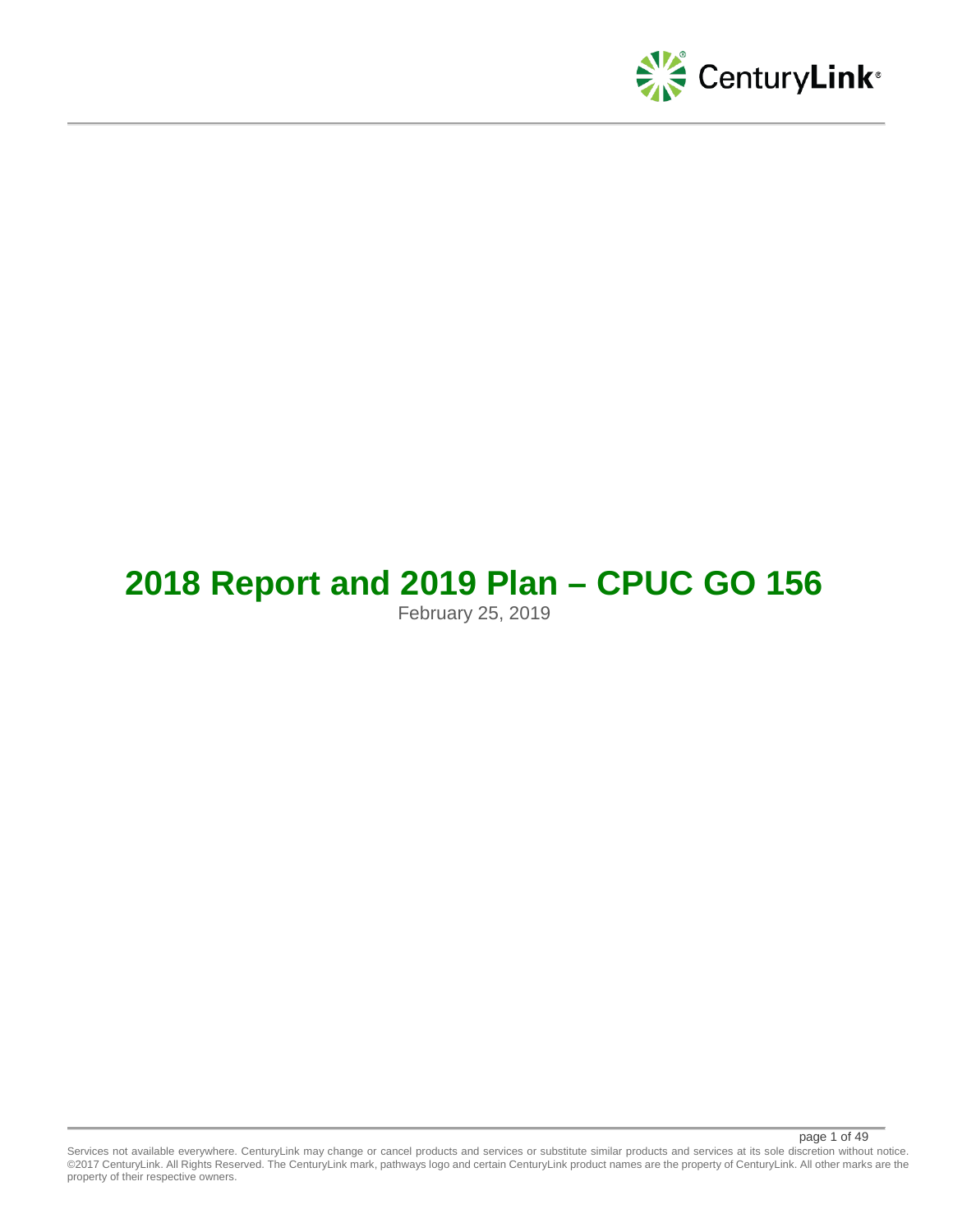

## **Introduction**

CenturyLink has always been committed to actively identifying and encouraging business opportunities for purchasing products and services from Women, Minority, Disabled Veteran and Lesbian, Gay, Bisexual and Transgender Business Enterprises ("WMDVLGBTBE") pursuant to the CPUC GO 156. CenturyLink has also established a nationwide Federal Small & Diverse Business Subcontracting Plan pursuant to FAR 19.704 and FAR Clause 52.219-9.

As part of CenturyLink's Global Procurement Supply Chain organization, the Supplier Diversity organization implements and manages the WMDVLGBTBE goals internally, focusing specifically on utilizing WMDVLGBTBE firms in direct business and encouraging our primes to develop sub-contracting plans to utilize diverse suppliers in support of their contracts with us. We also assist suppliers in their growth by providing mentorship, training and development opportunities through corporate memberships with minority and small business agencies.

To accomplish the objectives and requirements set forth in the GO 156, CenturyLink Supplier Diversity has identified multiple areas for growth under the Commercial Plan along with maintaining Individual Plans under QGSI and Level 3 until they can be reviewed and considered for addition to the Commercial Plan. CenturyLink purchased a new reporting system to be able to deliver consistent and efficient reporting, which combined all previous methods and tools into one solution for both Federal and Commercial (Corporate) reporting, along with many different states and their requirements for public utility reporting.

CenturyLink's Supplier Diversity team meets regularly with the strategic sourcing teams to discuss any WMDVLGBTBE issues or questions; to assist with the Request for Proposal ("RFP") bidding processes; and to ensure that the strategic sourcing teams understand and incorporate CenturyLink's WMDVLGBTBE initiatives. The Supplier Diversity organization also works directly with managers in CenturyLink's business units to ensure personnel involved in Supply Chain decisions are trained in use of WMDVLGBTBE suppliers. CenturyLink requests that all new suppliers complete a Supplier Certification Form to represent their business size, structure, classification and diversity certification status.

CenturyLink's Diversity Program will work with internal stakeholders by training them on how to use internal tools to identify diverse resources (available both on CenturyLink's internal webpage and on external resources such as the CPUC's Clearinghouse); and familiarize employees with California GO 156 and the associated plan requirements. The program initiatives, goals and outcomes are current and provided on an internal company website.

Additionally, CenturyLink has updated its internal procurement document templates (i.e. RFx, Purchase Order and Agreements) and updated language necessary to support communications to its suppliers related to CenturyLink's commitment to its supplier diversity programs.

Services not available everywhere. CenturyLink may change or cancel products and services or substitute similar products and services at its sole discretion without notice. ©2019 CenturyLink. All Rights Reserved. The CenturyLink mark, pathways logo and certain CenturyLink product names are the property of CenturyLink. All other marks are the property of their respective owners.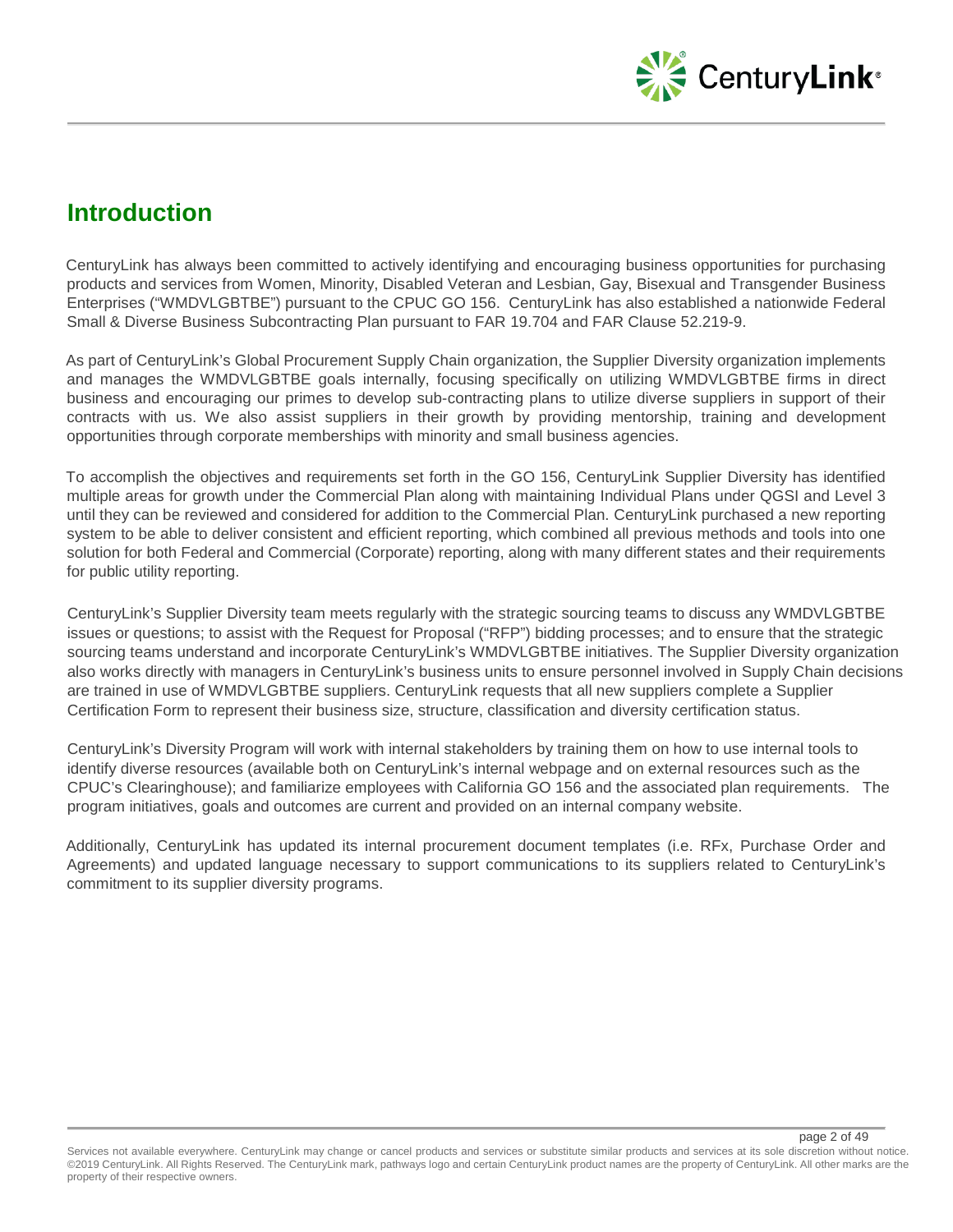

## **GO156, §9 2018 ANNUAL REPORT FOR LEGACY LEVEL 3 COMMUNICATIONS**

**9.1.1** DESCRIPTION OF WMDVLGBTBE PROGRAM ACTIVITIES ENGAGED IN DURING THE PREVIOUS CALENDAR YEAR. THIS DESCRIPTION SHALL INCLUDE BOTH INTERNAL AND EXTERNAL ACTIVITIES.

#### *Internal Activities*

#### *Training and Education*

In 2018, CenturyLink continued to improve their vendor registration portal functionality to better enable the collection of supplier diversity data. Follow-on/reinforcement training was also provided through emails, conference calls and knowledge sharing sessions for the Procurement Managers.

#### *Employee Communication*

In 2018, CenturyLink maintained and updated its internal procurement and diverse supplier webpages for visibility and information to all employees about Supplier Diversity. The webpage gives employees access to the company's supplier diversity initiatives as well as the goals set for meeting state and federal objectives. As new information presented itself, it was posted to the site, and updated throughout the year. Quarter end diversity spend results were distributed to Procurement as well as sales to demonstrate the status of diversity goals and enable customer reporting.

## *Data Quality and Reporting*

In 2018, CenturyLink continued its efforts to improve the company's WMDVLGBTBE data quality by purchasing a new software system for reporting. Combining the two companies onto one purchasing system occurred on August 1, 2018. Special challenges were encountered with being able to combine legacy data points, (such as loss of visibility to subcontractor data) so the selection of a new supplier diversity system was imperative to continue our mission of transformation in 2019 and to also be representative of our commitment to excellence.

#### *Procurement Processes*

The Supplier Diversity Team continued to meet with representatives of key corporate departments to review processes and approaches to identify opportunities for improvement. The goal remained in place to more seamlessly incorporate the identification, inclusion, and selection of diverse suppliers into the company's operations. The team also assessed methods to best identify varying needs of the soliciting entities so that the Supplier Diversity Team can more quickly evaluate and implement those requirements. Other activities included reviewing and revising language in all the company's RFP/Bid and Contract documents to ensure that the most up-to-date disclosure requirements and flow down provisions are included.

#### *Tier 2 Program*

CenturyLink has retained a robust Tier II program for more than a decade for the Corporate Plan.

page 3 of 49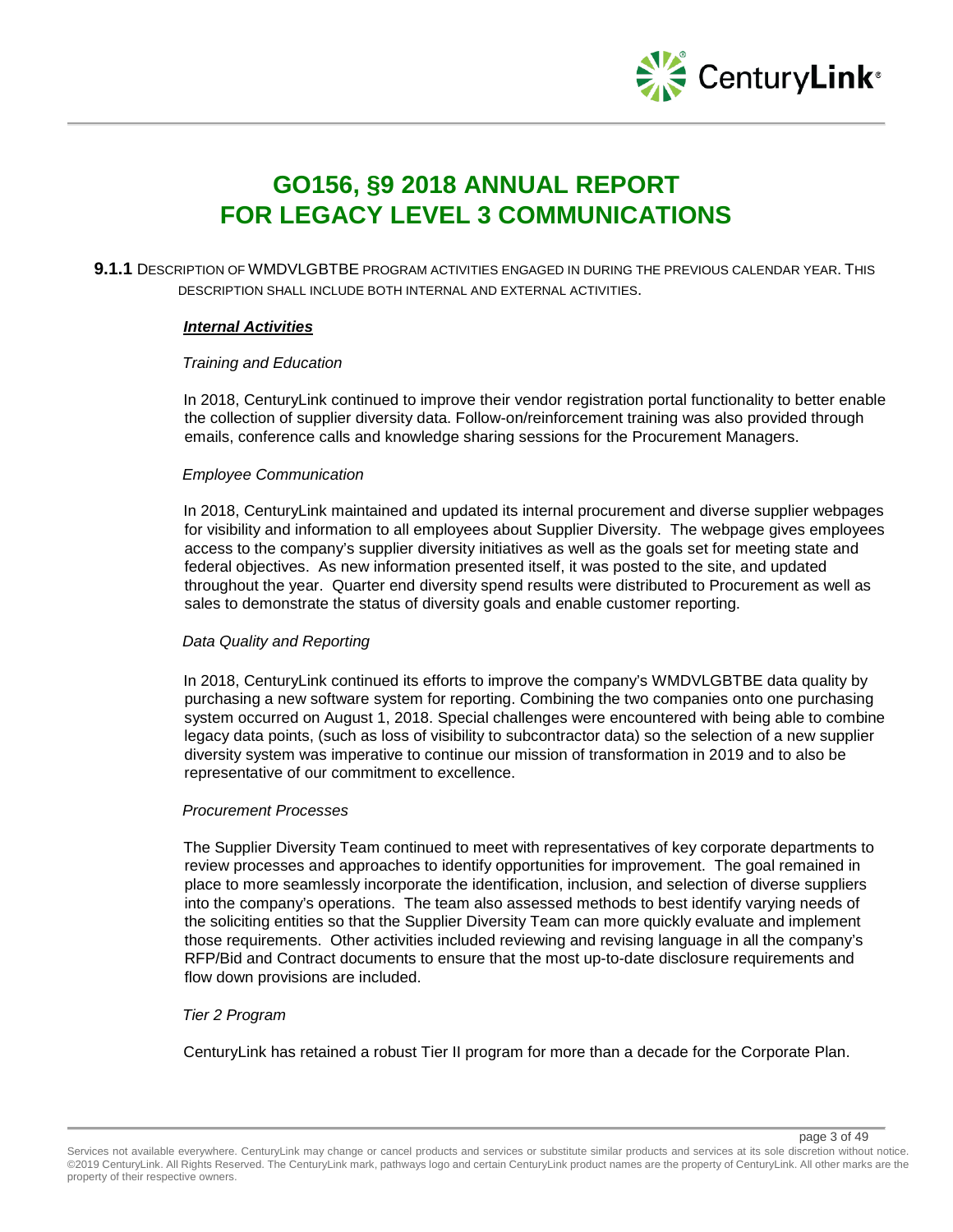

External Activities

*BUSINESS ORGANIZATION INVOLVEMENT.* 

- CenturyLink maintains a membership and involvement with the Mountain Plains Minority Supplier Development Council ("MPMSDC") and an active presence at Town Hall meetings, the Business Alliance Forum and the Business Opportunity Fair.
- CenturyLink attended WMDVLGBTBE Business Opportunity Workshops, Minority Business Enterprise Seminars and Trade Fairs when applicable.
- CenturyLink maintains their corporate membership with WBENC, (Women's Business Entrepreneur's National Council.
- CenturyLink is a corporate founder and member of Technology Industry Group, known for its mentorship of WMDVLGBTBE businesses, yearly presence at the NMSDC Summit, and yearly scholarships for Tuck/Dartmouth are awarded to selected WMDVLGBTBE businesses.
- CenturyLink participated by telephone with the Joint Utilities to discuss GO 156 agenda items as well as B2GNow Clearinghouse results.
- **9.1.2** A SUMMARY OF WMDVLGBTBE PURCHASES AND/OR CONTRACTS, WITH BREAKDOWNS BY ETHNICITY, PRODUCT AND SERVICE CATEGORIES COMPARED WITH TOTAL UTILITY CONTRACT DOLLARS AWARDED TO OUTSIDE VENDORS IN THOSE CATEGORIES.

|                       |                                    |             |               |                                |                | <b>ATTACHMENT C</b>                                                                       |            |                                        |                                                  | Page 6      |             |                    |  |
|-----------------------|------------------------------------|-------------|---------------|--------------------------------|----------------|-------------------------------------------------------------------------------------------|------------|----------------------------------------|--------------------------------------------------|-------------|-------------|--------------------|--|
|                       | <b>CenturyLink</b>                 |             |               |                                |                | 2019                                                                                      |            |                                        | G. O. #156 Sec 9.1.2 (D.11-05-019 & D.06-11-028) |             |             |                    |  |
|                       |                                    |             |               |                                |                | Number of WMDVLGBTBE Suppliers and Revenue Reported to the Clearinghouse                  |            |                                        |                                                  |             |             |                    |  |
|                       |                                    |             |               |                                |                |                                                                                           |            |                                        |                                                  |             |             |                    |  |
|                       |                                    |             |               |                                |                | Data on Number of Suppliers                                                               |            |                                        |                                                  |             |             |                    |  |
|                       |                                    |             |               | <b>Revenue Reported to CHS</b> |                |                                                                                           |            | <b>Utility-Specific [Year] Summary</b> |                                                  |             |             |                    |  |
| # WMDVLGBTBEs         | <b>MBE</b>                         | <b>WBE</b>  | <b>LGBTBE</b> | <b>DVBE</b>                    | Other 8(a)*    | <b>Grand Total</b>                                                                        | <b>MBE</b> | <b>WBE</b>                             | <b>LGBTBE</b>                                    | <b>DVBE</b> | Other 8(a)* | <b>Grand Total</b> |  |
| Under \$1 million     |                                    |             | $\mathbf{0}$  |                                | $\mathbf{0}$   |                                                                                           |            |                                        |                                                  |             |             |                    |  |
| Under \$5 million     |                                    |             | $\mathbf 0$   | 4                              | $\mathbf{0}$   |                                                                                           |            |                                        |                                                  |             |             |                    |  |
| Under \$10 million    | 13                                 | 27          | 0             |                                | $\mathbf 0$    |                                                                                           |            |                                        |                                                  |             |             |                    |  |
| Above \$10 million    |                                    |             | $\mathbf 0$   |                                | $\mathbf 0$    |                                                                                           |            |                                        |                                                  |             |             |                    |  |
| <b>TOTAL</b>          | 13                                 | 27          | $\mathbf 0$   | 4                              | $\mathbf 0$    | 55                                                                                        |            |                                        |                                                  |             |             |                    |  |
|                       |                                    |             |               |                                |                |                                                                                           |            |                                        |                                                  |             |             |                    |  |
|                       |                                    |             |               |                                |                |                                                                                           |            |                                        |                                                  |             |             |                    |  |
|                       |                                    |             |               |                                |                | <b>Revenue and Payment Data</b>                                                           |            |                                        |                                                  |             |             |                    |  |
|                       |                                    |             |               | <b>Revenue Reported to CHS</b> |                |                                                                                           |            |                                        | <b>Utility-Specific [Year] Summary</b>           |             |             |                    |  |
| <b>WMDVLGBTBE \$M</b> | <b>MBE</b>                         | <b>WBE</b>  | <b>LGBTBE</b> | <b>DVBE</b>                    | Other $8(a)^*$ | <b>Grand Total</b>                                                                        | <b>MBE</b> | <b>WBE</b>                             | <b>LGBTBE</b>                                    | <b>DVBE</b> | Other 8(a)* | <b>Grand Total</b> |  |
| Under \$1 million     |                                    |             |               |                                |                |                                                                                           |            |                                        |                                                  |             |             |                    |  |
| Under \$5 million     |                                    |             |               | \$3,337,424                    |                |                                                                                           |            |                                        |                                                  |             |             |                    |  |
| Under \$10 million    | \$20,281,463                       | \$5,717,888 |               |                                |                |                                                                                           |            |                                        |                                                  |             |             |                    |  |
| Above \$10 million    |                                    |             |               |                                |                |                                                                                           |            |                                        |                                                  |             |             |                    |  |
| <b>TOTAL</b>          | \$20,281,463                       | \$5,717,888 | $\mathbf{0}$  | \$3,337,424                    | $\mathbf{0}$   | \$25,999.350                                                                              |            |                                        |                                                  |             |             |                    |  |
|                       |                                    |             |               |                                |                | NOTE: * FIRMS CLASSIFIED AS 8(a) OF SMALL BUSINESS ADMINISTRATION INCLUDES NON-WMDVLGBTBE |            |                                        |                                                  |             |             |                    |  |
|                       | <b>CHS: SUPPLIER CLEARINGHOUSE</b> |             |               |                                |                |                                                                                           |            |                                        |                                                  |             |             |                    |  |

## **Supplier Diversity Annual Results by Ethnicity – California Direct**

page 4 of 49

Services not available everywhere. CenturyLink may change or cancel products and services or substitute similar products and services at its sole discretion without notice. ©2019 CenturyLink. All Rights Reserved. The CenturyLink mark, pathways logo and certain CenturyLink product names are the property of CenturyLink. All other marks are the property of their respective owners.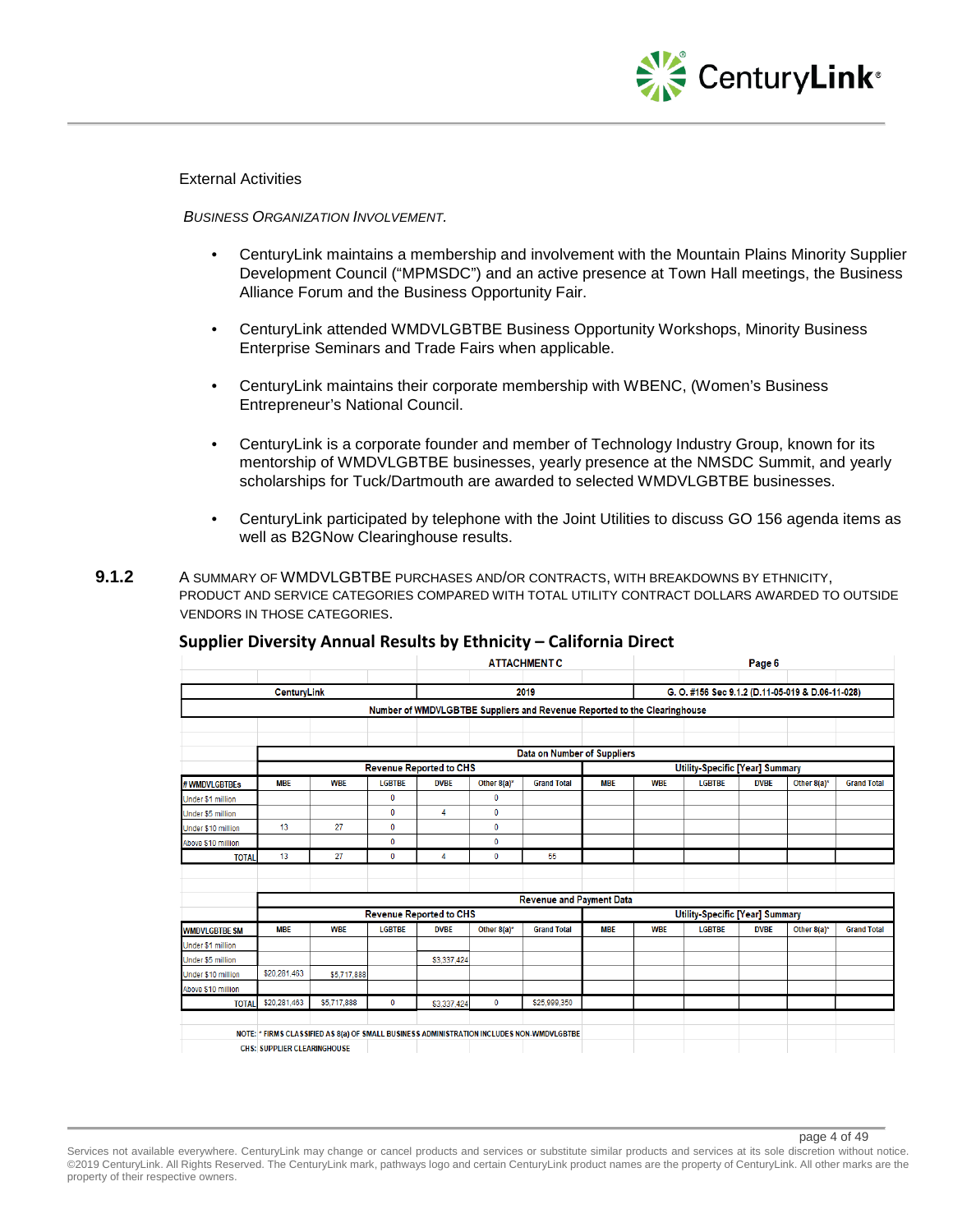

| <b>CALIFORNIA General Order 156</b> |                                          | 2018          |                       |                 |       |
|-------------------------------------|------------------------------------------|---------------|-----------------------|-----------------|-------|
|                                     |                                          |               | <b>Year of Report</b> |                 |       |
|                                     |                                          | <b>Direct</b> | Sub                   | <b>Total \$</b> | %     |
|                                     | Asian Pacific American                   | \$13,686,007  |                       | \$13,686,007    | 3.25% |
|                                     | African American                         | \$248,920     |                       | \$248,920       | 0.06% |
| <b>Minority Male</b>                | Hispanic American                        | \$2,367,190   |                       | \$2,367,190     | 0.56% |
|                                     | Native American                          | \$0           |                       | \$0             | 0.00% |
|                                     | Other*                                   | \$0           |                       | \$0             | 0.00% |
|                                     | <b>Total Minority Male</b>               | \$16,302,117  | \$0                   | \$16,302,117    | 3.87% |
|                                     | Asian Pacific American                   | \$266,308     |                       | \$266,308       | 0.06% |
|                                     | African American                         | \$23,760      |                       | \$23,760        | 0.01% |
| <b>Minority Female</b>              | Hispanic American                        | \$348,463     |                       | \$348,463       | 0.08% |
|                                     | Native American                          | \$3,391       |                       | \$3,391         | 0.00% |
|                                     | Other*                                   | \$0           |                       | \$0             | 0.00% |
|                                     | <b>Total Minority Female</b>             | \$641,921     | \$0                   | \$641,921       | 0.15% |
|                                     |                                          |               |                       |                 |       |
|                                     | Total Minority Business Enterprise (MBE) | \$16,944,038  | \$0                   | \$16,944,038    | 4.03% |
|                                     |                                          |               |                       |                 |       |
|                                     | Women Business Enterprise (WBE)          | \$5,717,888   | \$0                   | \$5,717,888     | 1.36% |
|                                     |                                          |               |                       |                 |       |
|                                     | Subtotal Women, Minority Business        |               |                       |                 |       |
|                                     | Enterprise (MWBE)                        | \$22,661,926  | \$0                   | \$22,661,926    | 5.39% |
|                                     |                                          |               |                       |                 |       |
|                                     | Lesbian, Gay, Bisexual, Transgender      |               |                       |                 |       |
|                                     | <b>Business Enterprise (LGBTBE)</b>      | \$0           | \$0                   | \$0             | 0.00% |
|                                     |                                          |               |                       |                 |       |
|                                     | Subtotal Women, Minority, LGBT Business  |               |                       |                 |       |
|                                     | Enterprise (WMLGBTBE)                    | \$22,661,926  |                       | \$22,661,926    | 5.39% |
|                                     |                                          |               |                       |                 |       |
|                                     | <b>Disabled Veteran Business</b>         |               |                       |                 |       |
|                                     | Enterprise (DVBE)                        | \$3,337,424   |                       | \$3,337,424     | 0.79% |
|                                     |                                          |               |                       |                 |       |
|                                     | Other 8(a)**                             | \$0           |                       | \$0             | 0.00% |
|                                     |                                          |               |                       |                 |       |
|                                     | <b>TOTAL WMDVLGBTBE</b>                  | \$25,999,350  |                       | \$25,999,350    | 6.18% |
|                                     |                                          |               |                       |                 |       |
|                                     | <b>Gross Procurement</b>                 | \$420,957,623 |                       |                 |       |
|                                     | <b>Exclusions</b>                        | \$0           |                       |                 |       |
|                                     | <b>Net Procurement</b>                   | \$420,957,623 |                       |                 |       |

## **9.1.3**

## **Supplier Diversity Procurement by Products and Services Category – California Direct**

Services not available everywhere. CenturyLink may change or cancel products and services or substitute similar products and services at its sole discretion without notice. ©2019 CenturyLink. All Rights Reserved. The CenturyLink mark, pathways logo and certain CenturyLink product names are the property of CenturyLink. All other marks are the property of their respective owners.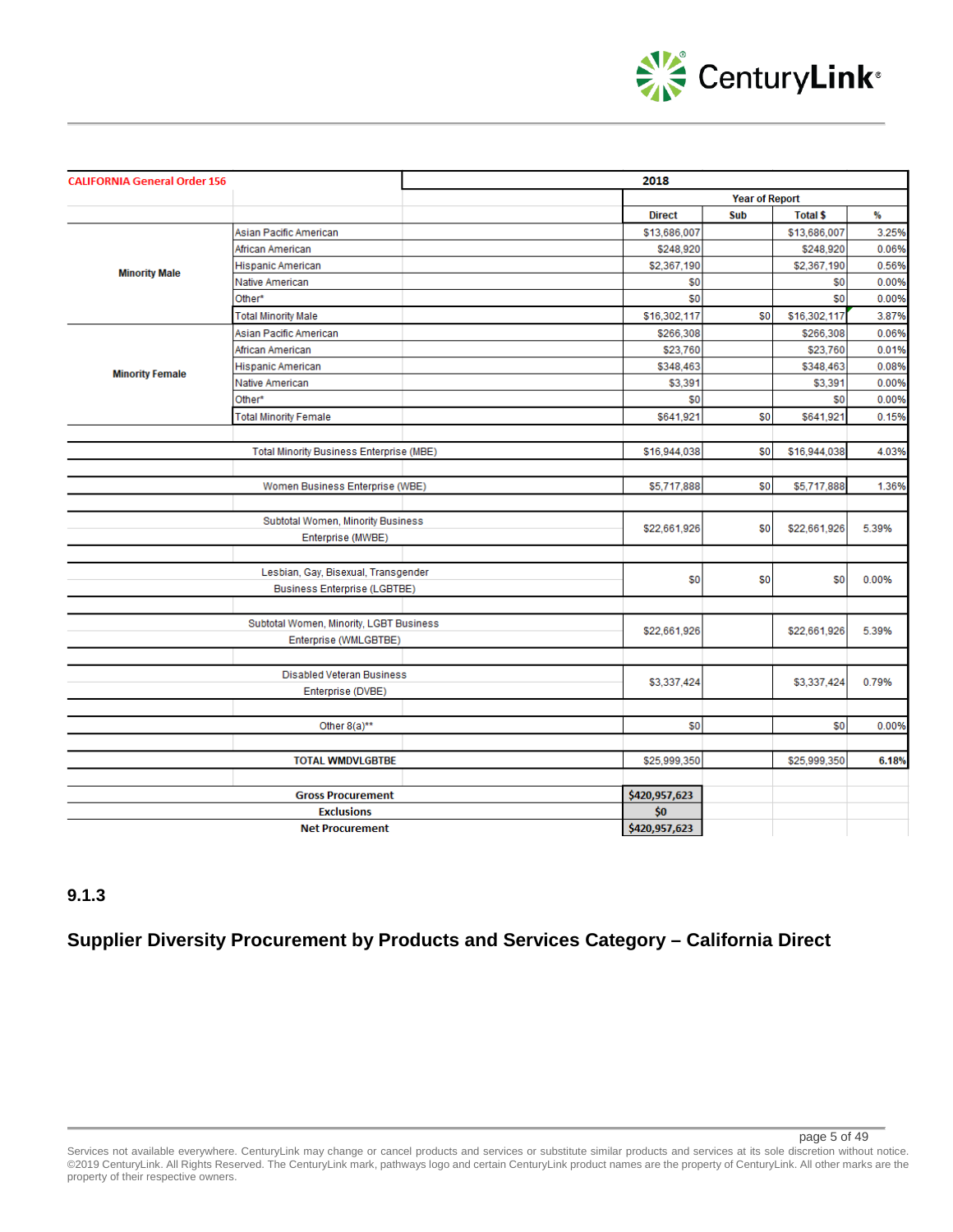

| <b>CA GO 156</b> |                                                                      |                 |                 | 2018        |               |       |
|------------------|----------------------------------------------------------------------|-----------------|-----------------|-------------|---------------|-------|
|                  |                                                                      | <b>Products</b> | <b>Services</b> | <b>UNK</b>  | <b>Total</b>  | %     |
| MBE (Men         |                                                                      |                 |                 |             |               |       |
| only)            | Asian-Pacific                                                        | \$3,160,057     | \$10,457,012    | \$1,833     | \$13,618,902  | 3.24% |
|                  | African American                                                     | \$90            | \$119,951       | \$4,863     | \$124,904     | 0.03% |
|                  | Hispanic                                                             | \$0             | \$2,341,984     | \$5,611     | \$2,347,595   | 0.56% |
|                  | Native American                                                      | \$0             | \$0             | \$0         | \$0           | 0.00% |
|                  | Disabled Veteran Owned                                               | \$0             | \$14,318        | \$2,782,902 | \$2,797,220   | 0.66% |
|                  | <b>Other Diverse Classifications</b>                                 | \$0             | \$0             | \$0         | \$0           | 0.00% |
|                  | <b>Total Diverse Men</b>                                             | \$3,160,147     | \$12,933,266    | \$2,795,209 | \$18,888,621  | 4.49% |
| <b>WBE</b>       | Asian-Pacific                                                        | \$54,372        | \$158,604       | \$875       | \$213,851     | 0.05% |
|                  | African American                                                     | \$11,880        | \$0             | \$0         | \$11,880      | 0.00% |
|                  | Hispanic                                                             | \$0             | \$348,463       | \$0         | \$348,463     | 0.08% |
|                  | Native American                                                      | \$0             | \$1,363         | \$332       | \$1,695       | 0.00% |
|                  | Disabled Veteran Owned                                               | \$0             | \$0             | \$0         | \$0           | 0.00% |
|                  | Women-Owned (Non minority)                                           | \$52,154        | \$151,328       | \$2,061,242 | \$2,264,725   | 0.54% |
|                  | <b>Total Diverse Women</b>                                           | \$66,252        | \$508,430       | \$1,207     | \$575,889     | 0.14% |
|                  |                                                                      |                 |                 |             |               |       |
|                  | <b>Minority Business Enterprise</b><br>(MBE-MEN only)                | \$3,226,398     | \$13,441,696    | \$2,796,416 | \$19,464,510  | 4.62% |
|                  |                                                                      |                 |                 |             |               |       |
|                  | <b>Women Business Enterprises (WBE)</b>                              | \$52,154        | \$151,328       | \$2,061,242 | \$2,264,725   | 0.54% |
|                  |                                                                      |                 |                 |             |               |       |
|                  | <b>Subtotal Minority, Women Business</b><br><b>Enterprise (MWBE)</b> |                 | \$508,430       | \$1,207     | \$509,637     | 0.12% |
|                  |                                                                      |                 |                 |             |               |       |
|                  | Service Disabled Veteran Business Enterprise                         | \$0             | \$14,318        | \$2,782,902 | \$2,797,220   | 0.66% |
|                  | <b>Gross Procurement</b>                                             |                 |                 |             | \$420,957,623 |       |
|                  | <b>Exclusions</b>                                                    |                 |                 |             |               |       |
|                  | <b>Net Procurement</b>                                               |                 |                 |             | \$420,957,623 | 6%    |

**Unless otherwise described in this report, CenturyLink utilizes the following WMDVLGBTBE Procurement SIC Code Legend:** 

| SIC Cat. | <b>SIC Category Description</b>     | SIC Cat. | <b>SIC Category Description</b> | SIC Cat. | <b>SIC Category Description</b> | SIC Cat. | <b>SIC Category Description</b> |
|----------|-------------------------------------|----------|---------------------------------|----------|---------------------------------|----------|---------------------------------|
|          | Mining and Quarrying of Nonmetallic |          | Railroad Transportation         |          | <b>Food Stores</b>              |          | Administration of Economic      |
|          | Minerals, Except Fuels              | 40       |                                 | 64       |                                 | 96       | <b>Programs</b>                 |

page 6 of 49

Services not available everywhere. CenturyLink may change or cancel products and services or substitute similar products and services at its sole discretion without notice. ©2019 CenturyLink. All Rights Reserved. The CenturyLink mark, pathways logo and certain CenturyLink product names are the property of CenturyLink. All other marks are the property of their respective owners.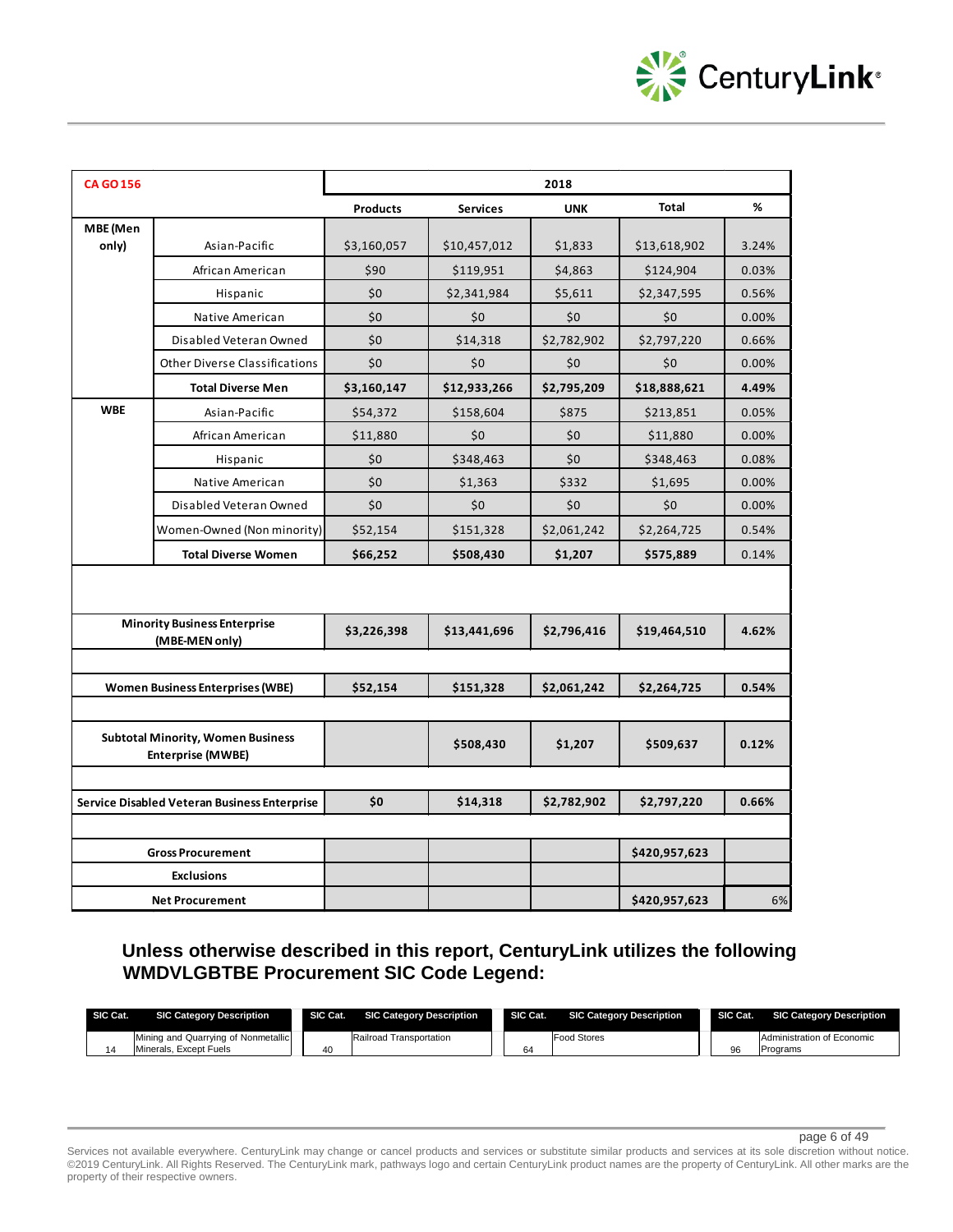

| 15 | <b>Building Construction General</b><br><b>Contractors &amp; Operative Builders</b>       | 41 | Local and Suburban Transit and<br>Interurban Highway Passenger<br>Transportation  | 65 | <b>Real Estate</b>                                                              | 97 | National Security and<br><b>International Affairs</b> |
|----|-------------------------------------------------------------------------------------------|----|-----------------------------------------------------------------------------------|----|---------------------------------------------------------------------------------|----|-------------------------------------------------------|
| 16 | <b>Heavy Construction</b>                                                                 | 42 | Motor Freight Transportation and<br>Warehousing                                   | 67 | Holding and Other Investment<br><b>Offices</b>                                  | 99 | No classifiable Establishments                        |
| 17 | <b>Construction Special Trade</b><br>Contractors                                          | 43 | United States Postal Service                                                      | 70 | Hotels, Rooming Houses, Camps,<br>and Other Lodging Places                      |    |                                                       |
| 20 | <b>Food and Kindred Products</b>                                                          | 44 | <b>Water Transportation</b>                                                       | 72 | <b>Personal Services</b>                                                        |    |                                                       |
| 21 | <b>Tobacco Products</b>                                                                   | 45 | Transportation by Air                                                             | 73 | <b>Business Services</b>                                                        |    |                                                       |
| 22 | <b>Textile Mill Products</b>                                                              | 46 | Pipelines, Except Natural Gas                                                     | 75 | Automotive Repair, Services, and<br>Parking                                     |    |                                                       |
|    | Apparel & Other Finished Products<br>Made from Fabrics & Similar                          |    | <b>Transportation Services</b>                                                    |    | Miscellaneous Repair Services                                                   |    |                                                       |
| 23 | Materials                                                                                 | 47 |                                                                                   | 76 |                                                                                 |    |                                                       |
| 24 | Lumber and Wood Products, Except<br>Furniture                                             | 48 | Communications                                                                    | 78 | <b>Motion Pictures</b>                                                          |    |                                                       |
| 25 | <b>Furniture and Fixtures</b>                                                             | 49 | Electric, Gas, and Sanitary<br>Services                                           | 79 | Amusement and Recreation<br><b>Services</b>                                     |    |                                                       |
| 26 | Paper and Allied Products                                                                 | 50 | Wholesale Trade-durable Goods                                                     | 80 | <b>Health Services</b>                                                          |    |                                                       |
| 27 | Printing, Publishing, and Allied<br>Industries                                            | 51 | Wholesale Trade-non-durable<br>Goods                                              | 81 | <b>Legal Services</b>                                                           |    |                                                       |
| 28 | <b>Chemicals and Allied Products</b>                                                      | 52 | Building Materials, Hardware,<br>Garden supply, and Mobile<br><b>Home Dealers</b> | 82 | <b>Educational Services</b>                                                     |    |                                                       |
| 29 | Petroleum Refining and Related<br>Industries                                              | 53 | General Merchandise Stores                                                        | 83 | Social Services                                                                 |    |                                                       |
| 30 | Rubber and Miscellaneous Plastics<br>Products                                             | 54 | <b>Food Stores</b>                                                                | 84 | Museums, Art Galleries, and<br>Botanical and zoological Gardens                 |    |                                                       |
| 31 | Leather and Leather Products                                                              | 55 | Automotive Dealers and<br><b>Gasoline Service Stations</b>                        | 86 | Membership Organizations                                                        |    |                                                       |
| 32 | Stone, Clay, Glass, and Concrete<br>Products                                              | 56 | Apparel and Accessory Stores                                                      | 87 | Engineering, Accounting,<br>Research Management, and<br><b>Related Services</b> |    |                                                       |
| 33 | Primary Metal Industries*                                                                 | 57 | Home Furniture, Furnishings,<br>and Equipment Stores                              | 88 | Private Households                                                              |    |                                                       |
|    | Fabricated Metal Products, Except<br>machinery and Transportation                         |    | Eating and Drinking Places                                                        |    | Miscellaneous Services                                                          |    |                                                       |
| 34 | Equipment<br>Industrial & Commercial Machinery &                                          | 58 | Miscellaneous Retail                                                              | 89 | Executive, Legislative, and                                                     |    |                                                       |
| 35 | Computer Equipment                                                                        | 59 |                                                                                   | 91 | General Government, Except<br>Finance                                           |    |                                                       |
| 36 | Electronic and Other Electrical<br>Equipment and Components, Except<br>Computer Equipment | 60 | Depository Institutions                                                           | 92 | Justice, Public Order and Safety                                                |    |                                                       |
| 37 | <b>Transportation Equipment</b>                                                           | 61 | Non-depository Credit<br>Institutions                                             | 93 | Public Finance, Taxation, and<br><b>Monetary Policy</b>                         |    |                                                       |
|    | Measuring, Analyzing, and<br>Controlling Instruments;<br>Photographic, Medical &          |    | Security<br>Commodity<br>and<br>Brokers, Dealers, Exchanges,<br>and Services      |    | Administration of Human<br>Resource Programs                                    |    |                                                       |
| 38 | Optical Goods; Watches & Clocks                                                           | 62 |                                                                                   | 94 |                                                                                 |    |                                                       |
| 39 | Miscellaneous<br>Manufacturing<br>Industries                                              | 63 | <b>Insurance Carriers</b>                                                         | 95 | Administration of Environmental<br>Quality and Housing Programs                 |    |                                                       |

|              |                                    |                              |                          | <b>Minority</b><br><b>Business</b> | Women<br><b>Business</b>   | <b>Subtotal</b><br>Women,<br><b>Minority</b><br><b>Business</b> | Service<br><b>Disable</b><br><b>Veterans</b><br><b>Business</b> |                     |
|--------------|------------------------------------|------------------------------|--------------------------|------------------------------------|----------------------------|-----------------------------------------------------------------|-----------------------------------------------------------------|---------------------|
| CA           |                                    | Total<br><b>Minority Men</b> | Total<br><b>Minority</b> | <b>Enterprise</b><br>(MBE)         | <b>Enterprise</b><br>(WBE) | <b>Enterprise</b>                                               | <b>Enterprise</b>                                               |                     |
| <b>NAICS</b> | <b>NAICS</b><br><b>DESCRIPTION</b> |                              | Women                    |                                    |                            | (WMBE)                                                          | (DVBE)                                                          | <b>Total WMDVBE</b> |

page 7 of 49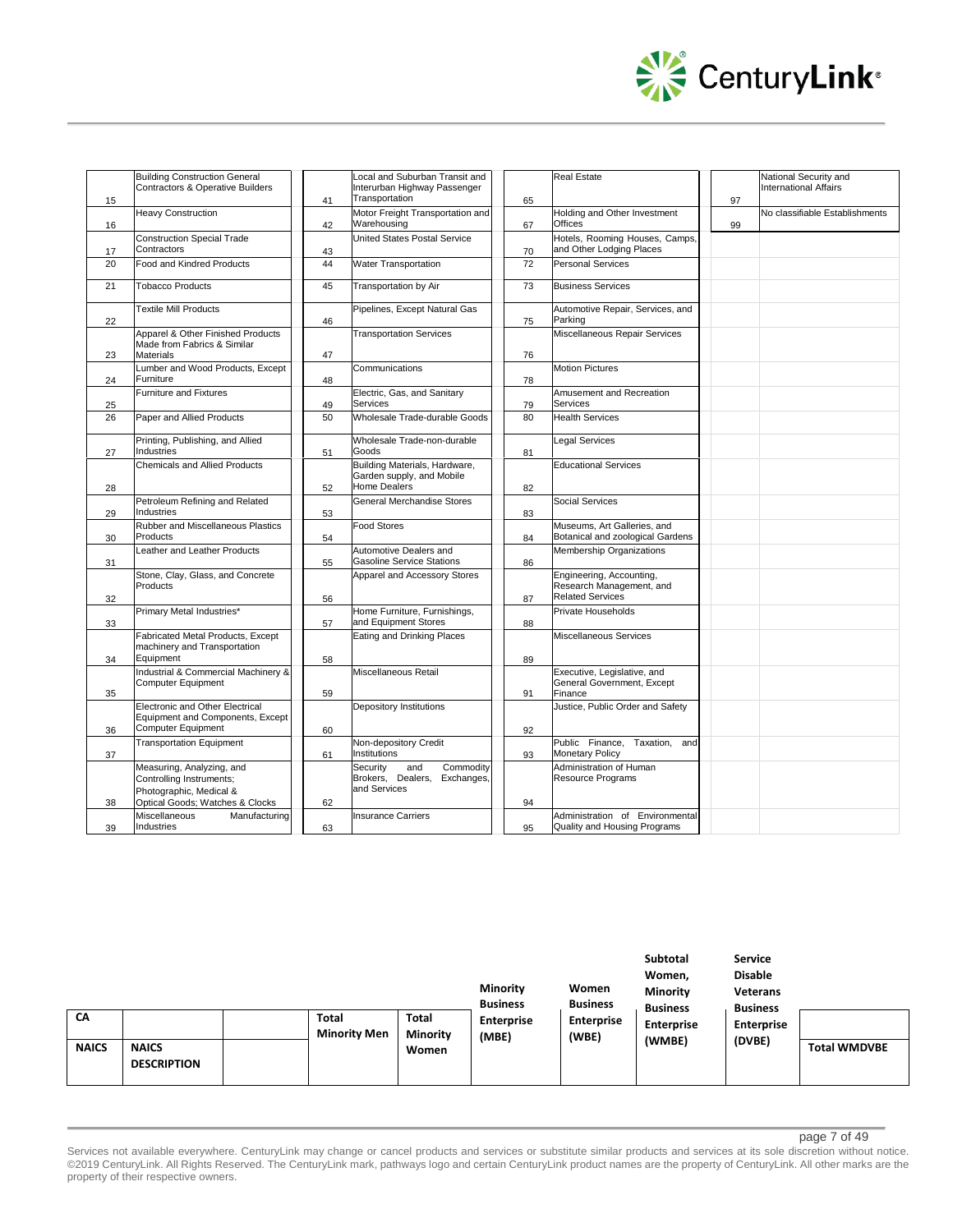

| 561740 | Agricultural<br>Services                                                                    | $\overline{\phantom{a}}$ | $\overline{\phantom{a}}$ | $\blacksquare$           | $\overline{\phantom{a}}$ | $\blacksquare$           | $\overline{\phantom{a}}$ | $\sim$                   |
|--------|---------------------------------------------------------------------------------------------|--------------------------|--------------------------|--------------------------|--------------------------|--------------------------|--------------------------|--------------------------|
| 561990 | Agricultural<br>Services                                                                    | 14,504,876.54            | 6,711.12                 | 14,504,876.54            | 6,711.12                 | 14,511,587.66            | $\Box$                   | 14,511,587.66            |
| 115116 | Agricultural<br>Services                                                                    | $\overline{\phantom{a}}$ | $\overline{\phantom{a}}$ | $\overline{\phantom{a}}$ | $\blacksquare$           | $\blacksquare$           | $\blacksquare$           | $\overline{\phantom{a}}$ |
| 115310 | Agricultural<br>Services                                                                    | $\overline{\phantom{a}}$ | $\overline{\phantom{a}}$ | $\overline{\phantom{a}}$ | $\overline{\phantom{a}}$ | $\overline{\phantom{a}}$ | $\overline{\phantom{a}}$ | $\overline{\phantom{a}}$ |
| 213111 | Forestry                                                                                    | 8,655.00                 | $\overline{\phantom{a}}$ | 8,655.00                 | $\blacksquare$           | 8,655.00                 | $\overline{\phantom{a}}$ | 8,655.00                 |
| 211120 | Crude<br>Petroleum<br>Extraction                                                            | 11,018.03                | $\overline{\phantom{a}}$ | 11,018.03                | $\overline{\phantom{a}}$ | 11,018.03                | $\blacksquare$           | 11,018.03                |
| 213112 | Oil & Gas<br>Extraction                                                                     | 25,896.50                | $\overline{\phantom{a}}$ | 25,896.50                | $\blacksquare$           | 25,896.50                | $\overline{\phantom{a}}$ | 25,896.50                |
| 236118 | <b>Building</b><br>Construction,<br>General<br>Contractors &<br>Operated<br><b>Builders</b> | 730,932.50               | $\blacksquare$           | 730,932.50               | $\overline{\phantom{a}}$ | 730,932.50               | $\overline{\phantom{a}}$ | 730,932.50               |
| 236116 | <b>Building</b><br>Construction,<br>General<br>Contractors &<br>Operated<br><b>Builders</b> | $\overline{\phantom{a}}$ | $\overline{\phantom{a}}$ | $\overline{\phantom{a}}$ |                          | $\ddot{\phantom{a}}$     | $\overline{a}$           |                          |
| 236117 | <b>Building</b><br>Construction,<br>General<br>Contractors &<br>Operated<br><b>Builders</b> | $\blacksquare$           | $\blacksquare$           | $\overline{\phantom{a}}$ |                          | $\ddot{\phantom{a}}$     | $\overline{a}$           | $\sim$                   |
| 236210 | <b>Building</b><br>Construction,<br>General<br>Contractors &<br>Operated<br><b>Builders</b> | 529,572.00               |                          | 529,572.00               |                          | 529,572.00               |                          | 529,572.00               |
| 236220 | <b>Building</b><br>Construction,<br>General<br>Contractors &<br>Operated<br><b>Builders</b> | 107,587.77               |                          | 107,587.77               | $\blacksquare$           | 107,587.77               | $\overline{a}$           | 107,587.77               |

Services not available everywhere. CenturyLink may change or cancel products and services or substitute similar products and services at its sole discretion without notice. ©2019 CenturyLink. All Rights Reserved. The CenturyLink mark, pathways logo and certain CenturyLink product names are the property of CenturyLink. All other marks are the property of their respective owners.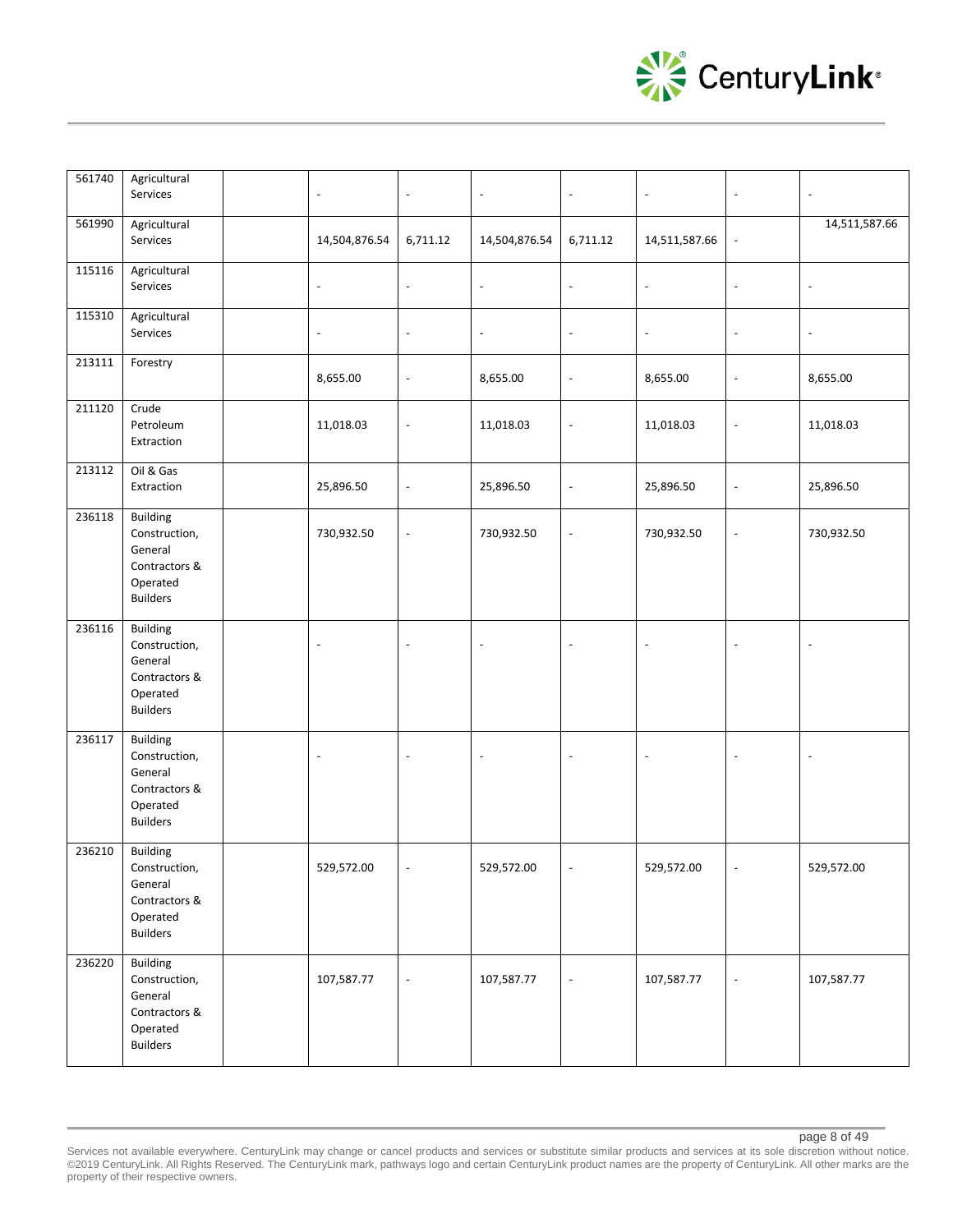

| 237210 | Heavy<br>Construction<br>other than<br><b>Building</b><br>Construction<br>Contractors | $\sim$                   |                          |                          | $\overline{a}$           | $\overline{\phantom{a}}$ | $\overline{a}$           |                          |
|--------|---------------------------------------------------------------------------------------|--------------------------|--------------------------|--------------------------|--------------------------|--------------------------|--------------------------|--------------------------|
| 238110 | Heavy<br>Construction<br>other than<br><b>Building</b><br>Construction<br>Contractors | 415.00                   | $\overline{a}$           | 415.00                   | $\sim$                   | 415.00                   | $\overline{\phantom{a}}$ | 415.00                   |
| 238130 | Heavy<br>Construction<br>other than<br><b>Building</b><br>Construction<br>Contractors | $\overline{\phantom{a}}$ | ÷,                       | ÷,                       | $\sim$                   | $\overline{\phantom{a}}$ | $\overline{a}$           | $\sim$                   |
| 2371   | Heavy<br>Construction<br>other than<br><b>Building</b><br>Construction<br>Contractors | $\overline{\phantom{a}}$ | ÷,                       | ÷,                       | $\overline{\phantom{a}}$ | $\overline{\phantom{a}}$ | $\overline{a}$           | $\sim$                   |
| 237110 | Heavy<br>Construction<br>other than<br><b>Building</b><br>Construction<br>Contractors | 3,597,679.71             | 107,254.81               | 3,597,679.71             | 107,254.81               | 3,704,934.52             | 2,481.77                 | 3,707,416.29             |
| 23713  | Heavy<br>Construction<br>other than<br><b>Building</b><br>Construction<br>Contractors | $\overline{\phantom{a}}$ | ÷,                       | $\overline{\phantom{a}}$ | $\overline{\phantom{a}}$ | $\overline{\phantom{a}}$ | $\overline{\phantom{a}}$ | $\overline{\phantom{a}}$ |
| 237130 | Heavy<br>Construction<br>other than<br><b>Building</b><br>Construction<br>Contractors | 3,726,530.75             | 20,799.20                | 3,726,530.75             | 20,799.20                | 3.747.329.95             |                          | 3,747,329.95             |
| 237310 | Heavy<br>Construction<br>other than<br><b>Building</b><br>Construction<br>Contractors | 751,989.91               | $\overline{\phantom{a}}$ | 751,989.91               | $\overline{\phantom{a}}$ | 751,989.91               | $\blacksquare$           | 751,989.91               |

Services not available everywhere. CenturyLink may change or cancel products and services or substitute similar products and services at its sole discretion without notice. ©2019 CenturyLink. All Rights Reserved. The CenturyLink mark, pathways logo and certain CenturyLink product names are the property of CenturyLink. All other marks are the property of their respective owners.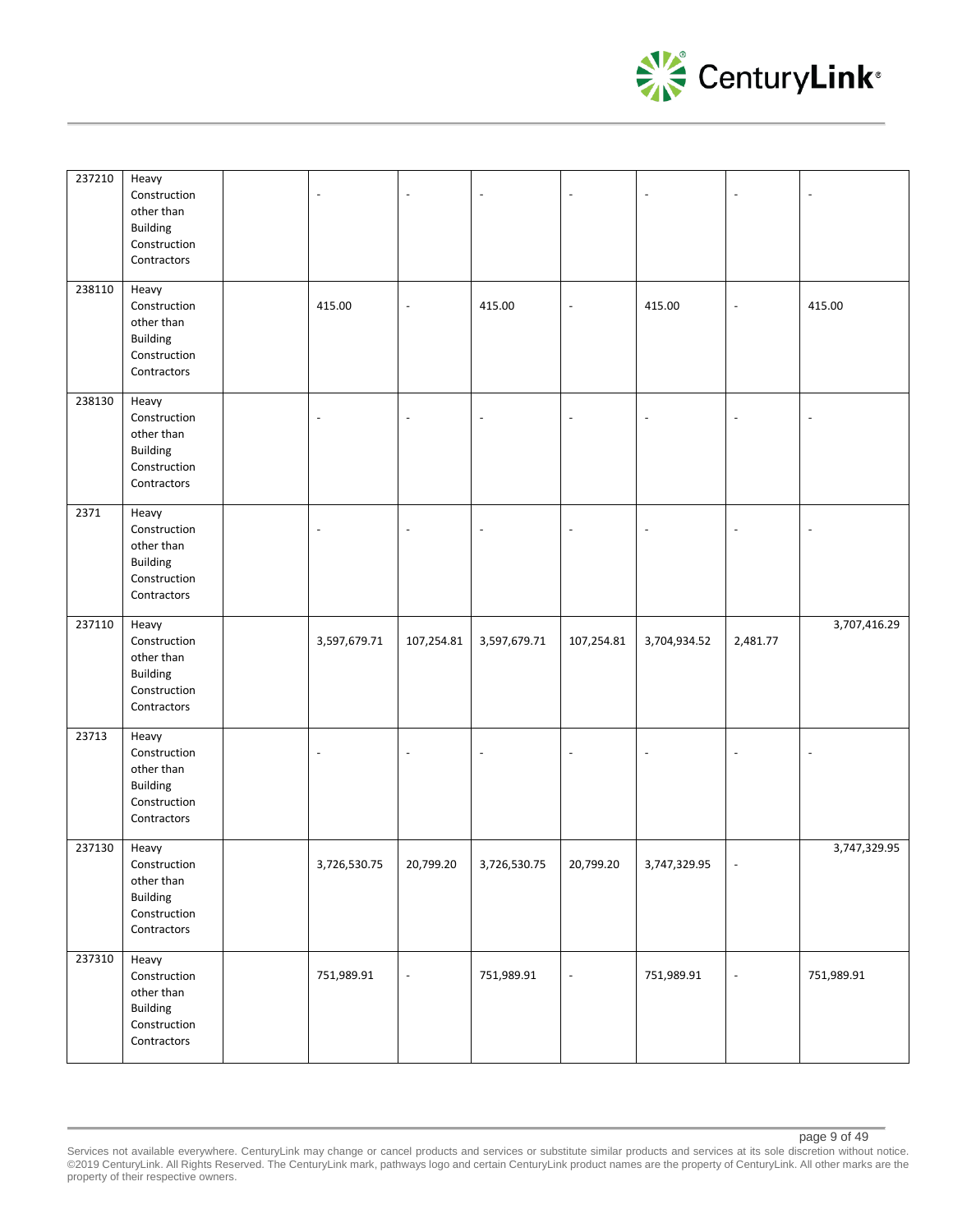

| 237990 | Heavy<br>Construction<br>other than<br><b>Building</b><br>Construction<br>Contractors | $\blacksquare$           |                          | $\overline{a}$           |                          | $\sim$                   |                          |                          |
|--------|---------------------------------------------------------------------------------------|--------------------------|--------------------------|--------------------------|--------------------------|--------------------------|--------------------------|--------------------------|
| 237120 | Construction<br>Special Trade<br>Contractors                                          | $\overline{\phantom{a}}$ | $\overline{\phantom{a}}$ | $\overline{\phantom{a}}$ | $\blacksquare$           | $\overline{\phantom{a}}$ | $\overline{\phantom{a}}$ | $\overline{\phantom{a}}$ |
| 238140 | Construction<br>Special Trade<br>Contractors                                          | $\overline{\phantom{a}}$ | $\overline{\phantom{a}}$ | $\overline{\phantom{a}}$ | $\overline{\phantom{a}}$ | $\overline{\phantom{a}}$ | $\overline{\phantom{a}}$ | $\overline{\phantom{a}}$ |
| 238160 | Construction<br>Special Trade<br>Contractors                                          | $\overline{\phantom{a}}$ | $\overline{\phantom{m}}$ | $\overline{\phantom{a}}$ | $\sim$                   | $\overline{\phantom{a}}$ | $\overline{\phantom{a}}$ | $\overline{\phantom{a}}$ |
| 238150 | Construction<br>Special Trade<br>Contractors                                          | $\blacksquare$           | $\overline{a}$           | $\sim$                   | $\overline{a}$           | $\overline{a}$           | $\overline{a}$           | $\sim$                   |
| 238120 | Construction<br><b>Special Trade</b><br>Contractors                                   | $\overline{\phantom{a}}$ | $\overline{\phantom{a}}$ | $\overline{\phantom{a}}$ | $\overline{\phantom{a}}$ | $\overline{\phantom{a}}$ | $\overline{\phantom{a}}$ | $\overline{\phantom{a}}$ |
| 23821  | Construction<br>Special Trade<br>Contractors                                          | $\overline{\phantom{a}}$ | $\overline{\phantom{a}}$ | $\overline{\phantom{a}}$ | $\overline{\phantom{a}}$ | $\overline{\phantom{a}}$ | $\overline{\phantom{a}}$ | $\overline{\phantom{a}}$ |
| 238210 | Construction<br>Special Trade<br>Contractors                                          | 2,730,569.11             | 42,585.34                | 2,730,569.11             | 42,585.34                | 2,773,154.45             | $\blacksquare$           | 2,773,154.45             |
| 238220 | Construction<br>Special Trade<br>Contractors                                          | 3,327,630.11             | 123,509.16               | 3,327,630.11             | 123,509.16               | 3,451,139.27             | $\blacksquare$           | 3,451,139.27             |
| 238320 | Construction<br>Special Trade<br>Contractors                                          | $\overline{\phantom{a}}$ | ÷,                       | $\overline{\phantom{a}}$ | $\overline{\phantom{a}}$ | $\overline{\phantom{a}}$ | $\overline{a}$           |                          |
| 238290 | Construction<br>Special Trade<br>Contractors                                          |                          |                          |                          |                          |                          |                          |                          |
| 238390 | Construction<br>Special Trade<br>Contractors                                          | $\blacksquare$           | $\overline{\phantom{a}}$ | $\overline{\phantom{a}}$ | $\overline{\phantom{a}}$ | $\Box$                   | $\Box$                   | $\overline{\phantom{a}}$ |
| 238910 | Construction<br>Special Trade<br>Contractors                                          | $\overline{\phantom{a}}$ | $\overline{\phantom{a}}$ | $\blacksquare$           | $\overline{\phantom{a}}$ | $\overline{\phantom{a}}$ | $\overline{\phantom{a}}$ | $\overline{\phantom{a}}$ |

page 10 of 49

Services not available everywhere. CenturyLink may change or cancel products and services or substitute similar products and services at its sole discretion without notice. ©2019 CenturyLink. All Rights Reserved. The CenturyLink mark, pathways logo and certain CenturyLink product names are the property of CenturyLink. All other marks are the property of their respective owners.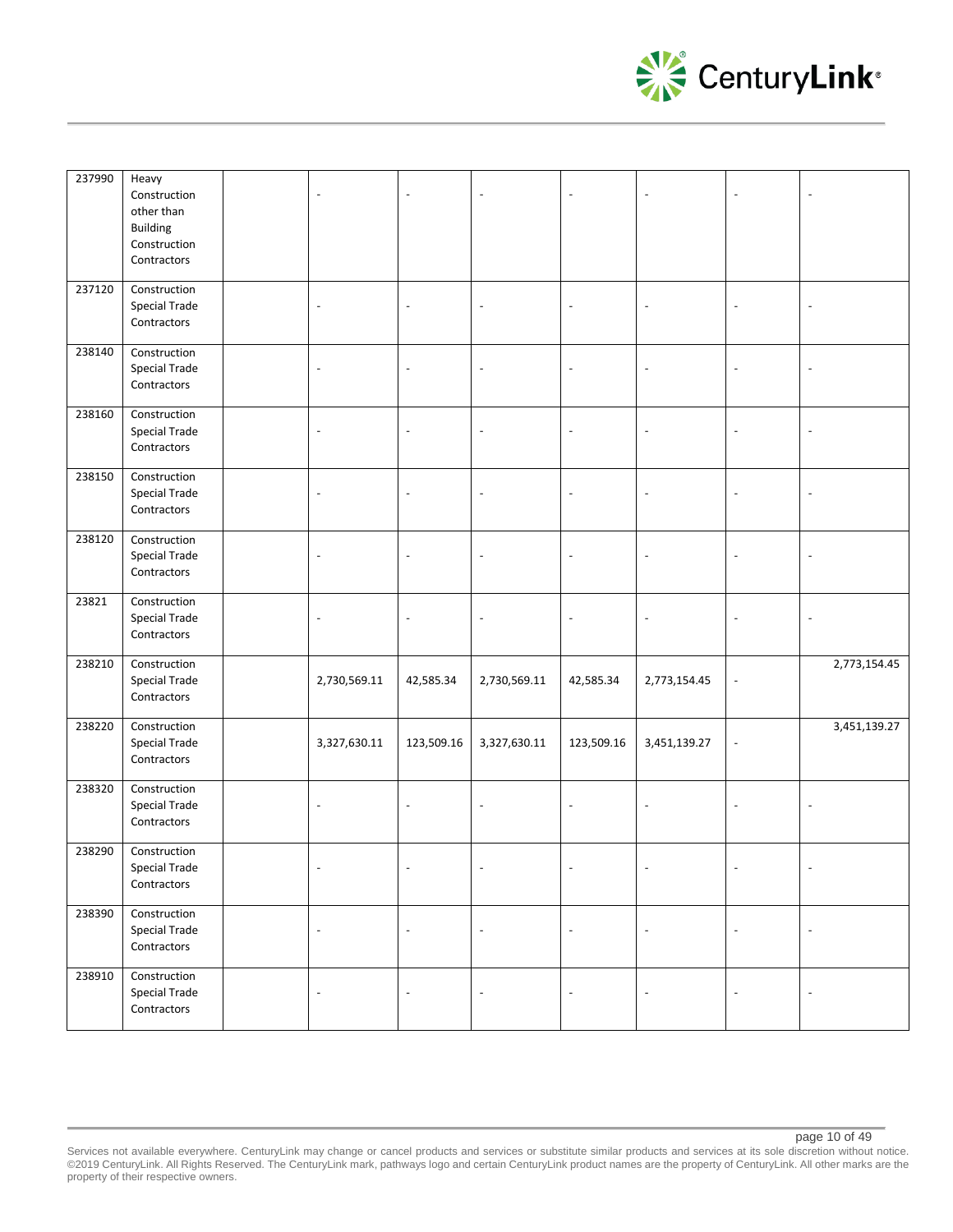

| 238990 | Construction<br><b>Special Trade</b><br>Contractors                                        | 5,170.57                 | $\overline{a}$           | 5,170.57                 | $\Box$                   | 5,170.57                 | $\overline{\phantom{a}}$ | 5,170.57                 |
|--------|--------------------------------------------------------------------------------------------|--------------------------|--------------------------|--------------------------|--------------------------|--------------------------|--------------------------|--------------------------|
| 31     | Food & Kindred<br>Products                                                                 | $\overline{\phantom{a}}$ | $\overline{\phantom{a}}$ | $\blacksquare$           | $\Box$                   | $\overline{\phantom{a}}$ | $\blacksquare$           | $\overline{\phantom{a}}$ |
| 211130 | Natural Gas<br>Extraction                                                                  | $\overline{\phantom{a}}$ | $\overline{\phantom{a}}$ | $\overline{\phantom{a}}$ | $\overline{\phantom{a}}$ | $\overline{\phantom{a}}$ | $\overline{\phantom{a}}$ | $\overline{\phantom{a}}$ |
| 212230 | Copper, Nickel,<br>Lead, and Zinc<br>Mining                                                | $\overline{\phantom{a}}$ | $\overline{\phantom{a}}$ | $\overline{\phantom{a}}$ | $\overline{\phantom{a}}$ | $\blacksquare$           | $\overline{\phantom{a}}$ | $\overline{\phantom{a}}$ |
| 314110 | <b>Textile Mill</b><br>Products                                                            | $\overline{\phantom{a}}$ | $\overline{\phantom{a}}$ | $\overline{\phantom{a}}$ | $\blacksquare$           | $\blacksquare$           | $\overline{\phantom{a}}$ | $\overline{\phantom{a}}$ |
| 322230 | <b>Textile Mill</b><br>Products                                                            | $\overline{\phantom{a}}$ | $\overline{\phantom{a}}$ | $\overline{\phantom{a}}$ | $\overline{\phantom{a}}$ | $\overline{\phantom{a}}$ | $\overline{\phantom{a}}$ | $\overline{\phantom{a}}$ |
| 314120 | <b>Textile Mill</b><br>Products                                                            | $\overline{\phantom{a}}$ | $\overline{\phantom{a}}$ | $\overline{\phantom{a}}$ | $\overline{\phantom{a}}$ | $\overline{\phantom{a}}$ | $\overline{\phantom{a}}$ | $\overline{\phantom{a}}$ |
| 326122 | Apparel & Other<br>Finished<br>Products Made<br>from Fabric &<br>Other Similar<br>Material | $\blacksquare$           | $\overline{a}$           | $\overline{a}$           | $\overline{a}$           | $\ddot{\phantom{a}}$     | $\overline{a}$           |                          |
| 333924 | Lumber &<br><b>Wood Products</b><br>Except<br>Furniture                                    | $\blacksquare$           | $\overline{a}$           | $\overline{a}$           | $\overline{a}$           | $\overline{a}$           | $\Box$                   |                          |
| 325199 | Paper & Allied<br>Products                                                                 | $\overline{\phantom{a}}$ | $\overline{\phantom{a}}$ | $\overline{\phantom{a}}$ | $\overline{\phantom{a}}$ | $\overline{\phantom{a}}$ | $\overline{\phantom{a}}$ | $\overline{\phantom{a}}$ |
| 323111 | Printing,<br>Publishing &<br>Allied Industry                                               | 682.47                   | $\overline{\phantom{a}}$ | 682.47                   | $\overline{\phantom{a}}$ | 682.47                   | $\overline{\phantom{a}}$ | 682.47                   |
| 511110 | Printing,<br>Publishing &<br>Allied Industry                                               | $\blacksquare$           | $\overline{\phantom{a}}$ | $\overline{\phantom{a}}$ | $\blacksquare$           | $\sim$                   | $\blacksquare$           | $\overline{\phantom{a}}$ |
| 511199 | Printing,<br>Publishing &<br>Allied Industry                                               | $\overline{\phantom{a}}$ | $\blacksquare$           | $\overline{\phantom{a}}$ | $\overline{\phantom{a}}$ | $\Box$                   | $\Box$                   | $\overline{\phantom{a}}$ |
| 519130 | Printing,<br>Publishing &<br>Allied Industry                                               | $\overline{\phantom{a}}$ | $\blacksquare$           | $\overline{\phantom{a}}$ | $\blacksquare$           | $\overline{\phantom{a}}$ | $\overline{\phantom{a}}$ | $\overline{\phantom{a}}$ |
| 323113 | Printing,<br>Publishing &<br>Allied Industry                                               | $\Box$                   | $\overline{\phantom{a}}$ | $\Box$                   | $\overline{\phantom{a}}$ | $\Box$                   | $\Box$                   | $\Box$                   |

Services not available everywhere. CenturyLink may change or cancel products and services or substitute similar products and services at its sole discretion without notice. ©2019 CenturyLink. All Rights Reserved. The CenturyLink mark, pathways logo and certain CenturyLink product names are the property of CenturyLink. All other marks are the property of their respective owners.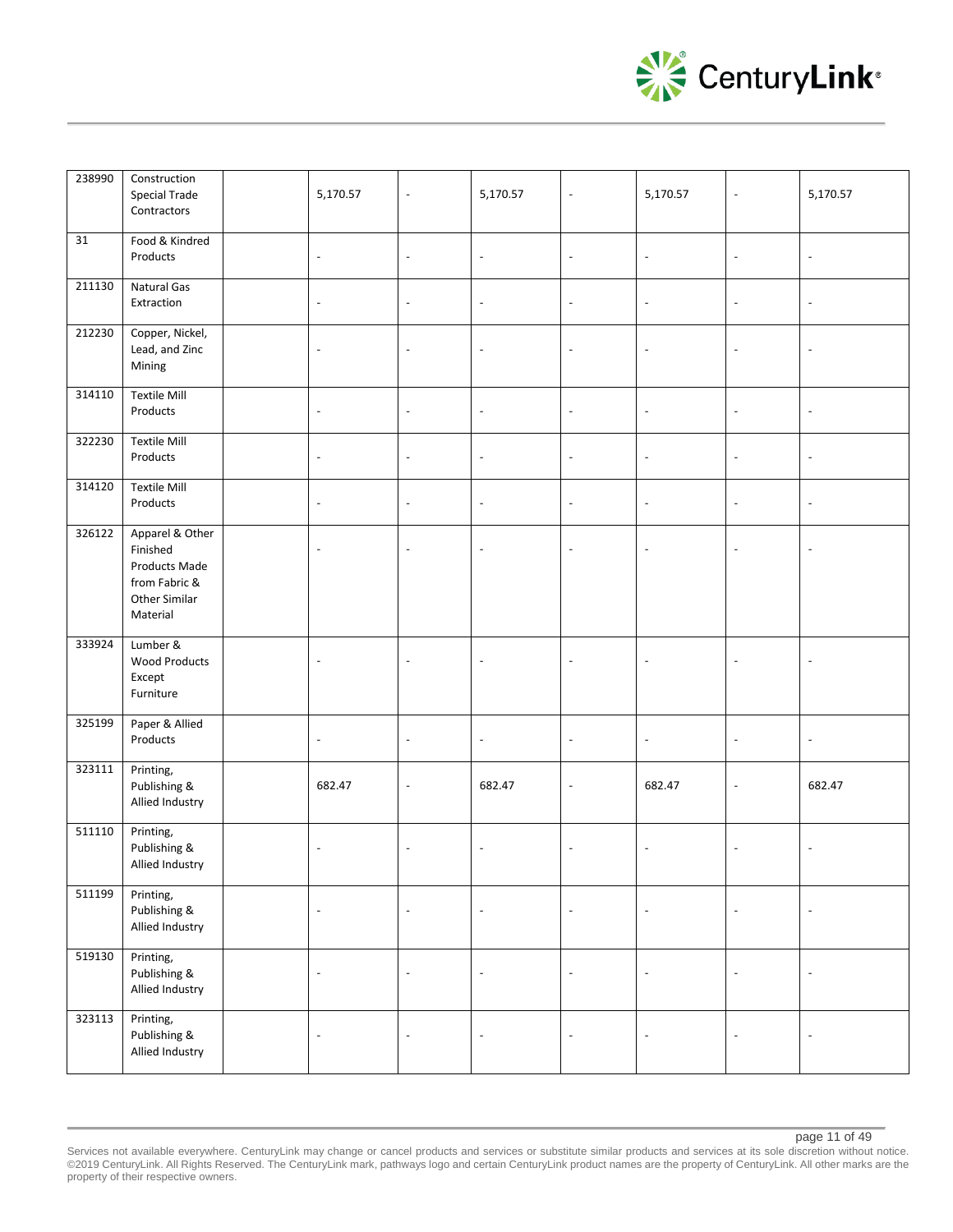

| 325998 | Chemical &<br><b>Allied Products</b>                   | 25,022.19                | $\blacksquare$           | 25,022.19                | $\overline{\phantom{a}}$ | 25,022.19                | $\overline{\phantom{a}}$ | 25,022.19                |
|--------|--------------------------------------------------------|--------------------------|--------------------------|--------------------------|--------------------------|--------------------------|--------------------------|--------------------------|
| 326199 | Chemical &<br><b>Allied Products</b>                   | $\blacksquare$           | $\overline{\phantom{a}}$ | $\blacksquare$           | $\Box$                   | $\blacksquare$           | $\blacksquare$           | $\overline{\phantom{a}}$ |
| 326150 | Rubber &<br>Miscellaneous<br><b>Plastic Products</b>   | $\overline{\phantom{a}}$ | $\overline{\phantom{a}}$ | $\overline{\phantom{a}}$ | $\overline{\phantom{a}}$ | $\blacksquare$           | $\overline{\phantom{a}}$ | $\overline{\phantom{a}}$ |
| 327212 | Rubber &<br>Miscellaneous<br><b>Plastic Products</b>   | $\overline{\phantom{a}}$ | $\overline{\phantom{a}}$ | $\overline{\phantom{a}}$ | $\overline{\phantom{a}}$ | $\overline{\phantom{a}}$ | $\overline{\phantom{a}}$ | $\overline{\phantom{a}}$ |
| 327120 | Stone, Clay,<br>Glass &<br>Concrete<br>Products        | $\overline{\phantom{a}}$ | $\overline{a}$           | $\overline{a}$           | $\sim$                   | $\overline{\phantom{a}}$ | $\overline{\phantom{a}}$ |                          |
| 327910 | Stone, Clay,<br>Glass &<br>Concrete<br>Products        | $\overline{\phantom{a}}$ | $\overline{\phantom{a}}$ | $\overline{\phantom{a}}$ | $\overline{\phantom{a}}$ | $\overline{\phantom{a}}$ | $\overline{\phantom{a}}$ | $\overline{\phantom{a}}$ |
| 331420 | Stone, Clay,<br>Glass &<br>Concrete<br>Products        | $\overline{\phantom{a}}$ | $\overline{\phantom{a}}$ | $\overline{\phantom{a}}$ |                          | $\overline{\phantom{a}}$ | $\overline{\phantom{a}}$ |                          |
| 327310 | Stone, Clay,<br>Glass &<br>Concrete<br>Products        | $\overline{\phantom{a}}$ | $\overline{\phantom{a}}$ | $\overline{\phantom{a}}$ | $\overline{\phantom{a}}$ | $\overline{\phantom{a}}$ | $\overline{\phantom{a}}$ | $\overline{\phantom{a}}$ |
| 327390 | Stone, Clay,<br>Glass &<br>Concrete<br>Products        | $\blacksquare$           | $\overline{a}$           | $\sim$                   | $\Box$                   | $\blacksquare$           | $\Box$                   |                          |
| 332322 | Stone, Clay,<br>Glass &<br>Concrete<br>Products        | 5,739.63                 | 192.00                   | 5,739.63                 | 192.00                   | 5,931.63                 | $\overline{\phantom{a}}$ | 5,931.63                 |
|        | 333316 Stone, Clay,<br>Glass &<br>Concrete<br>Products | 900,386.44               | $\overline{\phantom{a}}$ | 900,386.44               | $\overline{\phantom{a}}$ | 900,386.44               | $\blacksquare$           | 900,386.44               |
| 333914 | <b>Primary Metal</b><br>Manufacturing                  | $\overline{\phantom{a}}$ | $\overline{\phantom{a}}$ | $\overline{\phantom{a}}$ | $\blacksquare$           | $\overline{\phantom{a}}$ | $\overline{\phantom{a}}$ | $\overline{\phantom{a}}$ |
| 335921 | <b>Primary Metal</b><br>Manufacturing                  | 61,661.16                | 369,594.63               | 61,661.16                | 369,594.63               | 431,255.79               | $\overline{\phantom{a}}$ | 431,255.79               |
| 335929 | <b>Primary Metal</b><br>Manufacturing                  | 980.60                   | $\overline{\phantom{a}}$ | 980.60                   | $\overline{\phantom{a}}$ | 980.60                   | $\overline{\phantom{a}}$ | 980.60                   |

Services not available everywhere. CenturyLink may change or cancel products and services or substitute similar products and services at its sole discretion without notice. ©2019 CenturyLink. All Rights Reserved. The CenturyLink mark, pathways logo and certain CenturyLink product names are the property of CenturyLink. All other marks are the property of their respective owners.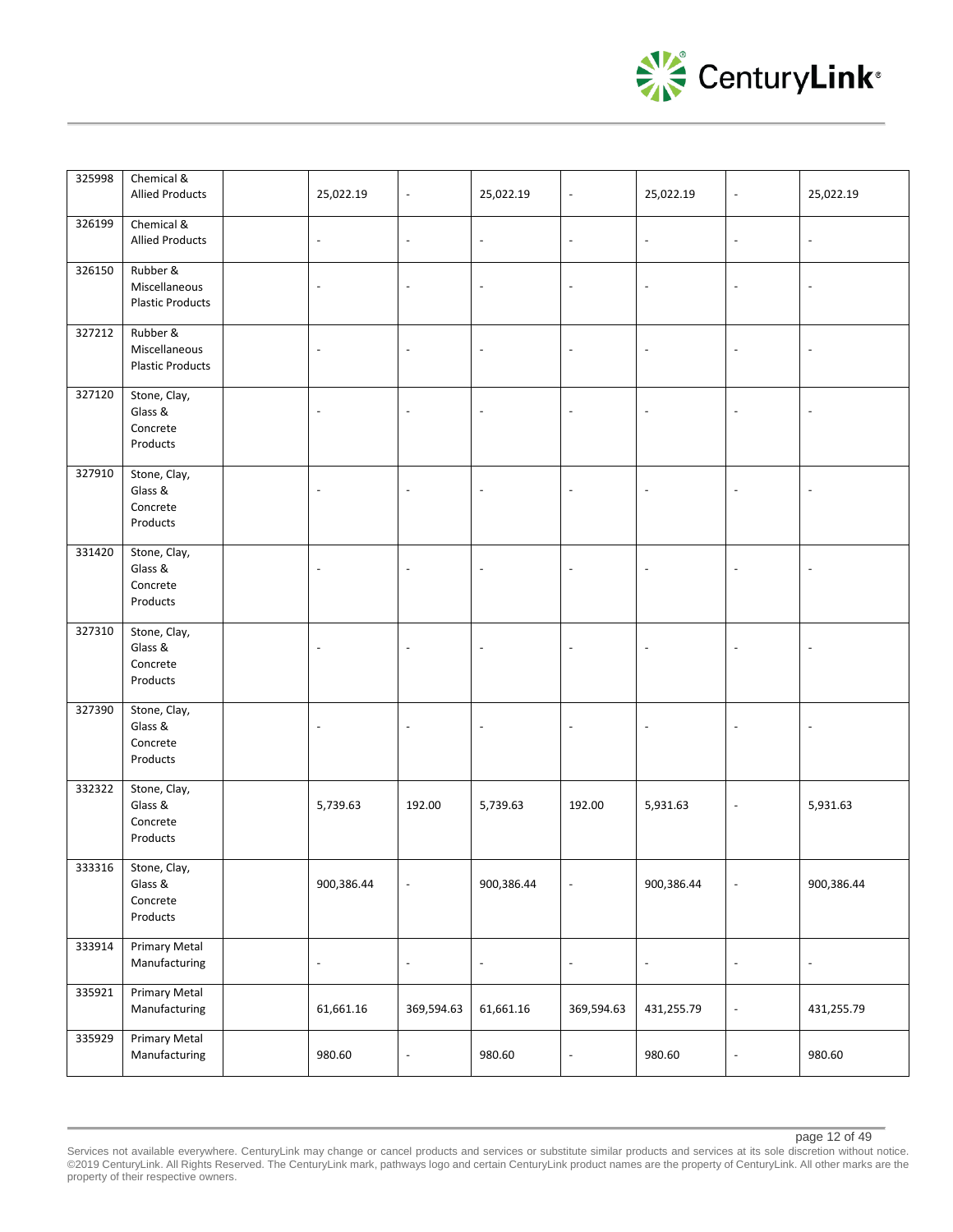

| 331491 | <b>Primary Metal</b><br>Manufacturing                                                       | $\overline{\phantom{a}}$ | $\overline{\phantom{a}}$ | $\overline{\phantom{a}}$ | $\overline{\phantom{a}}$ | $\overline{\phantom{a}}$ | $\overline{\phantom{a}}$ | $\overline{\phantom{a}}$ |
|--------|---------------------------------------------------------------------------------------------|--------------------------|--------------------------|--------------------------|--------------------------|--------------------------|--------------------------|--------------------------|
| 332323 | Primary Metal<br>Manufacturing                                                              | $\overline{\phantom{a}}$ | $\overline{\phantom{a}}$ | $\blacksquare$           | $\overline{\phantom{a}}$ | $\overline{\phantom{a}}$ | $\overline{\phantom{a}}$ | $\overline{\phantom{a}}$ |
| 335220 | <b>Primary Metal</b><br>Manufacturing                                                       | $\overline{\phantom{a}}$ | $\overline{\phantom{a}}$ | $\overline{\phantom{a}}$ | $\overline{\phantom{a}}$ | $\overline{\phantom{a}}$ | $\overline{\phantom{a}}$ | $\overline{\phantom{a}}$ |
| 335931 | Primary Metal<br>Manufacturing                                                              | $\blacksquare$           | $\overline{\phantom{a}}$ | $\overline{\phantom{a}}$ | $\blacksquare$           | $\overline{\phantom{a}}$ | $\overline{\phantom{a}}$ | $\overline{\phantom{a}}$ |
| 332911 | Fabricated<br><b>Metal Products</b><br>Except<br>Machinery &<br>Transportation<br>Equipment | $\overline{a}$           | L,                       | $\sim$                   | $\overline{\phantom{a}}$ | $\bar{a}$                | $\sim$                   | $\sim$                   |
| 332618 | Fabricated<br><b>Metal Products</b><br>Except<br>Machinery &<br>Transportation<br>Equipment | $\overline{a}$           |                          | $\overline{\phantom{a}}$ | $\overline{\phantom{a}}$ | $\overline{\phantom{a}}$ | $\sim$                   |                          |
| 333249 | Fabricated<br><b>Metal Products</b><br>Except<br>Machinery &<br>Transportation<br>Equipment | $\overline{a}$           |                          | $\overline{\phantom{a}}$ | $\overline{a}$           | $\overline{\phantom{a}}$ | $\sim$                   |                          |
| 332710 | Fabricated<br><b>Metal Products</b><br>Except<br>Machinery &<br>Transportation<br>Equipment |                          |                          | $\overline{a}$           | $\overline{\phantom{a}}$ | $\sim$                   |                          |                          |
| 339113 | Fabricated<br><b>Metal Products</b><br>Except<br>Machinery &<br>Transportation<br>Equipment | $\overline{a}$           |                          | $\overline{\phantom{a}}$ | $\sim$                   | $\sim$                   | $\sim$                   | $\overline{\phantom{a}}$ |
| 33411  | Industrial &<br>Commercial<br>Machinery &<br>Computer<br>Equipment                          | $\overline{\phantom{a}}$ | $\overline{\phantom{a}}$ | $\overline{\phantom{a}}$ | $\blacksquare$           | $\overline{\phantom{a}}$ | $\blacksquare$           | $\overline{\phantom{a}}$ |
| 334111 | Industrial &<br>Commercial<br>Machinery &                                                   | 2,591,245.53             | 114,567.82               | 2,591,245.53             | 114,567.82               | 2,705,813.35             | $\blacksquare$           | 2,705,813.35             |

Services not available everywhere. CenturyLink may change or cancel products and services or substitute similar products and services at its sole discretion without notice. ©2019 CenturyLink. All Rights Reserved. The CenturyLink mark, pathways logo and certain CenturyLink product names are the property of CenturyLink. All other marks are the property of their respective owners.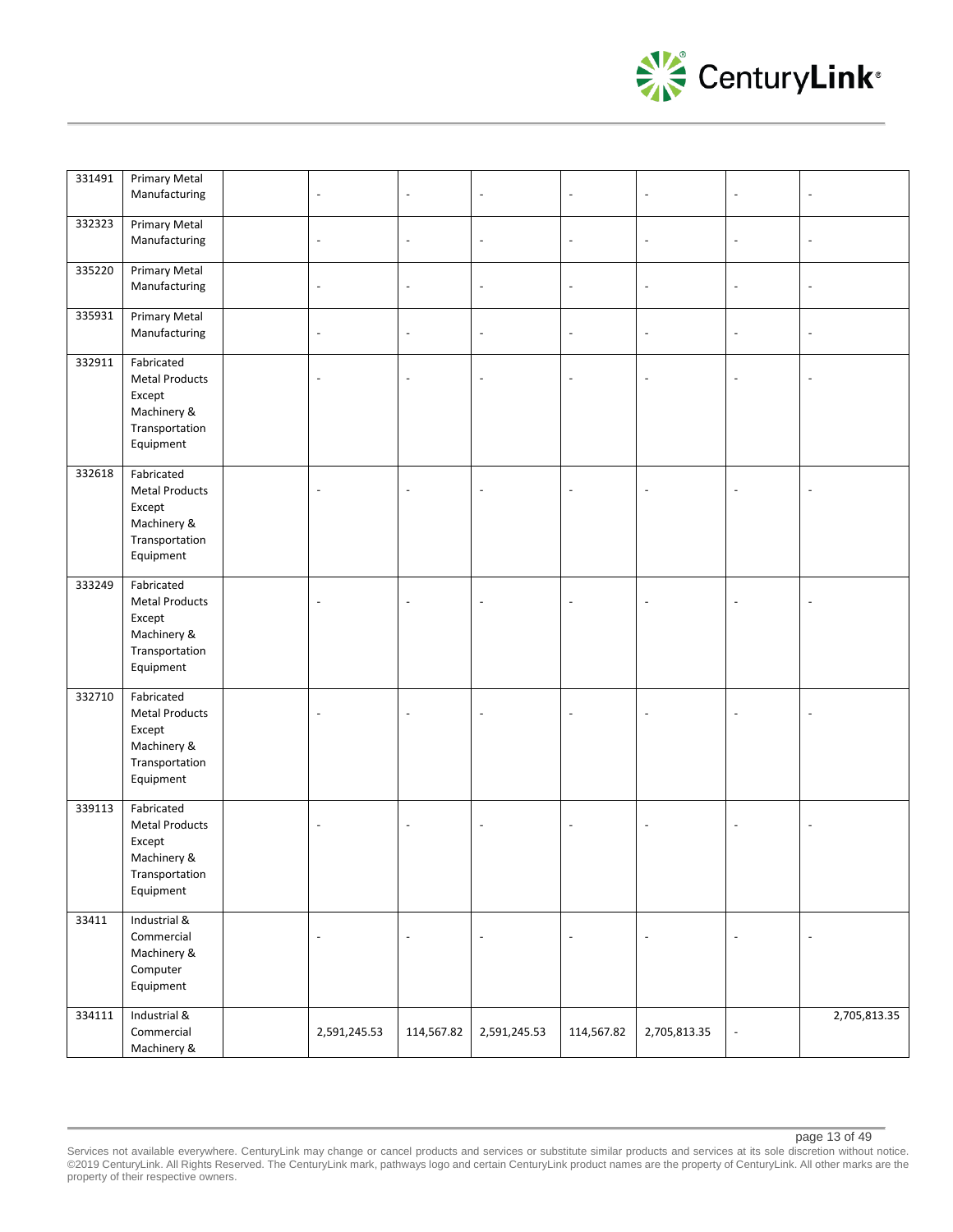

|        | Computer<br>Equipment                                              |                          |                          |                          |                          |                          |                          |                          |
|--------|--------------------------------------------------------------------|--------------------------|--------------------------|--------------------------|--------------------------|--------------------------|--------------------------|--------------------------|
| 333314 | Industrial &<br>Commercial<br>Machinery &<br>Computer<br>Equipment | $\overline{\phantom{a}}$ |                          | ÷,                       | $\sim$                   | $\overline{\phantom{a}}$ | Ĭ.                       |                          |
| 333413 | Industrial &<br>Commercial<br>Machinery &<br>Computer<br>Equipment | $\overline{\phantom{a}}$ | L,                       | $\overline{\phantom{a}}$ | $\overline{\phantom{a}}$ | $\overline{\phantom{a}}$ | ÷,                       |                          |
| 333415 | Industrial &<br>Commercial<br>Machinery &<br>Computer<br>Equipment | $\blacksquare$           | L,                       | $\overline{\phantom{a}}$ | $\sim$                   | $\overline{\phantom{a}}$ | L.                       |                          |
| 333613 | Industrial &<br>Commercial<br>Machinery &<br>Computer<br>Equipment | $\overline{\phantom{a}}$ | $\overline{a}$           | $\overline{a}$           | $\overline{\phantom{a}}$ | $\blacksquare$           | $\overline{a}$           |                          |
| 333618 | Industrial &<br>Commercial<br>Machinery &<br>Computer<br>Equipment | $\overline{a}$           | $\overline{a}$           | $\sim$                   | $\overline{\phantom{a}}$ | $\overline{\phantom{a}}$ | Ĭ.                       |                          |
| 333912 | Industrial &<br>Commercial<br>Machinery &<br>Computer<br>Equipment | $\overline{\phantom{a}}$ |                          | L,                       | $\sim$                   | $\overline{\phantom{a}}$ |                          |                          |
| 333921 | Industrial &<br>Commercial<br>Machinery &<br>Computer<br>Equipment | $\overline{\phantom{a}}$ | ÷,                       | $\overline{\phantom{a}}$ | $\overline{\phantom{a}}$ | $\overline{\phantom{a}}$ | ÷,                       | $\overline{\phantom{a}}$ |
| 333922 | Industrial &<br>Commercial<br>Machinery &<br>Computer<br>Equipment | $\overline{\phantom{a}}$ | $\overline{\phantom{a}}$ | $\overline{\phantom{a}}$ | $\bar{\phantom{a}}$      | $\Box$                   | $\blacksquare$           | $\blacksquare$           |
| 333999 | Industrial &<br>Commercial<br>Machinery &<br>Computer<br>Equipment | $\overline{\phantom{a}}$ | $\overline{\phantom{a}}$ | $\blacksquare$           | $\bar{\phantom{a}}$      | $\Box$                   | $\overline{\phantom{a}}$ | $\blacksquare$           |

Services not available everywhere. CenturyLink may change or cancel products and services or substitute similar products and services at its sole discretion without notice. ©2019 CenturyLink. All Rights Reserved. The CenturyLink mark, pathways logo and certain CenturyLink product names are the property of CenturyLink. All other marks are the property of their respective owners.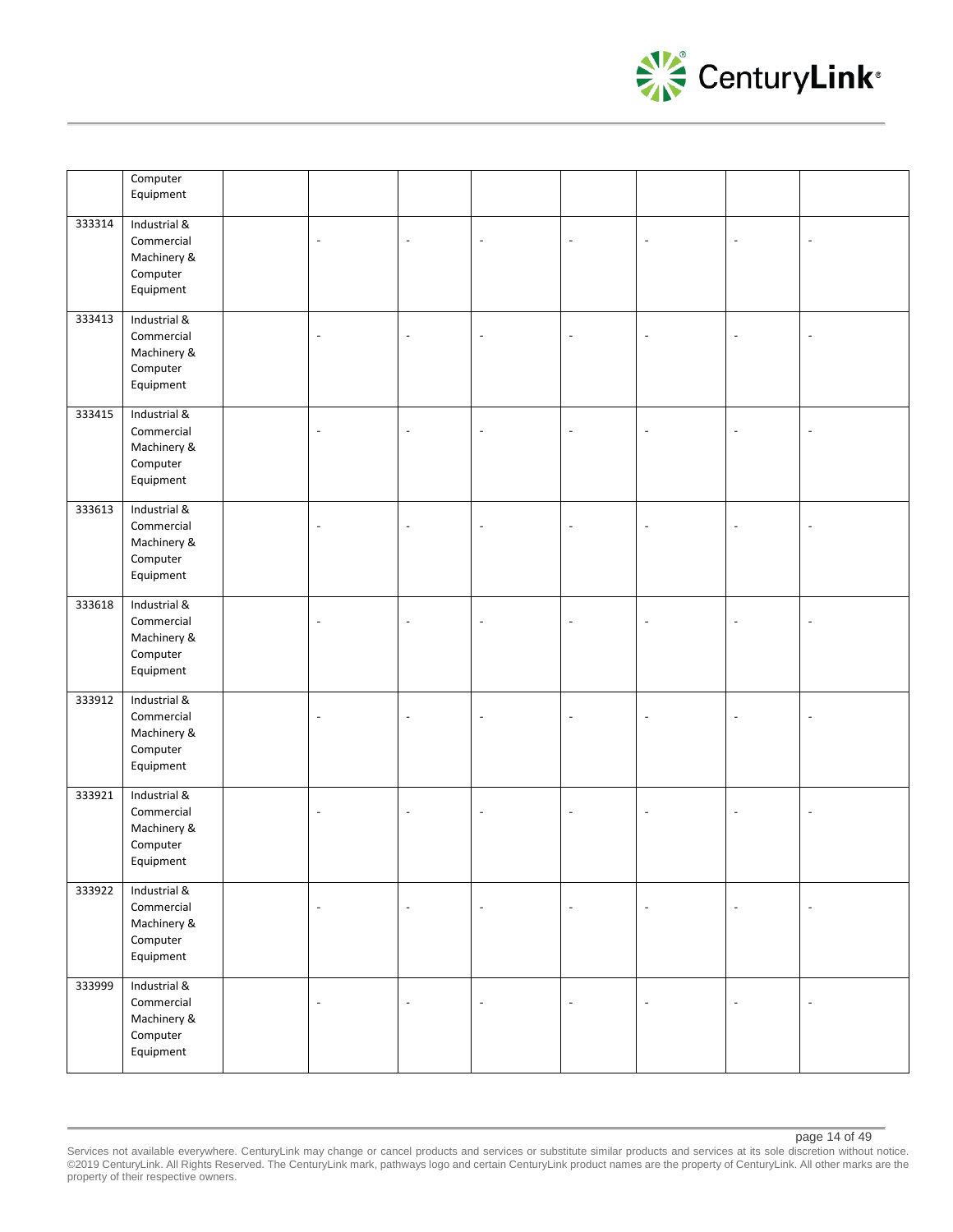

| 334112 | Industrial &<br>Commercial<br>Machinery &<br>Computer<br>Equipment                                      | 902,260.13               | $\overline{a}$ | 902,260.13               | $\Box$                   | 902,260.13               | $\overline{\phantom{a}}$ | 902,260.13               |
|--------|---------------------------------------------------------------------------------------------------------|--------------------------|----------------|--------------------------|--------------------------|--------------------------|--------------------------|--------------------------|
| 334118 | Industrial &<br>Commercial<br>Machinery &<br>Computer<br>Equipment                                      | $\blacksquare$           | $\overline{a}$ | $\overline{a}$           | $\sim$                   | $\sim$                   | $\overline{\phantom{a}}$ | $\overline{\phantom{a}}$ |
| 332999 | Industrial &<br>Commercial<br>Machinery &<br>Computer<br>Equipment                                      | $\overline{a}$           | $\overline{a}$ | $\overline{a}$           | $\overline{a}$           | $\ddot{\phantom{a}}$     | Ĭ.                       | $\overline{\phantom{a}}$ |
| 335122 | Industrial &<br>Commercial<br>Machinery &<br>Computer<br>Equipment                                      | $\overline{\phantom{a}}$ | $\overline{a}$ | $\overline{\phantom{a}}$ | $\overline{\phantom{a}}$ | $\overline{\phantom{a}}$ | $\overline{\phantom{a}}$ | $\blacksquare$           |
| 335312 | Industrial &<br>Commercial<br>Machinery &<br>Computer<br>Equipment                                      | $\overline{\phantom{a}}$ | $\overline{a}$ | $\overline{\phantom{a}}$ | $\overline{\phantom{a}}$ | $\overline{\phantom{a}}$ | $\overline{\phantom{a}}$ | $\overline{\phantom{a}}$ |
| 3342   | Electronic &<br><b>Other Electrical</b><br>Equipment &<br>Components<br>Except<br>Computer<br>Equipment | $\overline{a}$           | L,             | $\sim$                   | $\overline{a}$           | $\ddot{\phantom{a}}$     | $\overline{a}$           | $\Box$                   |
| 33421  | Electronic &<br>Other Electrical<br>Equipment &<br>Components<br>Except<br>Computer<br>Equipment        | $\overline{\phantom{a}}$ | $\overline{a}$ | $\overline{\phantom{a}}$ | $\overline{\phantom{a}}$ | $\overline{\phantom{a}}$ | $\overline{\phantom{a}}$ | $\overline{\phantom{a}}$ |
| 334210 | Electronic &<br>Other Electrical<br>Equipment &<br>Components<br>Except<br>Computer<br>Equipment        | 28,986,198.53            | 323,938.61     | 28,986,198.53            | 323,938.61               | 29,310,137.14            | $\overline{\phantom{a}}$ | 29,310,137.14            |
| 334220 | Electronic &<br>Other Electrical<br>Equipment &                                                         | 162,391.27               | 336.00         | 162,391.27               | 336.00                   | 162,727.27               | $\overline{\phantom{a}}$ | 162,727.27               |

Services not available everywhere. CenturyLink may change or cancel products and services or substitute similar products and services at its sole discretion without notice. ©2019 CenturyLink. All Rights Reserved. The CenturyLink mark, pathways logo and certain CenturyLink product names are the property of CenturyLink. All other marks are the property of their respective owners.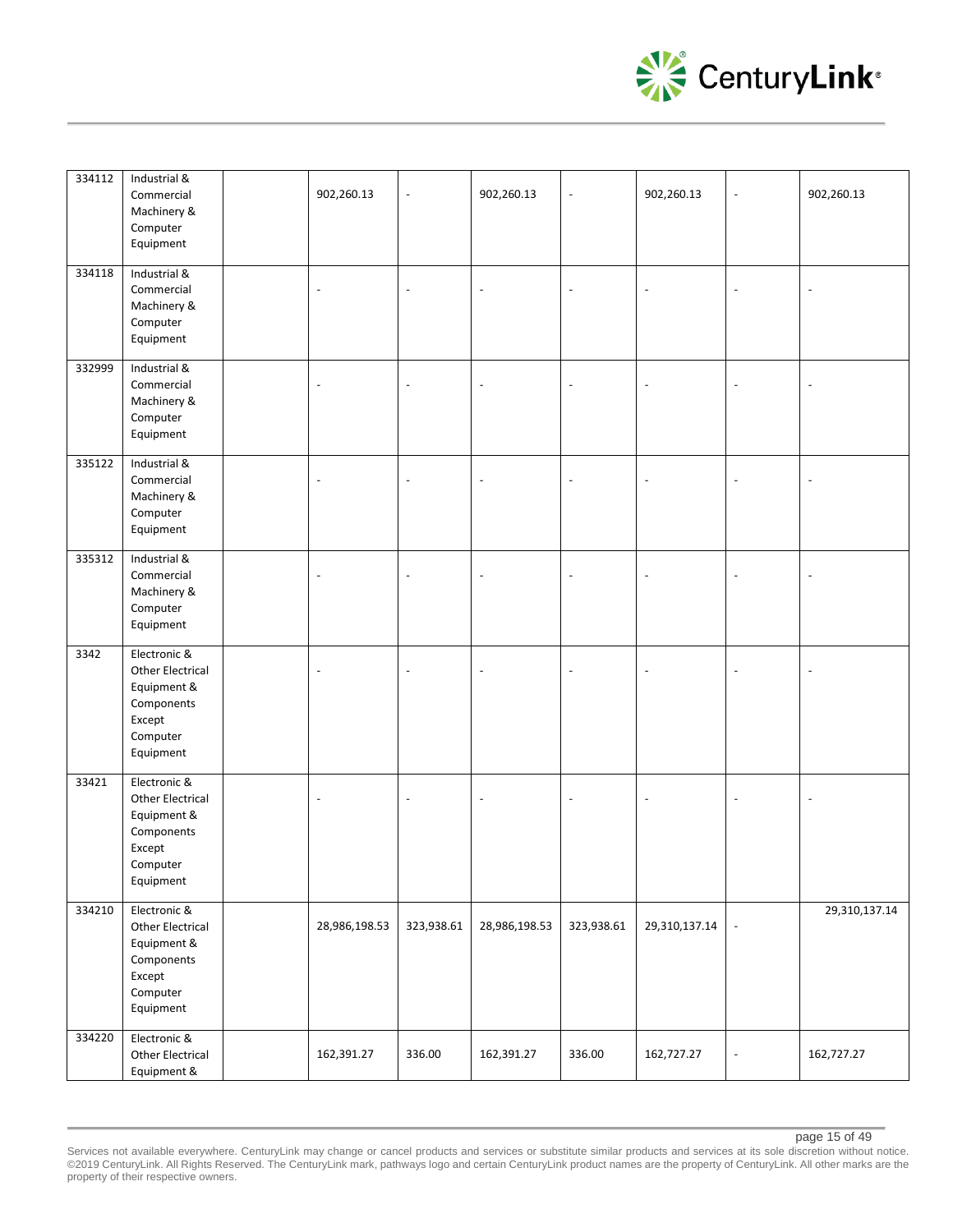

|        | Components<br>Except<br>Computer<br>Equipment                                                    |                          |                          |                          |                          |                |                          |                          |
|--------|--------------------------------------------------------------------------------------------------|--------------------------|--------------------------|--------------------------|--------------------------|----------------|--------------------------|--------------------------|
| 334290 | Electronic &<br>Other Electrical<br>Equipment &<br>Components<br>Except<br>Computer<br>Equipment | 135,483.47               | 1,546.04                 | 135,483.47               | 1,546.04                 | 137,029.51     | $\Box$                   | 137,029.51               |
| 334413 | Electronic &<br>Other Electrical<br>Equipment &<br>Components<br>Except<br>Computer<br>Equipment | $\overline{\phantom{a}}$ | $\overline{\phantom{a}}$ | $\overline{\phantom{a}}$ | $\blacksquare$           | $\blacksquare$ | $\overline{\phantom{a}}$ | $\overline{\phantom{a}}$ |
| 334417 | Electronic &<br>Other Electrical<br>Equipment &<br>Components<br>Except<br>Computer<br>Equipment | $\blacksquare$           | $\overline{a}$           | $\sim$                   | $\blacksquare$           | $\blacksquare$ | $\overline{a}$           | $\overline{\phantom{a}}$ |
| 334418 | Electronic &<br>Other Electrical<br>Equipment &<br>Components<br>Except<br>Computer<br>Equipment | $\overline{\phantom{a}}$ | $\overline{\phantom{a}}$ | $\overline{\phantom{a}}$ | $\overline{\phantom{a}}$ | $\Box$         | $\overline{\phantom{a}}$ | $\blacksquare$           |
| 334419 | Electronic &<br>Other Electrical<br>Equipment &<br>Components<br>Except<br>Computer<br>Equipment | $\overline{\phantom{a}}$ | $\overline{\phantom{a}}$ | $\overline{\phantom{a}}$ | $\overline{\phantom{a}}$ | $\blacksquare$ | $\overline{\phantom{a}}$ | $\overline{\phantom{a}}$ |
| 334513 | Electronic &<br>Other Electrical<br>Equipment &<br>Components<br>Except<br>Computer<br>Equipment | $\overline{\phantom{a}}$ | $\overline{\phantom{a}}$ | $\overline{\phantom{a}}$ | $\overline{\phantom{a}}$ | $\Box$         | $\blacksquare$           | $\overline{\phantom{a}}$ |
| 334515 | Electronic &<br>Other Electrical<br>Equipment &<br>Components                                    | 2,569.82                 | $\overline{\phantom{a}}$ | 2,569.82                 | $\overline{\phantom{a}}$ | 2,569.82       | $\blacksquare$           | 2,569.82                 |

Services not available everywhere. CenturyLink may change or cancel products and services or substitute similar products and services at its sole discretion without notice. ©2019 CenturyLink. All Rights Reserved. The CenturyLink mark, pathways logo and certain CenturyLink product names are the property of CenturyLink. All other marks are the property of their respective owners.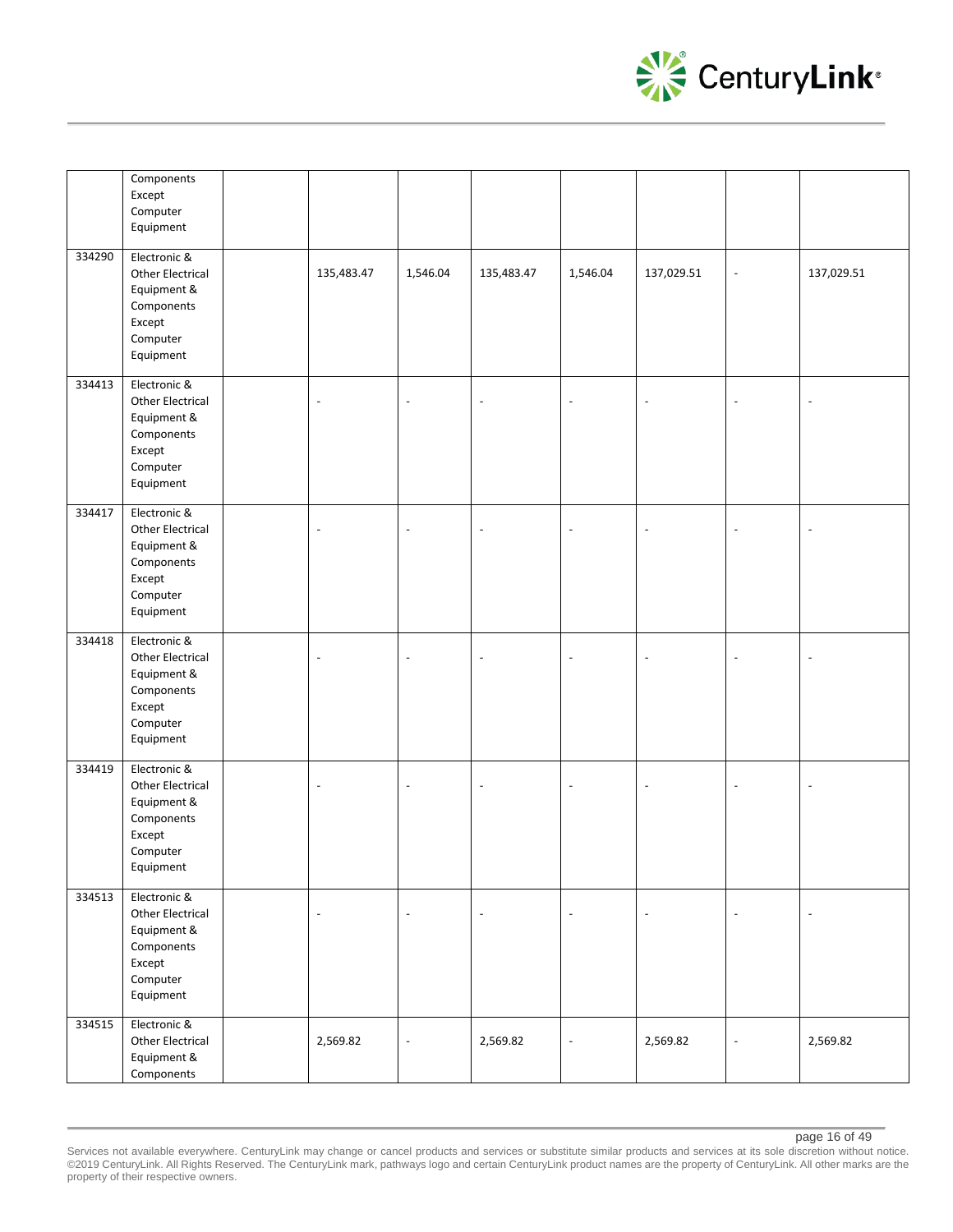

|        | Except<br>Computer<br>Equipment                                                                  |                          |                          |                          |                          |                          |                          |                          |
|--------|--------------------------------------------------------------------------------------------------|--------------------------|--------------------------|--------------------------|--------------------------|--------------------------|--------------------------|--------------------------|
| 335911 | Electronic &<br>Other Electrical<br>Equipment &<br>Components<br>Except<br>Computer<br>Equipment | $\overline{\phantom{a}}$ | $\overline{\phantom{a}}$ | $\overline{\phantom{a}}$ | $\overline{\phantom{a}}$ | $\overline{\phantom{a}}$ | $\overline{\phantom{a}}$ | $\overline{\phantom{a}}$ |
| 33599  | Electronic &<br>Other Electrical<br>Equipment &<br>Components<br>Except<br>Computer<br>Equipment | $\overline{\phantom{a}}$ | $\overline{\phantom{a}}$ | $\overline{\phantom{a}}$ | $\overline{a}$           | $\overline{\phantom{a}}$ | $\overline{\phantom{a}}$ | $\overline{\phantom{a}}$ |
| 335999 | Electronic &<br>Other Electrical<br>Equipment &<br>Components<br>Except<br>Computer<br>Equipment | 7,813.44                 | $\overline{\phantom{a}}$ | 7,813.44                 | $\blacksquare$           | 7,813.44                 | $\blacksquare$           | 7,813.44                 |
| 339999 | Electronic &<br>Other Electrical<br>Equipment &<br>Components<br>Except<br>Computer<br>Equipment | $\overline{\phantom{a}}$ | $\overline{\phantom{a}}$ | $\overline{\phantom{a}}$ | $\overline{\phantom{a}}$ | $\overline{\phantom{a}}$ | $\overline{\phantom{a}}$ | $\overline{\phantom{a}}$ |
| 339112 | Electronic &<br>Other Electrical<br>Equipment &<br>Components<br>Except<br>Computer<br>Equipment | $\overline{\phantom{a}}$ | $\overline{\phantom{a}}$ | $\overline{\phantom{a}}$ | $\overline{\phantom{a}}$ | $\overline{\phantom{a}}$ | $\blacksquare$           | $\overline{\phantom{a}}$ |
| 334511 | Electronic &<br>Other Electrical<br>Equipment &<br>Components<br>Except<br>Computer<br>Equipment | $\overline{\phantom{a}}$ | $\overline{\phantom{a}}$ | $\overline{\phantom{a}}$ | $\overline{\phantom{a}}$ | $\overline{\phantom{a}}$ | $\overline{\phantom{a}}$ | $\overline{\phantom{a}}$ |
| 334613 | Electronic &<br>Other Electrical<br>Equipment &<br>Components<br>Except                          | $\blacksquare$           | $\Box$                   | $\blacksquare$           | $\overline{a}$           | $\bar{a}$                | $\overline{a}$           | $\overline{a}$           |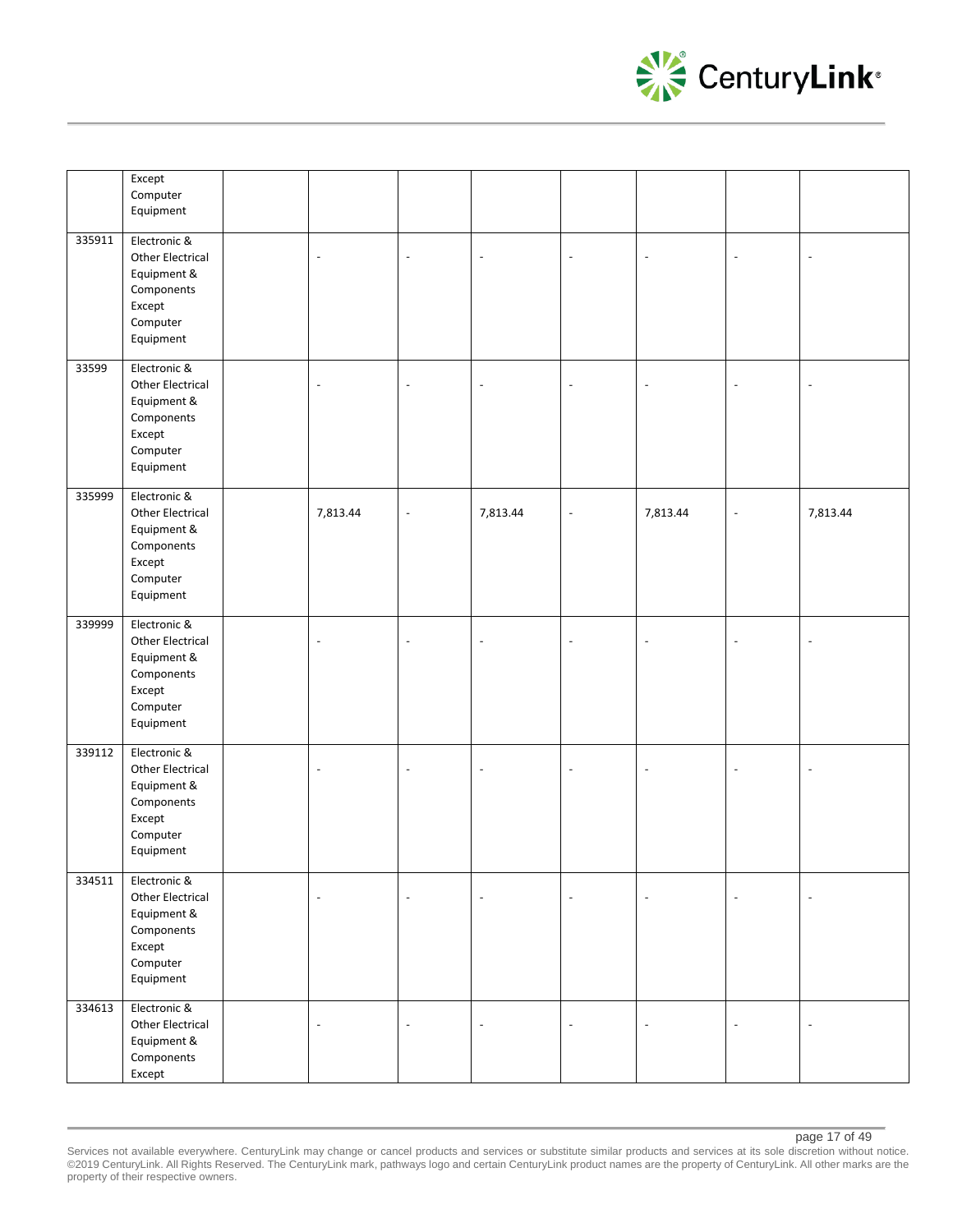

|        | Computer<br>Equipment                                                                                                           |                          |                          |                          |                          |                          |                          |                          |
|--------|---------------------------------------------------------------------------------------------------------------------------------|--------------------------|--------------------------|--------------------------|--------------------------|--------------------------|--------------------------|--------------------------|
| 335311 | Electronic &<br>Other Electrical<br>Equipment &<br>Components<br>Except<br>Computer<br>Equipment                                | $\blacksquare$           | $\overline{a}$           | $\overline{\phantom{a}}$ | $\blacksquare$           | $\blacksquare$           | $\overline{a}$           | $\sim$                   |
| 335313 | Electronic &<br>Other Electrical<br>Equipment &<br>Components<br>Except<br>Computer<br>Equipment                                | $\overline{\phantom{a}}$ | $\overline{\phantom{a}}$ | $\sim$                   | $\blacksquare$           | $\overline{\phantom{a}}$ | $\overline{a}$           | $\sim$                   |
| 335314 | Electronic &<br>Other Electrical<br>Equipment &<br>Components<br>Except<br>Computer<br>Equipment                                | $\overline{\phantom{a}}$ | $\overline{\phantom{a}}$ | $\mathbb{Z}$             | $\overline{\phantom{a}}$ | $\overline{\phantom{a}}$ | $\overline{\phantom{a}}$ | $\overline{\phantom{a}}$ |
| 336390 | Electronic &<br>Other Electrical<br>Equipment &<br>Components<br>Except<br>Computer<br>Equipment                                | $\overline{\phantom{a}}$ | $\overline{\phantom{a}}$ | $\overline{\phantom{a}}$ | $\overline{\phantom{a}}$ | $\overline{\phantom{a}}$ | $\overline{\phantom{a}}$ | $\overline{\phantom{a}}$ |
| 333318 | Measuring,<br>Analyzing &<br>Controlling<br>Instruments,<br>Photographic,<br>Medical &<br>Optical Goods,<br>Watches &<br>Clocks | $\blacksquare$           | $\blacksquare$           | $\overline{\phantom{a}}$ | $\blacksquare$           | $\overline{\phantom{a}}$ | $\overline{a}$           | $\sim$                   |
| 339920 | Measuring,<br>Analyzing &<br>Controlling<br>Instruments,<br>Photographic,<br>Medical &<br>Optical Goods,<br>Watches &<br>Clocks | $\overline{\phantom{a}}$ | $\overline{\phantom{a}}$ | $\overline{\phantom{a}}$ | $\overline{\phantom{a}}$ | $\blacksquare$           | $\overline{\phantom{a}}$ | $\overline{\phantom{a}}$ |

Services not available everywhere. CenturyLink may change or cancel products and services or substitute similar products and services at its sole discretion without notice. ©2019 CenturyLink. All Rights Reserved. The CenturyLink mark, pathways logo and certain CenturyLink product names are the property of CenturyLink. All other marks are the property of their respective owners.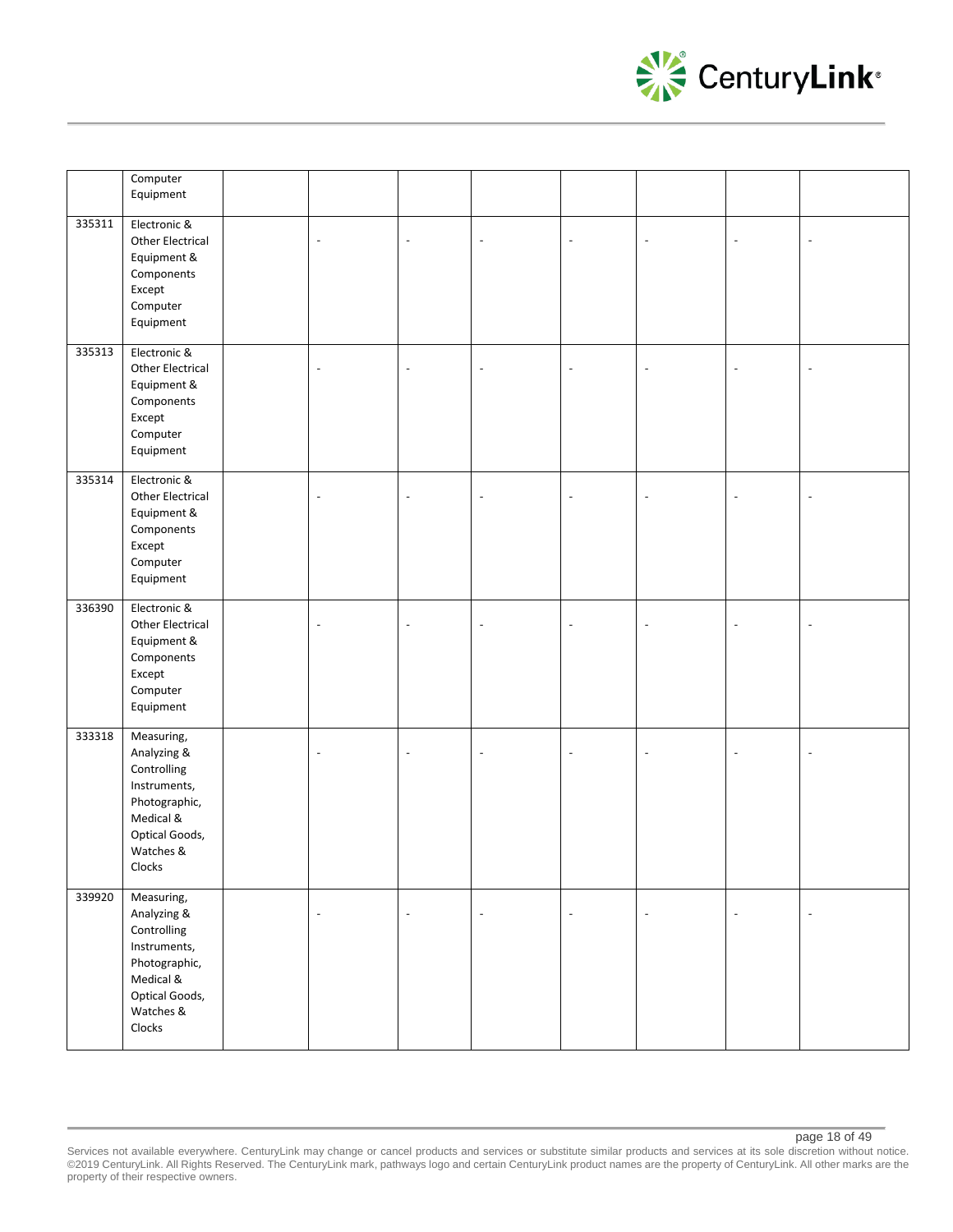

| 339940 | Miscellaneous<br>Manufacturing<br>Industry                          | $\sim$                   | $\overline{a}$           | $\sim$                   | $\overline{a}$           | $\sim$                   | $\overline{\phantom{a}}$ |                          |
|--------|---------------------------------------------------------------------|--------------------------|--------------------------|--------------------------|--------------------------|--------------------------|--------------------------|--------------------------|
| 339950 | Miscellaneous<br>Manufacturing<br>Industry                          | $\overline{\phantom{a}}$ | $\overline{\phantom{a}}$ | $\overline{\phantom{a}}$ | $\overline{\phantom{a}}$ | $\overline{\phantom{a}}$ | $\overline{\phantom{a}}$ | $\overline{\phantom{a}}$ |
| 423210 | Miscellaneous<br>Manufacturing<br>Industry                          | $\sim$                   | $\overline{a}$           | $\overline{\phantom{a}}$ | $\overline{a}$           | $\overline{a}$           | $\overline{a}$           |                          |
| 482112 | Railroad<br>Transportation                                          | $\overline{\phantom{a}}$ | $\overline{a}$           | $\overline{\phantom{a}}$ | $\overline{\phantom{a}}$ | $\overline{\phantom{a}}$ | $\overline{a}$           |                          |
| 484110 | Railroad<br>Transportation                                          | $\overline{\phantom{a}}$ | $\overline{\phantom{a}}$ | $\overline{\phantom{a}}$ | $\overline{\phantom{a}}$ | $\overline{\phantom{a}}$ | $\overline{\phantom{a}}$ | $\blacksquare$           |
| 486110 | Local &<br>Suburban<br>Transit & Hwy<br>Passenger<br>Transportation | $\blacksquare$           | $\overline{a}$           | $\sim$                   | $\overline{a}$           | $\overline{\phantom{a}}$ | $\overline{a}$           |                          |
| 485112 | Local &<br>Suburban<br>Transit & Hwy<br>Passenger<br>Transportation | $\sim$                   | $\overline{a}$           | $\overline{a}$           |                          | $\overline{\phantom{a}}$ | Ĭ.                       |                          |
| 493110 | Motor Freight<br>Transportation<br>& Warehousing                    | $\sim$                   | $\overline{\phantom{a}}$ | $\overline{\phantom{a}}$ |                          | $\sim$                   | $\overline{a}$           |                          |
| 484121 | Motor Freight<br>Transportation<br>& Warehousing                    | $\overline{\phantom{a}}$ | $\overline{\phantom{a}}$ | $\overline{\phantom{a}}$ | $\blacksquare$           | $\overline{\phantom{a}}$ | $\overline{\phantom{a}}$ | $\overline{\phantom{a}}$ |
| 484220 | Motor Freight<br>Transportation<br>& Warehousing                    | $\overline{\phantom{a}}$ | $\overline{\phantom{a}}$ | $\overline{\phantom{a}}$ | $\sim$                   | $\overline{\phantom{a}}$ | $\overline{\phantom{a}}$ | $\overline{\phantom{a}}$ |
| 485111 | Motor Freight<br>Transportation<br>& Warehousing                    | 372.26                   | $\overline{\phantom{a}}$ | 372.26                   | $\overline{\phantom{a}}$ | 372.26                   | $\overline{\phantom{a}}$ | 372.26                   |
| 488510 | Motor Freight<br>Transportation<br>& Warehousing                    | 4,164.31                 | $\overline{\phantom{a}}$ | 4,164.31                 | $\blacksquare$           | 4,164.31                 | $\overline{\phantom{a}}$ | 4,164.31                 |
| 485510 | Motor Freight<br>Transportation<br>& Warehousing                    | $\Box$                   | $\overline{\phantom{a}}$ | $\overline{\phantom{a}}$ | $\overline{\phantom{a}}$ | $\Box$                   | $\overline{\phantom{a}}$ | $\blacksquare$           |
| 493190 | Motor Freight<br>Transportation<br>& Warehousing                    | $\overline{\phantom{a}}$ | $\overline{\phantom{a}}$ | $\overline{\phantom{a}}$ | $\blacksquare$           | $\blacksquare$           | $\overline{\phantom{a}}$ | $\overline{\phantom{a}}$ |

Services not available everywhere. CenturyLink may change or cancel products and services or substitute similar products and services at its sole discretion without notice. ©2019 CenturyLink. All Rights Reserved. The CenturyLink mark, pathways logo and certain CenturyLink product names are the property of CenturyLink. All other marks are the property of their respective owners.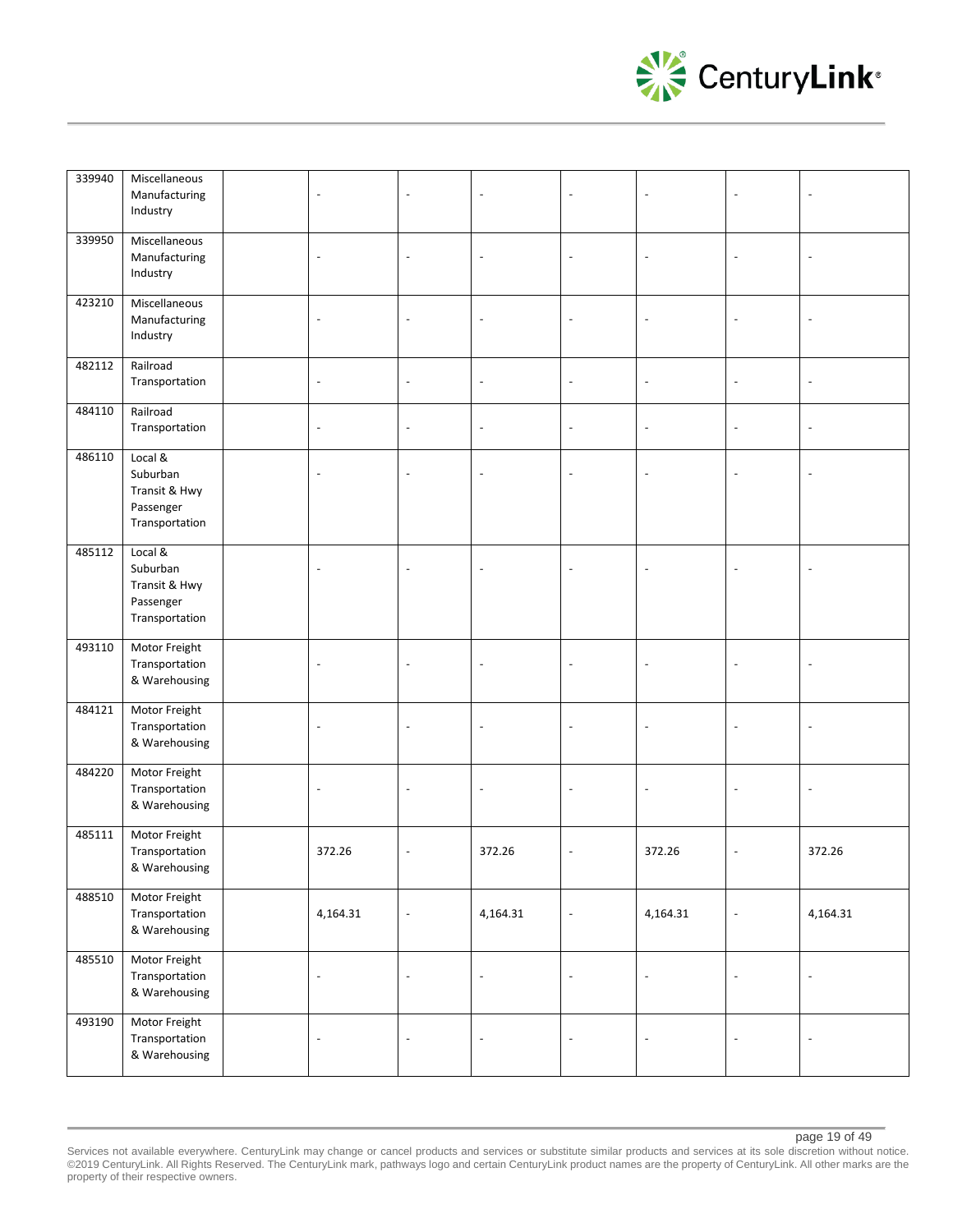

| 562910 | Motor Freight<br>Transportation<br>& Warehousing | $\overline{\phantom{a}}$ | $\overline{\phantom{a}}$ | $\overline{\phantom{a}}$ | $\overline{\phantom{a}}$ | $\overline{\phantom{a}}$ | $\overline{\phantom{a}}$ | $\blacksquare$           |
|--------|--------------------------------------------------|--------------------------|--------------------------|--------------------------|--------------------------|--------------------------|--------------------------|--------------------------|
| 492110 | <b>United States</b><br>Postal Service           | $\blacksquare$           | $\overline{\phantom{a}}$ | $\overline{\phantom{a}}$ | $\overline{\phantom{a}}$ | $\bar{\phantom{a}}$      | $\blacksquare$           | $\overline{\phantom{a}}$ |
| 511120 | <b>United States</b><br>Postal Service           | $\overline{\phantom{a}}$ | $\overline{\phantom{a}}$ | $\overline{\phantom{a}}$ | $\overline{\phantom{a}}$ | $\overline{\phantom{a}}$ | $\overline{\phantom{a}}$ | $\overline{\phantom{a}}$ |
| 452210 | <b>Retail Trade</b>                              | $\overline{\phantom{a}}$ | $\overline{\phantom{a}}$ | $\overline{\phantom{a}}$ | $\overline{\phantom{a}}$ | $\overline{\phantom{a}}$ | $\overline{\phantom{a}}$ | $\overline{\phantom{a}}$ |
| 488119 | Transportation<br>by Air                         | 62,028.50                | $\overline{\phantom{a}}$ | 62,028.50                | $\overline{\phantom{a}}$ | 62,028.50                | $\overline{\phantom{a}}$ | 62,028.50                |
| 481219 | Transportation<br>by Air                         | $\overline{\phantom{a}}$ | $\overline{\phantom{a}}$ | $\overline{\phantom{a}}$ | $\overline{\phantom{a}}$ | $\overline{\phantom{a}}$ | $\overline{\phantom{a}}$ | $\blacksquare$           |
| 488190 | Transportation<br>by Air                         | $\overline{\phantom{a}}$ | $\frac{1}{2}$            | $\overline{\phantom{a}}$ | $\sim$                   | $\overline{\phantom{a}}$ | $\overline{\phantom{a}}$ | $\overline{\phantom{a}}$ |
| 488490 | Transportation<br>by Air                         | $\overline{\phantom{a}}$ | $\overline{\phantom{a}}$ | $\overline{\phantom{a}}$ | $\overline{\phantom{a}}$ | $\overline{\phantom{a}}$ | $\overline{\phantom{a}}$ | $\overline{\phantom{a}}$ |
| 486210 | Pipeline<br><b>Expense Natural</b><br>Gas        | $\blacksquare$           | $\overline{\phantom{a}}$ | $\overline{\phantom{a}}$ | $\overline{\phantom{a}}$ | $\overline{\phantom{a}}$ | $\blacksquare$           | $\overline{\phantom{a}}$ |
| 561612 | Transportation                                   |                          |                          |                          |                          |                          |                          | 1,258,663.84             |
|        | Services                                         | 1,054,337.01             | 204,326.83               | 1,054,337.01             | 204,326.83               | 1,258,663.84             | $\blacksquare$           |                          |
| 488999 | Transportation<br>Services                       | $\blacksquare$           | $\overline{\phantom{a}}$ | $\overline{\phantom{a}}$ | $\overline{\phantom{a}}$ | $\Box$                   | $\blacksquare$           | $\overline{\phantom{a}}$ |
| 491110 | Transportation<br>Services                       | $\blacksquare$           | $\overline{\phantom{a}}$ | $\overline{\phantom{a}}$ | $\overline{\phantom{a}}$ | $\overline{\phantom{a}}$ | $\blacksquare$           | $\overline{\phantom{a}}$ |
| 813319 | Transportation<br>and<br>Warehousing             | $\overline{\phantom{a}}$ | $\overline{\phantom{a}}$ | $\blacksquare$           | $\overline{\phantom{a}}$ | $\overline{\phantom{a}}$ | $\blacksquare$           | $\overline{\phantom{a}}$ |
| 515120 | Transportation<br>and<br>Warehousing             | 7,000.00                 | $\overline{\phantom{a}}$ | 7,000.00                 | $\overline{\phantom{a}}$ | 7,000.00                 | $\overline{\phantom{a}}$ | 7,000.00                 |
| 515210 | Transportation<br>and<br>Warehousing             | 600,000.00               | $\overline{\phantom{a}}$ | 600,000.00               | $\overline{\phantom{a}}$ | 600,000.00               | $\overline{\phantom{a}}$ | 600,000.00               |
| 517    | Transportation<br>and<br>Warehousing             | $\blacksquare$           | $\overline{\phantom{a}}$ | $\overline{\phantom{a}}$ | $\overline{\phantom{a}}$ | $\overline{\phantom{a}}$ | $\blacksquare$           | $\overline{\phantom{a}}$ |

page 20 of 49

Services not available everywhere. CenturyLink may change or cancel products and services or substitute similar products and services at its sole discretion without notice. ©2019 CenturyLink. All Rights Reserved. The CenturyLink mark, pathways logo and certain CenturyLink product names are the property of CenturyLink. All other marks are the property of their respective owners.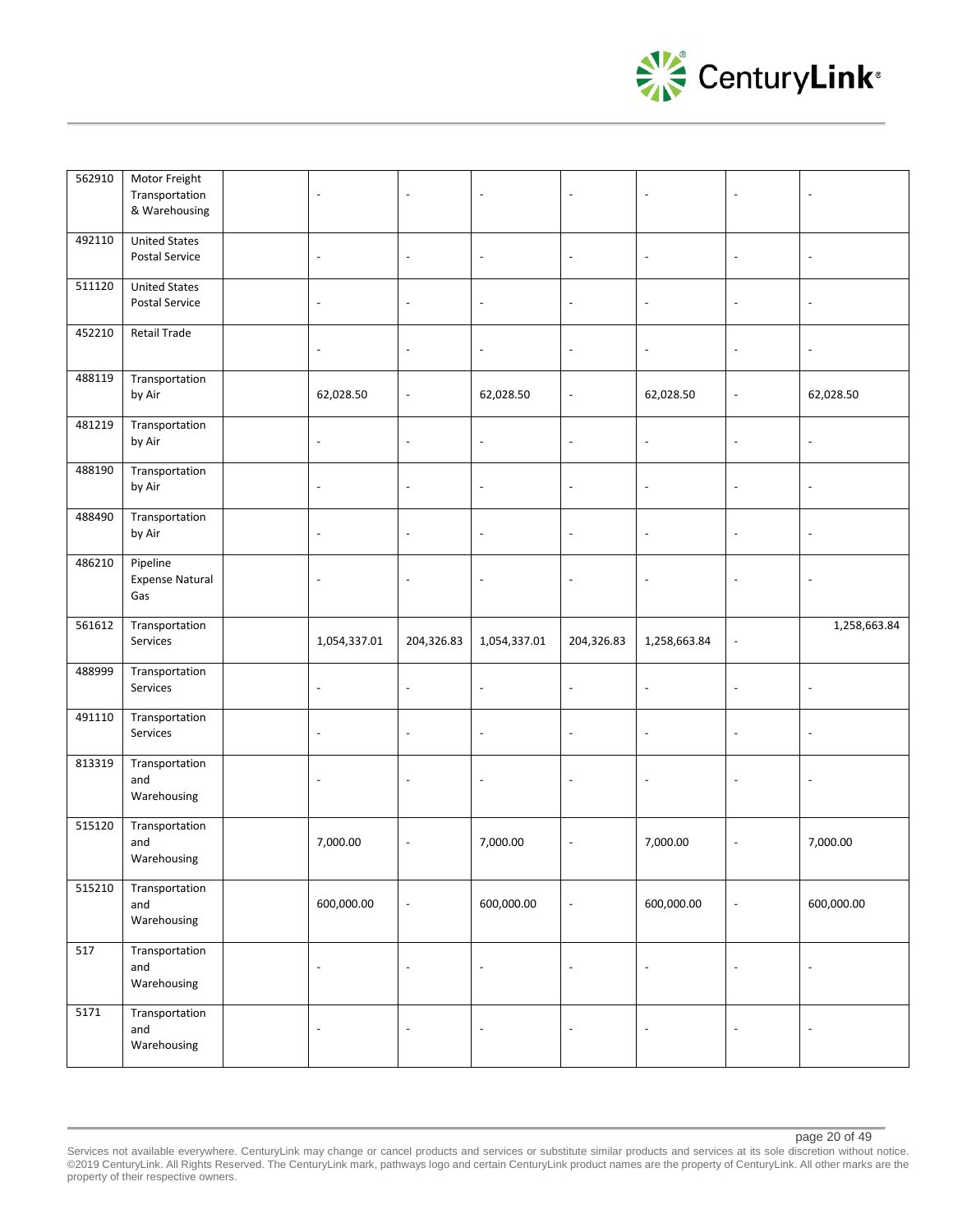

| 517110 | Transportation<br>and<br>Warehousing                         | $\overline{\phantom{a}}$ | $\sim$                   | $\overline{a}$           |                          |                          | Ĭ.                       |                          |
|--------|--------------------------------------------------------------|--------------------------|--------------------------|--------------------------|--------------------------|--------------------------|--------------------------|--------------------------|
| 517210 | Transportation<br>and<br>Warehousing                         | $\overline{\phantom{a}}$ | $\overline{\phantom{a}}$ | $\overline{\phantom{a}}$ | $\overline{\phantom{a}}$ | $\overline{\phantom{a}}$ | $\overline{\phantom{a}}$ | $\overline{\phantom{a}}$ |
| 517410 | Transportation<br>and<br>Warehousing                         | $\overline{\phantom{a}}$ | $\overline{\phantom{a}}$ | $\overline{\phantom{a}}$ | $\overline{\phantom{a}}$ | $\overline{\phantom{a}}$ | $\overline{\phantom{a}}$ | $\overline{\phantom{a}}$ |
| 51791  | Transportation<br>and<br>Warehousing                         | $\blacksquare$           | $\overline{a}$           | $\overline{a}$           | $\overline{a}$           | $\ddot{\phantom{a}}$     | $\overline{a}$           |                          |
| 517911 | Transportation<br>and<br>Warehousing                         | 13,366,534.11            | 23,473.33                | 13,366,534.11            | 23,473.33                | 13,390,007.44            | $\overline{\phantom{a}}$ | 13,390,007.44            |
| 517919 | Transportation<br>and<br>Warehousing                         | 299,586.04               | 5,670.00                 | 299,586.04               | 5,670.00                 | 305,256.04               | $\overline{\phantom{a}}$ | 305,256.04               |
| 22     | Utilities                                                    | $\overline{\phantom{a}}$ | $\overline{\phantom{a}}$ | $\overline{\phantom{a}}$ | $\Box$                   | $\ddot{\phantom{a}}$     | $\overline{\phantom{a}}$ | $\blacksquare$           |
| 221118 | Other Electric<br>Power<br>Generation                        | 14,338.67                | 9,282.00                 | 14,338.67                | 9,282.00                 | 23,620.67                | $\overline{\phantom{a}}$ | 23,620.67                |
| 221121 | <b>Electric Bulk</b><br>Power<br>Transmission<br>and Control | $\overline{\phantom{a}}$ | $\overline{\phantom{a}}$ | $\overline{\phantom{a}}$ | $\sim$                   | $\overline{\phantom{a}}$ | $\overline{\phantom{a}}$ | $\overline{\phantom{a}}$ |
| 221122 | <b>Electric Power</b><br>Distribution                        | $\overline{\phantom{a}}$ | $\overline{\phantom{a}}$ | $\overline{\phantom{a}}$ | $\sim$                   | $\overline{\phantom{a}}$ | $\overline{\phantom{a}}$ | $\overline{\phantom{a}}$ |
| 221210 | Natural Gas<br>Distribution(1)                               | $\overline{\phantom{a}}$ | $\overline{\phantom{a}}$ | $\overline{\phantom{a}}$ | $\Box$                   | $\blacksquare$           | $\overline{\phantom{a}}$ | $\blacksquare$           |
| 221310 | Water Supply<br>and Irrigation<br>Systems(0)                 | 26,998.90                | $\blacksquare$           | 26,998.90                | $\overline{\phantom{a}}$ | 26,998.90                | $\overline{\phantom{a}}$ | 26,998.90                |
| 221330 | Steam and Air-<br>Conditioning<br>Supply(0)                  | $\overline{\phantom{a}}$ | $\overline{\phantom{a}}$ | $\overline{\phantom{a}}$ | $\overline{\phantom{a}}$ | $\Box$                   | $\Box$                   | $\overline{\phantom{a}}$ |
| 611310 | Electric, Gas<br>and Sanitary<br>Services                    | $\overline{\phantom{a}}$ | $\overline{\phantom{a}}$ | $\overline{\phantom{a}}$ | $\blacksquare$           | $\overline{\phantom{a}}$ | $\overline{\phantom{a}}$ | $\overline{\phantom{a}}$ |
| 221111 | Electric, Gas<br>and Sanitary<br>Services                    | $\overline{\phantom{a}}$ | $\overline{\phantom{a}}$ | $\Box$                   | $\overline{\phantom{a}}$ | $\blacksquare$           | $\overline{\phantom{a}}$ | $\overline{\phantom{a}}$ |

Services not available everywhere. CenturyLink may change or cancel products and services or substitute similar products and services at its sole discretion without notice. ©2019 CenturyLink. All Rights Reserved. The CenturyLink mark, pathways logo and certain CenturyLink product names are the property of CenturyLink. All other marks are the property of their respective owners.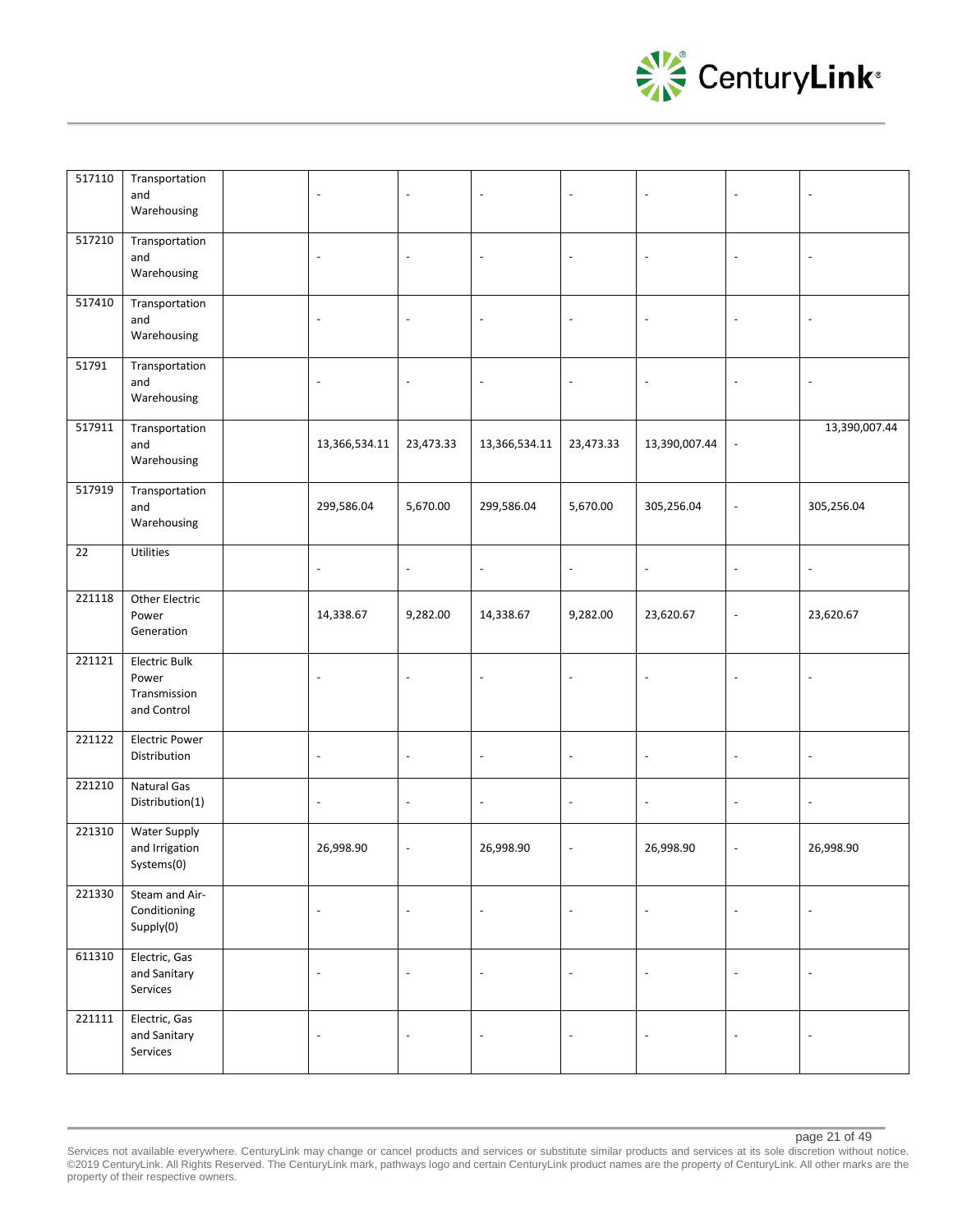

| 222118 | Electric, Gas<br>and Sanitary<br>Services  | $\overline{\phantom{a}}$ | $\overline{\phantom{a}}$ | $\overline{\phantom{a}}$ | $\blacksquare$           | $\overline{\phantom{a}}$ | $\blacksquare$           | $\overline{\phantom{a}}$ |
|--------|--------------------------------------------|--------------------------|--------------------------|--------------------------|--------------------------|--------------------------|--------------------------|--------------------------|
| 236115 | Electric, Gas<br>and Sanitary<br>Services  | 1,750.00                 | $\blacksquare$           | 1,750.00                 | $\overline{\phantom{a}}$ | 1,750.00                 | $\overline{\phantom{a}}$ | 1,750.00                 |
| 486990 | Electric, Gas<br>and Sanitary<br>Services  | $\overline{\phantom{a}}$ | $\overline{a}$           | $\overline{\phantom{a}}$ | $\sim$                   | $\overline{\phantom{a}}$ | $\overline{\phantom{a}}$ | $\overline{\phantom{a}}$ |
| 562212 | Electric, Gas<br>and Sanitary<br>Services  | $\overline{\phantom{a}}$ | $\overline{\phantom{a}}$ | $\overline{\phantom{a}}$ | $\overline{\phantom{a}}$ | $\Box$                   | $\blacksquare$           | $\overline{\phantom{a}}$ |
| 562219 | Electric, Gas<br>and Sanitary<br>Services  | $\overline{\phantom{a}}$ | $\blacksquare$           | $\overline{\phantom{a}}$ | $\overline{\phantom{a}}$ | $\blacksquare$           | $\overline{\phantom{a}}$ | $\overline{\phantom{a}}$ |
| 562920 | Electric, Gas<br>and Sanitary<br>Services  | $\overline{\phantom{a}}$ | $\blacksquare$           | $\overline{\phantom{a}}$ | $\blacksquare$           | $\overline{\phantom{a}}$ | $\overline{\phantom{a}}$ | $\overline{\phantom{a}}$ |
| 562991 | Electric, Gas<br>and Sanitary<br>Services  | 946.70                   | $\Box$                   | 946.70                   | $\overline{\phantom{a}}$ | 946.70                   | $\blacksquare$           | 946.70                   |
| 562998 | Electric, Gas<br>and Sanitary<br>Services  | $\overline{\phantom{a}}$ | $\overline{\phantom{a}}$ | $\overline{\phantom{a}}$ | $\overline{\phantom{a}}$ | $\blacksquare$           | $\overline{\phantom{a}}$ | $\overline{\phantom{a}}$ |
| 423390 | Wholesale<br><b>Trade Durable</b><br>Goods | $\overline{a}$           | $\overline{a}$           | $\overline{\phantom{a}}$ | $\blacksquare$           | $\overline{\phantom{a}}$ | $\overline{\phantom{a}}$ | $\overline{\phantom{a}}$ |
| 423440 | Wholesale<br><b>Trade Durable</b><br>Goods | $\overline{a}$           | $\overline{\phantom{a}}$ | $\overline{\phantom{a}}$ | $\overline{\phantom{a}}$ | $\overline{\phantom{a}}$ | $\overline{\phantom{a}}$ | $\overline{\phantom{a}}$ |
| 423510 | Wholesale<br><b>Trade Durable</b><br>Goods | $\overline{\phantom{a}}$ | $\overline{\phantom{a}}$ | $\overline{\phantom{a}}$ | $\overline{\phantom{a}}$ | $\blacksquare$           | $\overline{\phantom{a}}$ | $\overline{\phantom{a}}$ |
| 423710 | Wholesale<br>Trade Durable<br>Goods        | 260.99                   | $\blacksquare$           | 260.99                   | $\overline{\phantom{a}}$ | 260.99                   | $\overline{\phantom{a}}$ | 260.99                   |
| 423730 | Wholesale<br><b>Trade Durable</b><br>Goods | 3,023.31                 | 30,843.36                | 3,023.31                 | 30,843.36                | 33,866.67                | $\blacksquare$           | 33,866.67                |
| 423830 | Wholesale<br>Trade Durable<br>Goods        | 6,416.20                 | $\overline{\phantom{a}}$ | 6,416.20                 | $\blacksquare$           | 6,416.20                 | $\overline{\phantom{a}}$ | 6,416.20                 |

Services not available everywhere. CenturyLink may change or cancel products and services or substitute similar products and services at its sole discretion without notice. ©2019 CenturyLink. All Rights Reserved. The CenturyLink mark, pathways logo and certain CenturyLink product names are the property of CenturyLink. All other marks are the property of their respective owners.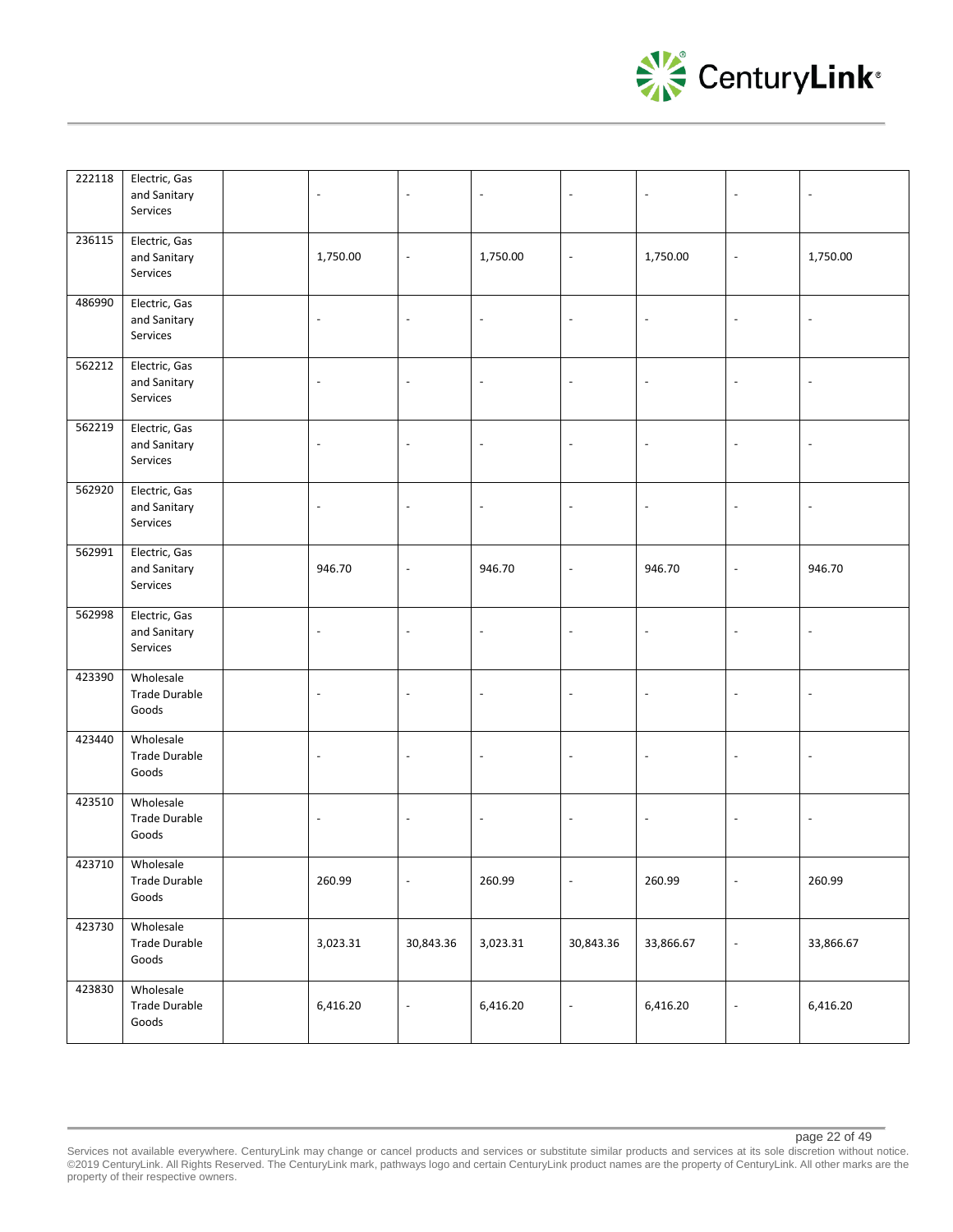

| 423850 | Wholesale<br><b>Trade Durable</b><br>Goods | $\overline{\phantom{a}}$ | $\overline{\phantom{a}}$ | $\overline{\phantom{a}}$ | $\blacksquare$           | $\overline{\phantom{a}}$ | $\blacksquare$           | $\blacksquare$           |
|--------|--------------------------------------------|--------------------------|--------------------------|--------------------------|--------------------------|--------------------------|--------------------------|--------------------------|
| 423860 | Wholesale<br><b>Trade Durable</b><br>Goods | 458,876.50               | $\overline{\phantom{a}}$ | 458,876.50               | $\overline{\phantom{a}}$ | 458,876.50               | $\overline{\phantom{a}}$ | 458,876.50               |
| 424480 | Wholesale<br><b>Trade Durable</b><br>Goods | $\overline{\phantom{a}}$ | $\overline{\phantom{a}}$ | $\overline{\phantom{a}}$ | $\blacksquare$           | $\overline{\phantom{a}}$ | $\overline{\phantom{a}}$ | $\overline{\phantom{a}}$ |
| 423490 | Wholesale<br><b>Trade Durable</b><br>Goods | 515,187.87               | $\overline{\phantom{a}}$ | 515,187.87               | $\overline{\phantom{a}}$ | 515,187.87               | $\overline{\phantom{a}}$ | 515,187.87               |
| 423720 | Wholesale<br><b>Trade Durable</b><br>Goods | $\overline{\phantom{a}}$ | $\overline{\phantom{a}}$ | $\overline{\phantom{a}}$ | $\overline{\phantom{a}}$ | $\overline{\phantom{a}}$ | $\overline{\phantom{a}}$ | $\overline{\phantom{a}}$ |
| 423740 | Wholesale<br><b>Trade Durable</b><br>Goods | $\overline{\phantom{a}}$ | $\overline{\phantom{a}}$ | $\overline{\phantom{a}}$ | $\sim$                   | $\overline{\phantom{a}}$ | $\overline{\phantom{a}}$ | $\overline{\phantom{a}}$ |
| 423840 | Wholesale<br><b>Trade Durable</b><br>Goods | $\overline{a}$           | $\overline{\phantom{a}}$ | $\overline{\phantom{a}}$ | $\overline{\phantom{a}}$ | $\overline{\phantom{a}}$ | $\overline{\phantom{a}}$ | $\overline{\phantom{a}}$ |
| 423930 | Wholesale<br><b>Trade Durable</b><br>Goods | 691.20                   | $\overline{\phantom{a}}$ | 691.20                   | $\overline{\phantom{a}}$ | 691.20                   | $\overline{\phantom{a}}$ | 691.20                   |
| 424120 | Wholesale<br><b>Trade Durable</b><br>Goods | $\overline{\phantom{a}}$ | $\overline{\phantom{a}}$ | $\overline{\phantom{a}}$ | $\sim$                   | $\overline{\phantom{a}}$ | $\overline{\phantom{a}}$ | $\overline{\phantom{a}}$ |
| 444110 | Wholesale<br><b>Trade Durable</b><br>Goods | $\overline{a}$           | $\blacksquare$           | $\sim$                   | $\blacksquare$           | $\blacksquare$           | $\Box$                   | $\overline{\phantom{a}}$ |
| 444220 | Wholesale<br><b>Trade Durable</b><br>Goods | $\overline{\phantom{a}}$ | $\blacksquare$           | $\overline{\phantom{a}}$ | $\overline{\phantom{a}}$ | $\overline{\phantom{a}}$ | $\blacksquare$           | $\overline{\phantom{a}}$ |
| 454110 | Wholesale<br><b>Trade Durable</b><br>Goods | 51.74                    | $\overline{\phantom{a}}$ | 51.74                    | $\overline{\phantom{a}}$ | 51.74                    | $\overline{\phantom{a}}$ | 51.74                    |
| 454113 | Wholesale<br>Trade Durable<br>Goods        | $\overline{\phantom{a}}$ | $\Box$                   | $\overline{\phantom{a}}$ | $\Box$                   | $\Box$                   | $\overline{\phantom{a}}$ | $\Box$                   |
| 423420 | Wholesale<br><b>Trade Durable</b><br>Goods | 12,886.32                | $\overline{\phantom{a}}$ | 12,886.32                | $\overline{\phantom{a}}$ | 12,886.32                | $\overline{\phantom{a}}$ | 12,886.32                |

Services not available everywhere. CenturyLink may change or cancel products and services or substitute similar products and services at its sole discretion without notice. ©2019 CenturyLink. All Rights Reserved. The CenturyLink mark, pathways logo and certain CenturyLink product names are the property of CenturyLink. All other marks are the property of their respective owners.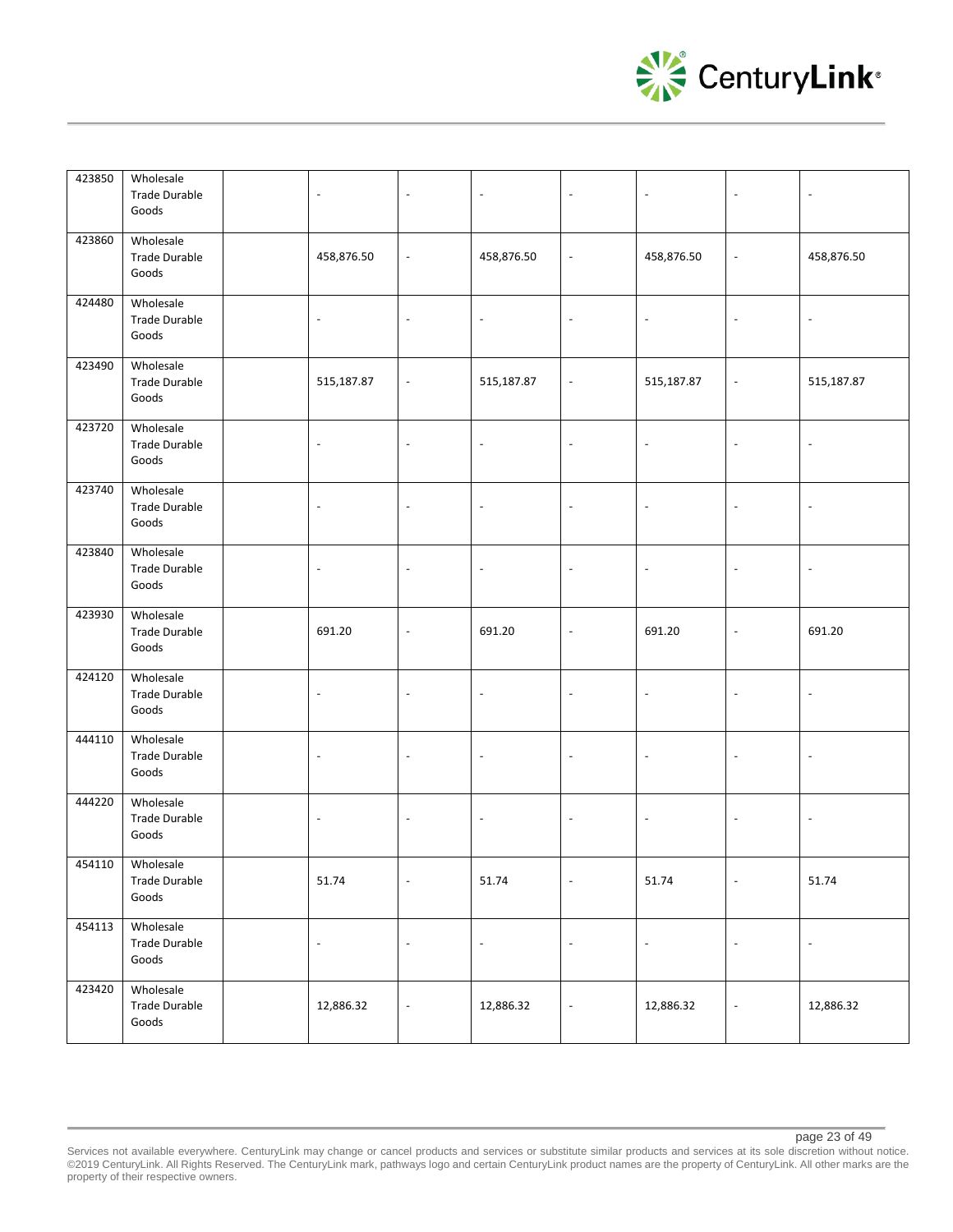

| 423430 | Wholesale<br><b>Trade Durable</b><br>Goods | 26,666.08                | $\blacksquare$           | 26,666.08                | $\overline{\phantom{a}}$ | 26,666.08                | $\overline{\phantom{a}}$ | 26,666.08                |
|--------|--------------------------------------------|--------------------------|--------------------------|--------------------------|--------------------------|--------------------------|--------------------------|--------------------------|
| 423610 | Wholesale<br><b>Trade Durable</b><br>Goods | 37,483.24                | 140,597.57               | 37,483.24                | 140,597.57               | 178,080.81               | $\overline{\phantom{a}}$ | 178,080.81               |
| 423690 | Wholesale<br><b>Trade Durable</b><br>Goods | 2,226,867.57             | $\overline{\phantom{a}}$ | 2,226,867.57             | $\overline{\phantom{a}}$ | 2,226,867.57             | $\blacksquare$           | 2,226,867.57             |
| 423810 | Wholesale<br><b>Trade Durable</b><br>Goods | $\overline{a}$           | $\overline{\phantom{a}}$ | $\overline{\phantom{a}}$ | $\blacksquare$           | $\overline{a}$           | $\overline{\phantom{a}}$ | $\overline{\phantom{a}}$ |
| 42383  | Wholesale<br><b>Trade Durable</b><br>Goods | $\overline{\phantom{a}}$ | $\overline{\phantom{a}}$ | $\overline{\phantom{a}}$ | $\overline{\phantom{a}}$ | $\blacksquare$           | $\blacksquare$           | $\overline{\phantom{a}}$ |
| 423990 | Wholesale<br><b>Trade Durable</b><br>Goods | 1,790.25                 | $\overline{\phantom{a}}$ | 1,790.25                 | $\overline{\phantom{a}}$ | 1,790.25                 | $\blacksquare$           | 1,790.25                 |
| 443142 | Wholesale<br><b>Trade Durable</b><br>Goods | 1,647,734.12             | 1,420.00                 | 1,647,734.12             | 1,420.00                 | 1,649,154.12             | $\overline{\phantom{a}}$ | 1,649,154.12             |
| 424130 | Wholesale<br>Trade Non-<br>Durable Goods   | $\overline{\phantom{a}}$ | $\overline{\phantom{a}}$ | $\blacksquare$           | $\overline{\phantom{a}}$ | $\overline{\phantom{a}}$ | $\blacksquare$           | $\overline{\phantom{a}}$ |
| 424340 | Wholesale<br>Trade Non-<br>Durable Goods   | $\overline{a}$           | $\overline{\phantom{a}}$ | $\Box$                   | $\blacksquare$           | $\overline{\phantom{a}}$ | $\sim$                   | $\overline{\phantom{a}}$ |
| 424490 | Wholesale<br>Trade Non-<br>Durable Goods   | $\overline{\phantom{a}}$ | $\overline{\phantom{a}}$ | $\overline{\phantom{a}}$ | $\overline{\phantom{a}}$ | $\overline{\phantom{a}}$ | $\overline{\phantom{a}}$ | $\overline{\phantom{a}}$ |
| 424930 | Wholesale<br>Trade Non-<br>Durable Goods   | $\overline{\phantom{a}}$ | $\overline{\phantom{a}}$ | $\blacksquare$           | $\overline{\phantom{a}}$ | $\overline{\phantom{a}}$ | $\blacksquare$           | $\overline{\phantom{a}}$ |
| 425120 | Wholesale<br>Trade Non-<br>Durable Goods   | $\overline{\phantom{a}}$ | $\overline{\phantom{a}}$ | $\overline{\phantom{a}}$ | $\overline{\phantom{a}}$ | $\overline{\phantom{a}}$ | $\overline{\phantom{a}}$ | $\blacksquare$           |
| 541910 | Wholesale<br>Trade Non-<br>Durable Goods   | 136,175.00               | $\blacksquare$           | 136,175.00               | $\overline{\phantom{a}}$ | 136,175.00               | $\overline{\phantom{a}}$ | 136,175.00               |
| 424720 | Wholesale<br>Trade Non-<br>Durable Goods   | 25,932.91                | $\overline{\phantom{a}}$ | 25,932.91                | $\overline{\phantom{a}}$ | 25,932.91                | $\blacksquare$           | 25,932.91                |

Services not available everywhere. CenturyLink may change or cancel products and services or substitute similar products and services at its sole discretion without notice. ©2019 CenturyLink. All Rights Reserved. The CenturyLink mark, pathways logo and certain CenturyLink product names are the property of CenturyLink. All other marks are the property of their respective owners.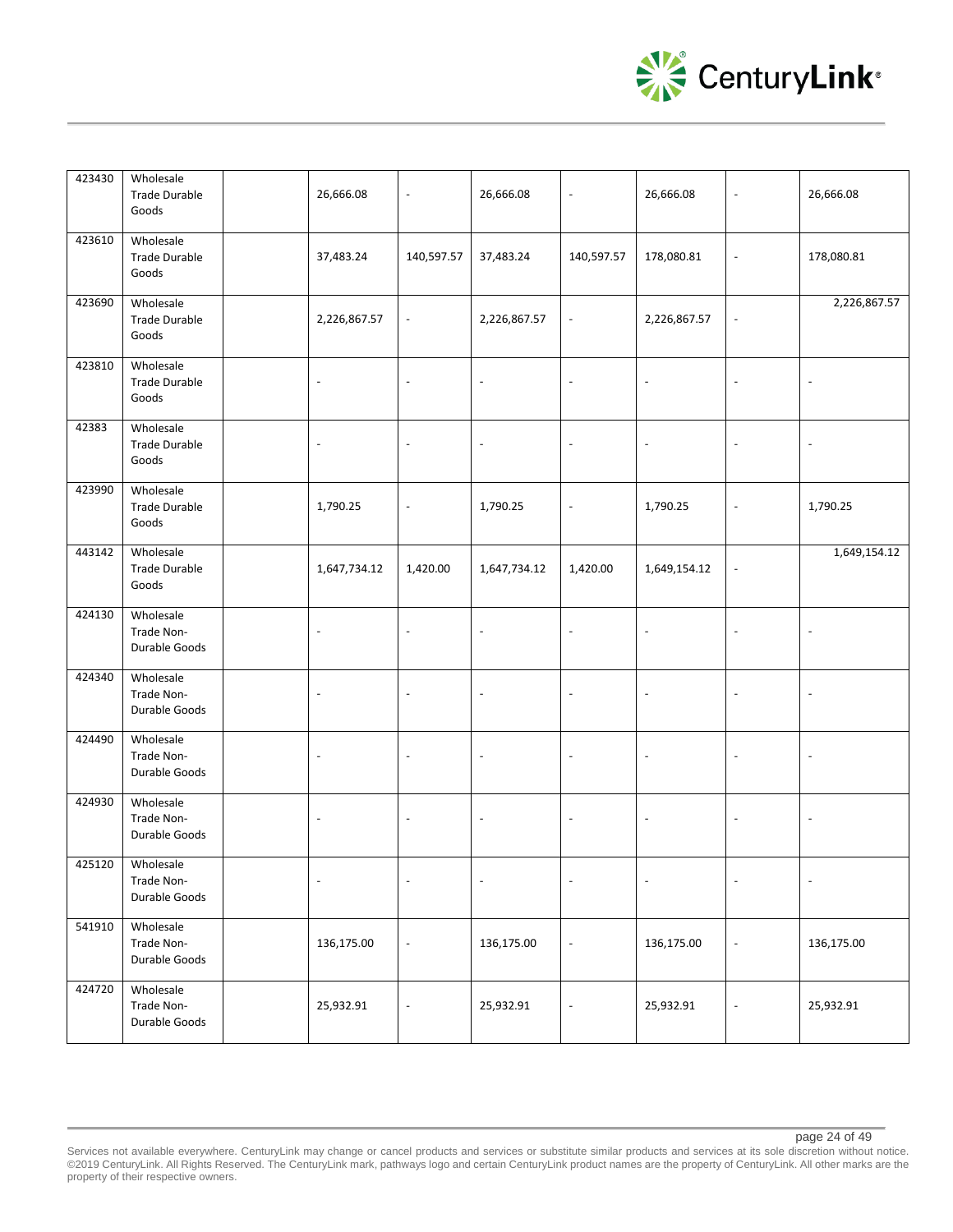

| 424920          | Wholesale<br>Trade Non-<br>Durable Goods                                                | $\blacksquare$           | $\sim$                   | $\Box$                   | $\overline{a}$           | $\ddot{\phantom{a}}$     | $\overline{\phantom{a}}$ |                          |
|-----------------|-----------------------------------------------------------------------------------------|--------------------------|--------------------------|--------------------------|--------------------------|--------------------------|--------------------------|--------------------------|
| 424990          | Wholesale<br>Trade Non-<br>Durable Goods                                                | $\blacksquare$           | $\overline{\phantom{a}}$ | $\overline{\phantom{a}}$ | $\blacksquare$           | $\blacksquare$           | $\overline{\phantom{a}}$ | $\overline{\phantom{a}}$ |
| 441110          | Wholesale<br>Trade Non-<br>Durable Goods                                                | $\overline{\phantom{a}}$ | $\overline{\phantom{a}}$ | $\overline{\phantom{a}}$ | $\blacksquare$           | $\overline{\phantom{a}}$ | $\overline{\phantom{a}}$ | $\blacksquare$           |
| 424410          | Wholesale<br>Trade Non-<br>Durable Goods                                                | $\overline{\phantom{a}}$ | $\overline{\phantom{a}}$ | $\overline{\phantom{a}}$ | $\sim$                   | $\overline{\phantom{a}}$ | $\overline{\phantom{a}}$ |                          |
| 424690          | Wholesale<br>Trade Non-<br>Durable Goods                                                | $\overline{\phantom{a}}$ | $\overline{\phantom{a}}$ | $\overline{\phantom{a}}$ | $\overline{\phantom{a}}$ | $\blacksquare$           | $\overline{\phantom{a}}$ | $\overline{\phantom{a}}$ |
| 442210          | Wholesale<br>Trade Non-<br>Durable Goods                                                | $\overline{\phantom{a}}$ | $\overline{\phantom{a}}$ | $\overline{\phantom{a}}$ | $\blacksquare$           | $\blacksquare$           | $\overline{\phantom{a}}$ | $\overline{\phantom{a}}$ |
| 313310          | <b>Building</b><br>Materials,<br>Hardware,<br>Garden Supply<br>& Mobile Home<br>Dealers | $\overline{\phantom{a}}$ | $\overline{\phantom{a}}$ | $\overline{\phantom{a}}$ |                          | $\overline{\phantom{a}}$ | $\overline{\phantom{a}}$ |                          |
| 452311          | Department<br>Stores                                                                    | $\overline{\phantom{a}}$ | $\overline{\phantom{a}}$ | $\overline{\phantom{a}}$ | $\overline{\phantom{a}}$ | $\overline{\phantom{a}}$ | $\overline{\phantom{a}}$ | $\overline{\phantom{a}}$ |
| 446120          | Miscellaneous<br>Retail                                                                 | $\Box$                   | $\blacksquare$           | $\blacksquare$           | $\Box$                   | $\overline{\phantom{a}}$ | $\blacksquare$           | $\blacksquare$           |
| 446130          | Building<br>Materials,<br>Hardware,<br>Garden Supply<br>& Mobile Home<br>Dealers        | 47,797.65                | 85,922.98                | 47,797.65                | 85,922.98                | 133,720.63               | $\overline{\phantom{a}}$ | 133,720.63               |
| 444130 Building | Materials,<br>Hardware,<br>Garden Supply<br>& Mobile Home<br>Dealers                    | $\sim$                   |                          | $\sim$                   |                          | $\ddot{\phantom{a}}$     | $\Box$                   |                          |
| 454390          | Food Stores                                                                             | $\overline{\phantom{a}}$ | $\omega$                 | $\omega$                 | $\overline{\phantom{a}}$ | $\overline{\phantom{a}}$ | $\blacksquare$           | $\overline{\phantom{a}}$ |
| 441228          | Automotive<br>Dealers,                                                                  | $\overline{\phantom{a}}$ | $\overline{\phantom{a}}$ | $\overline{\phantom{a}}$ | $\overline{\phantom{a}}$ | $\overline{\phantom{a}}$ | $\Box$                   | $\overline{\phantom{a}}$ |

Services not available everywhere. CenturyLink may change or cancel products and services or substitute similar products and services at its sole discretion without notice. ©2019 CenturyLink. All Rights Reserved. The CenturyLink mark, pathways logo and certain CenturyLink product names are the property of CenturyLink. All other marks are the property of their respective owners.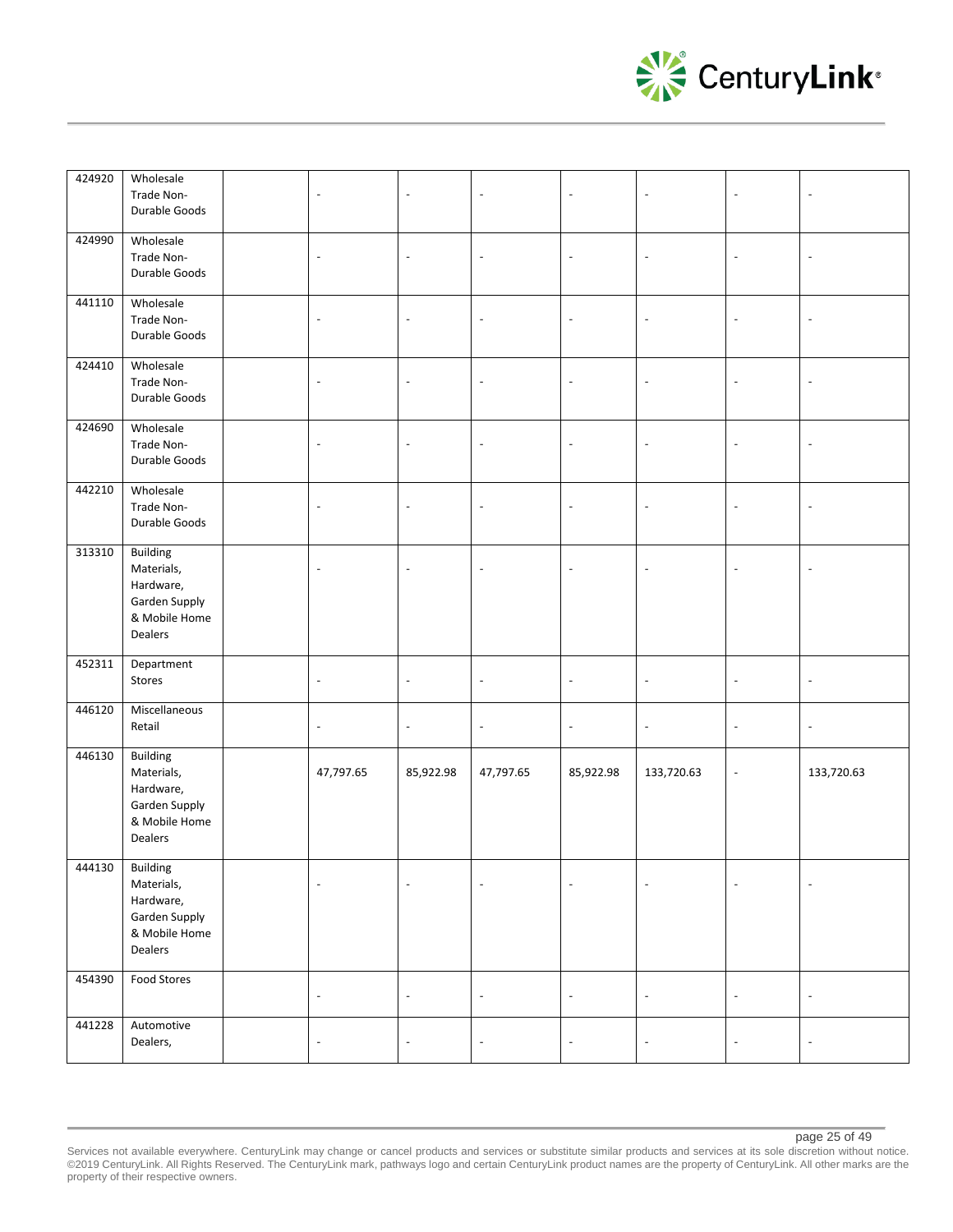

|        | <b>Gasoline Service</b><br>Stations                        |                          |                          |                          |                          |                          |                          |                          |
|--------|------------------------------------------------------------|--------------------------|--------------------------|--------------------------|--------------------------|--------------------------|--------------------------|--------------------------|
| 443141 | Automotive<br>Dealers,<br>Gasoline Service<br>Stations     | $\overline{\phantom{a}}$ | $\overline{\phantom{a}}$ | $\overline{\phantom{a}}$ | $\overline{\phantom{a}}$ | $\overline{\phantom{a}}$ | $\overline{\phantom{a}}$ | $\overline{\phantom{a}}$ |
| 442110 | Home<br>Furniture,<br>Furnishings &<br>Equipment<br>Stores | $\blacksquare$           | $\overline{\phantom{a}}$ | $\overline{\phantom{a}}$ | $\overline{\phantom{a}}$ | $\Box$                   | $\overline{\phantom{a}}$ | $\overline{\phantom{a}}$ |
| 444190 | Home<br>Furniture,<br>Furnishings &<br>Equipment<br>Stores | $\blacksquare$           | $\blacksquare$           | $\blacksquare$           | $\overline{\phantom{a}}$ | $\blacksquare$           | $\blacksquare$           | $\overline{\phantom{a}}$ |
| 722310 | Eating &<br><b>Drinking Places</b>                         | $\overline{\phantom{a}}$ | $\blacksquare$           | $\omega$                 | $\blacksquare$           | $\blacksquare$           | $\overline{\phantom{a}}$ | $\blacksquare$           |
| 737401 | Eating &<br><b>Drinking Places</b>                         | $\overline{\phantom{a}}$ | $\blacksquare$           | $\blacksquare$           | $\overline{\phantom{a}}$ | $\blacksquare$           | $\blacksquare$           | $\Box$                   |
| 451110 | Miscellaneous<br>Retail                                    | $\blacksquare$           | $\overline{\phantom{a}}$ | $\overline{\phantom{a}}$ | $\Box$                   | $\overline{\phantom{a}}$ | $\overline{\phantom{a}}$ | $\overline{\phantom{a}}$ |
| 448320 | Miscellaneous<br>Retail                                    | $\overline{\phantom{a}}$ | $\overline{\phantom{a}}$ | $\overline{\phantom{a}}$ | $\overline{\phantom{a}}$ | $\blacksquare$           | $\overline{\phantom{a}}$ | $\overline{\phantom{a}}$ |
| 453920 | Miscellaneous<br>Retail                                    | $\overline{\phantom{a}}$ | $\overline{\phantom{a}}$ | $\overline{\phantom{a}}$ | $\overline{\phantom{a}}$ | $\overline{\phantom{a}}$ | $\overline{\phantom{a}}$ | $\overline{\phantom{a}}$ |
| 453998 | Miscellaneous<br>Retail                                    | 2,579.14                 | $\overline{\phantom{a}}$ | 2,579.14                 | $\overline{\phantom{a}}$ | 2,579.14                 | $\overline{\phantom{a}}$ | 2,579.14                 |
| 481112 | Miscellaneous<br>Retail                                    | $\blacksquare$           | $\overline{\phantom{a}}$ | $\overline{\phantom{a}}$ | $\overline{\phantom{a}}$ | $\overline{\phantom{a}}$ | $\overline{\phantom{a}}$ | $\overline{\phantom{a}}$ |
| 722511 | Miscellaneous<br>Retail                                    | $\overline{\phantom{a}}$ | $\overline{\phantom{a}}$ | $\blacksquare$           | $\Box$                   | $\blacksquare$           | $\blacksquare$           | $\overline{\phantom{a}}$ |
| 448150 | Miscellaneous<br>Retail                                    | $\overline{\phantom{a}}$ | $\blacksquare$           | $\overline{\phantom{a}}$ | $\overline{\phantom{a}}$ | $\overline{\phantom{a}}$ | $\overline{\phantom{a}}$ | $\blacksquare$           |
| 454210 | Miscellaneous<br>Retail                                    | $\blacksquare$           | $\overline{\phantom{a}}$ | $\overline{\phantom{a}}$ | $\Box$                   | $\overline{\phantom{a}}$ | $\overline{\phantom{a}}$ | $\overline{\phantom{a}}$ |
| 454310 | Miscellaneous<br>Retail                                    | $\overline{\phantom{a}}$ | $\overline{\phantom{a}}$ | $\overline{\phantom{a}}$ | $\blacksquare$           | $\overline{\phantom{a}}$ | $\overline{\phantom{a}}$ | $\overline{\phantom{a}}$ |
| 522390 | Depository<br>Institutions                                 | $\overline{\phantom{a}}$ | $\overline{\phantom{a}}$ | $\overline{\phantom{a}}$ | $\blacksquare$           | $\overline{\phantom{a}}$ | $\overline{\phantom{a}}$ | $\blacksquare$           |

#### page 26 of 49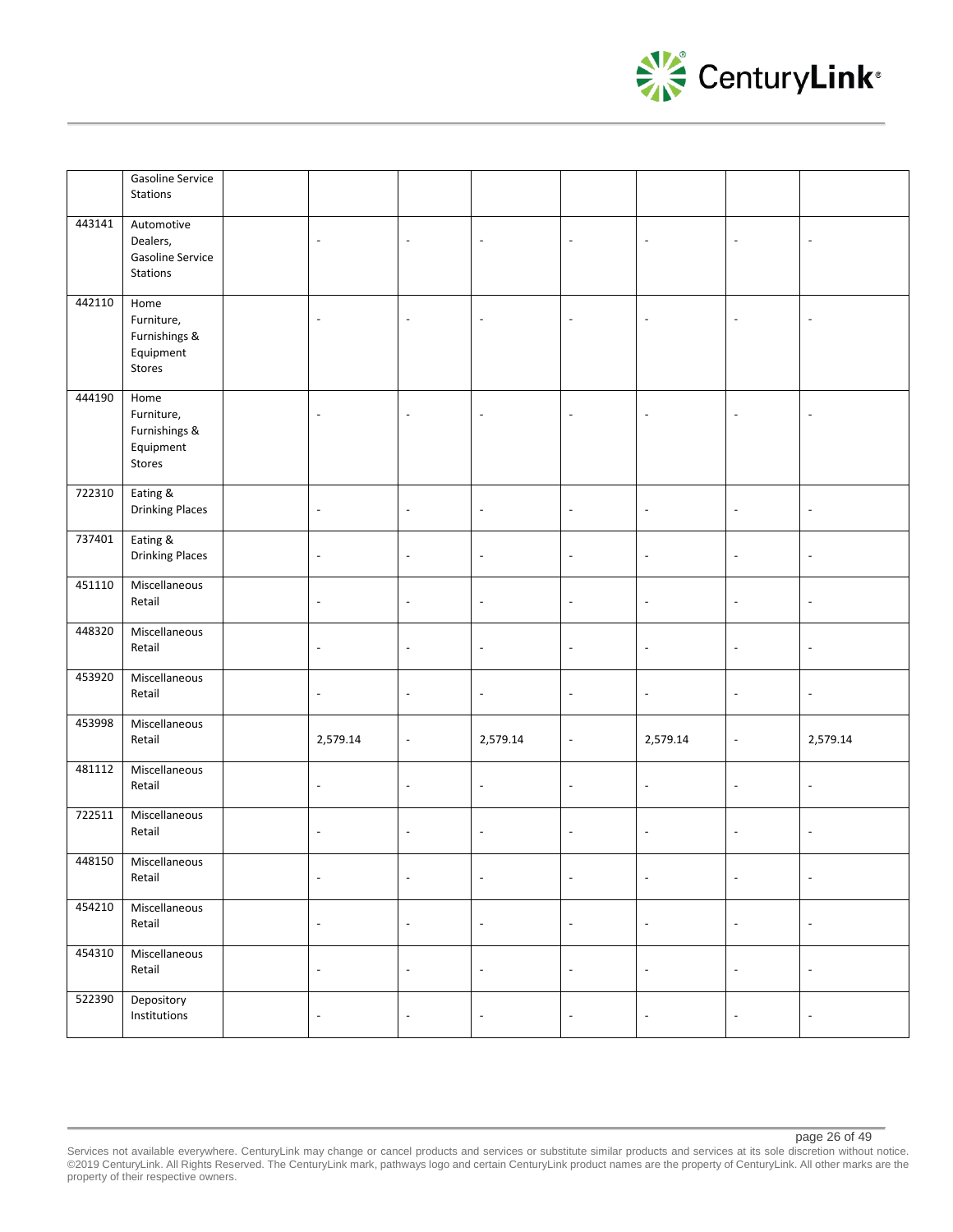

| 523110 | Non-Depository<br>Credit<br>Institutions                                   | $\overline{\phantom{a}}$ | $\overline{\phantom{a}}$ | $\overline{\phantom{a}}$ | $\overline{a}$           | $\overline{\phantom{a}}$ | $\overline{\phantom{a}}$ | $\overline{\phantom{a}}$ |
|--------|----------------------------------------------------------------------------|--------------------------|--------------------------|--------------------------|--------------------------|--------------------------|--------------------------|--------------------------|
| 523120 | Security &<br>Commodity<br>Brokers,<br>Dealers,<br>Exchanges &<br>Services | $\overline{\phantom{a}}$ | $\overline{\phantom{a}}$ | $\overline{\phantom{a}}$ | $\overline{\phantom{a}}$ | $\overline{\phantom{a}}$ | $\blacksquare$           | $\overline{\phantom{a}}$ |
| 523210 | Security &<br>Commodity<br>Brokers,<br>Dealers,<br>Exchanges &<br>Services | $\overline{\phantom{a}}$ | $\overline{\phantom{a}}$ | $\overline{\phantom{a}}$ | $\overline{\phantom{a}}$ | $\overline{\phantom{a}}$ | $\blacksquare$           | $\overline{\phantom{a}}$ |
| 523510 | Security &<br>Commodity<br>Brokers,<br>Dealers,<br>Exchanges &<br>Services | $\overline{\phantom{a}}$ | $\overline{\phantom{a}}$ | $\overline{\phantom{a}}$ | $\overline{\phantom{a}}$ | $\overline{\phantom{a}}$ | $\blacksquare$           | $\overline{\phantom{a}}$ |
| 523910 | Security &<br>Commodity<br>Brokers,<br>Dealers,<br>Exchanges &<br>Services | 9,509.70                 | $\blacksquare$           | 9,509.70                 | $\blacksquare$           | 9,509.70                 | $\blacksquare$           | 9,509.70                 |
| 523920 | Security &<br>Commodity<br>Brokers,<br>Dealers,<br>Exchanges &<br>Services | 106,458.78               | 1,283.47                 | 106,458.78               | 1,283.47                 | 107,742.25               | $\blacksquare$           | 107,742.25               |
| 523991 | Security &<br>Commodity<br>Brokers,<br>Dealers,<br>Exchanges &<br>Services | $\overline{\phantom{a}}$ | $\overline{\phantom{a}}$ | $\overline{\phantom{a}}$ | $\overline{\phantom{a}}$ | $\overline{\phantom{a}}$ | $\overline{\phantom{a}}$ | $\overline{\phantom{a}}$ |
| 524113 | Security &<br>Commodity<br>Brokers,<br>Dealers,<br>Exchanges &<br>Services | $\overline{\phantom{a}}$ | $\overline{\phantom{a}}$ | $\overline{\phantom{a}}$ | $\overline{\phantom{a}}$ | $\overline{\phantom{a}}$ | $\blacksquare$           | $\overline{\phantom{a}}$ |
| 524114 | Security &<br>Commodity<br>Brokers,<br>Dealers,                            | $\overline{\phantom{a}}$ | $\overline{\phantom{a}}$ | $\overline{\phantom{a}}$ | $\overline{\phantom{a}}$ | $\overline{\phantom{a}}$ | $\blacksquare$           | $\overline{\phantom{a}}$ |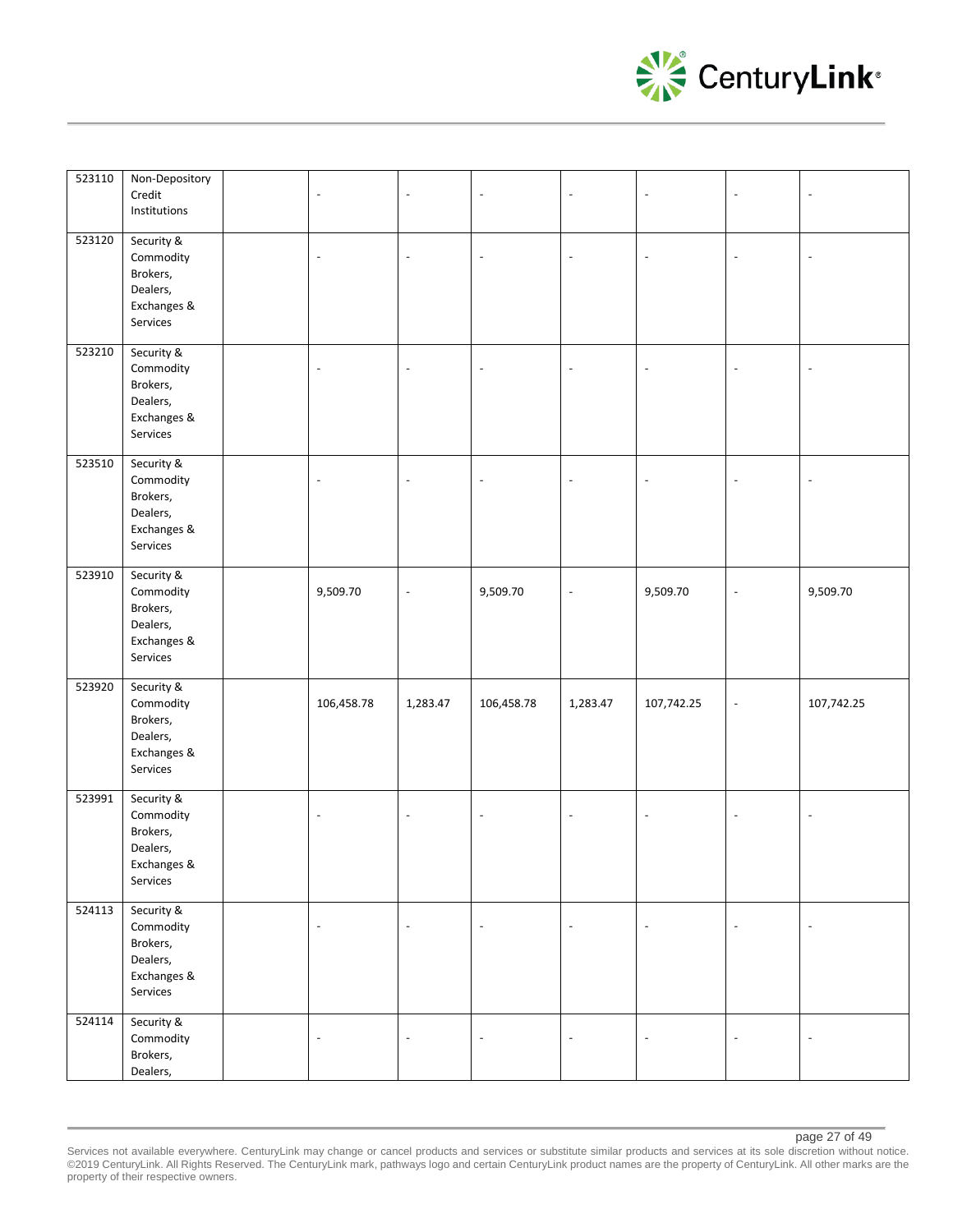

|        | Exchanges &<br>Services                    |                          |                          |                          |                          |                          |                          |                          |
|--------|--------------------------------------------|--------------------------|--------------------------|--------------------------|--------------------------|--------------------------|--------------------------|--------------------------|
| 524127 | Insurance<br>Carriers                      | $\overline{\phantom{a}}$ | $\omega$                 | $\sim$                   | $\overline{\phantom{a}}$ | $\overline{\phantom{a}}$ | $\blacksquare$           | $\omega$                 |
| 524210 | Insurance<br>Carriers                      | 20,865.00                | $\blacksquare$           | 20,865.00                | $\Box$                   | 20,865.00                | $\blacksquare$           | 20,865.00                |
| 525110 | Insurance<br>Carriers                      | $\overline{\phantom{a}}$ | $\overline{\phantom{a}}$ | $\overline{\phantom{a}}$ | $\overline{\phantom{a}}$ | $\Box$                   | $\overline{\phantom{a}}$ | $\blacksquare$           |
| 525920 | Insurance<br>Agents, Brokers<br>& Services | $\blacksquare$           | $\Box$                   | $\overline{\phantom{a}}$ | $\overline{\phantom{a}}$ | $\Box$                   | $\overline{\phantom{a}}$ | $\overline{\phantom{a}}$ |
| 525990 | Finance and<br>Insurance                   | $\overline{\phantom{a}}$ | $\overline{\phantom{a}}$ | $\overline{\phantom{a}}$ | $\overline{\phantom{a}}$ | $\overline{\phantom{a}}$ | $\overline{\phantom{a}}$ | $\overline{\phantom{a}}$ |
| 531320 | Real Estate                                | $\overline{\phantom{a}}$ | $\overline{\phantom{a}}$ | $\overline{\phantom{a}}$ | $\overline{\phantom{a}}$ | $\overline{\phantom{a}}$ | $\overline{\phantom{a}}$ | $\overline{\phantom{a}}$ |
| 531512 | <b>Real Estate</b>                         | $\overline{\phantom{a}}$ | $\overline{\phantom{a}}$ | $\overline{\phantom{a}}$ | $\overline{\phantom{a}}$ | $\overline{\phantom{a}}$ | $\overline{\phantom{a}}$ | $\overline{\phantom{a}}$ |
| 532292 | Real Estate                                | $\overline{\phantom{a}}$ | $\overline{\phantom{a}}$ | $\overline{\phantom{a}}$ | $\overline{\phantom{a}}$ | $\overline{\phantom{a}}$ | $\overline{\phantom{a}}$ | $\overline{\phantom{a}}$ |
| 53     | Real Estate                                | $\overline{\phantom{a}}$ | $\overline{\phantom{a}}$ | $\overline{\phantom{a}}$ | $\overline{\phantom{a}}$ | $\blacksquare$           | $\overline{\phantom{a}}$ | $\overline{\phantom{a}}$ |
| 531    | Real Estate                                | $\Box$                   | $\overline{\phantom{a}}$ | $\blacksquare$           | $\overline{\phantom{a}}$ | $\blacksquare$           | $\blacksquare$           | $\Box$                   |
| 5311   | <b>Real Estate</b>                         | $\blacksquare$           | $\omega$                 | $\omega$                 | $\overline{\phantom{a}}$ | $\Box$                   | $\omega$                 | $\omega$                 |
| 531110 | Real Estate                                | 2,534,449.69             | $\Box$                   | 2,534,449.69             | $\Box$                   | 2,534,449.69             | $\overline{\phantom{a}}$ | 2,534,449.69             |
| 53112  | Real Estate                                | $\overline{\phantom{a}}$ | $\overline{\phantom{a}}$ | $\overline{\phantom{a}}$ | $\overline{\phantom{a}}$ | $\Box$                   | $\overline{\phantom{a}}$ | $\overline{\phantom{a}}$ |
| 531120 | Real Estate                                | $\overline{\phantom{a}}$ | $\overline{\phantom{a}}$ | $\blacksquare$           | $\sim$                   | $\overline{\phantom{a}}$ | $\blacksquare$           | $\overline{\phantom{a}}$ |
| 531190 | Real Estate                                | $\blacksquare$           | $\overline{\phantom{a}}$ | $\overline{\phantom{a}}$ | $\overline{\phantom{a}}$ | $\Box$                   | $\overline{\phantom{a}}$ | $\blacksquare$           |
| 5312   | Real Estate                                | $\Box$                   | $\omega$                 | $\omega$                 | $\Box$                   | $\Box$                   | $\omega$                 | $\overline{\phantom{a}}$ |
| 53121  | Real Estate                                | $\overline{\phantom{a}}$ | $\Box$                   | $\blacksquare$           | $\Box$                   | $\blacksquare$           | $\overline{\phantom{a}}$ | $\blacksquare$           |
| 531210 | Real Estate                                | $\overline{\phantom{a}}$ | $\overline{\phantom{a}}$ | $\overline{\phantom{a}}$ | $\overline{\phantom{a}}$ | $\overline{\phantom{a}}$ | $\overline{\phantom{a}}$ | $\overline{\phantom{a}}$ |

page 28 of 49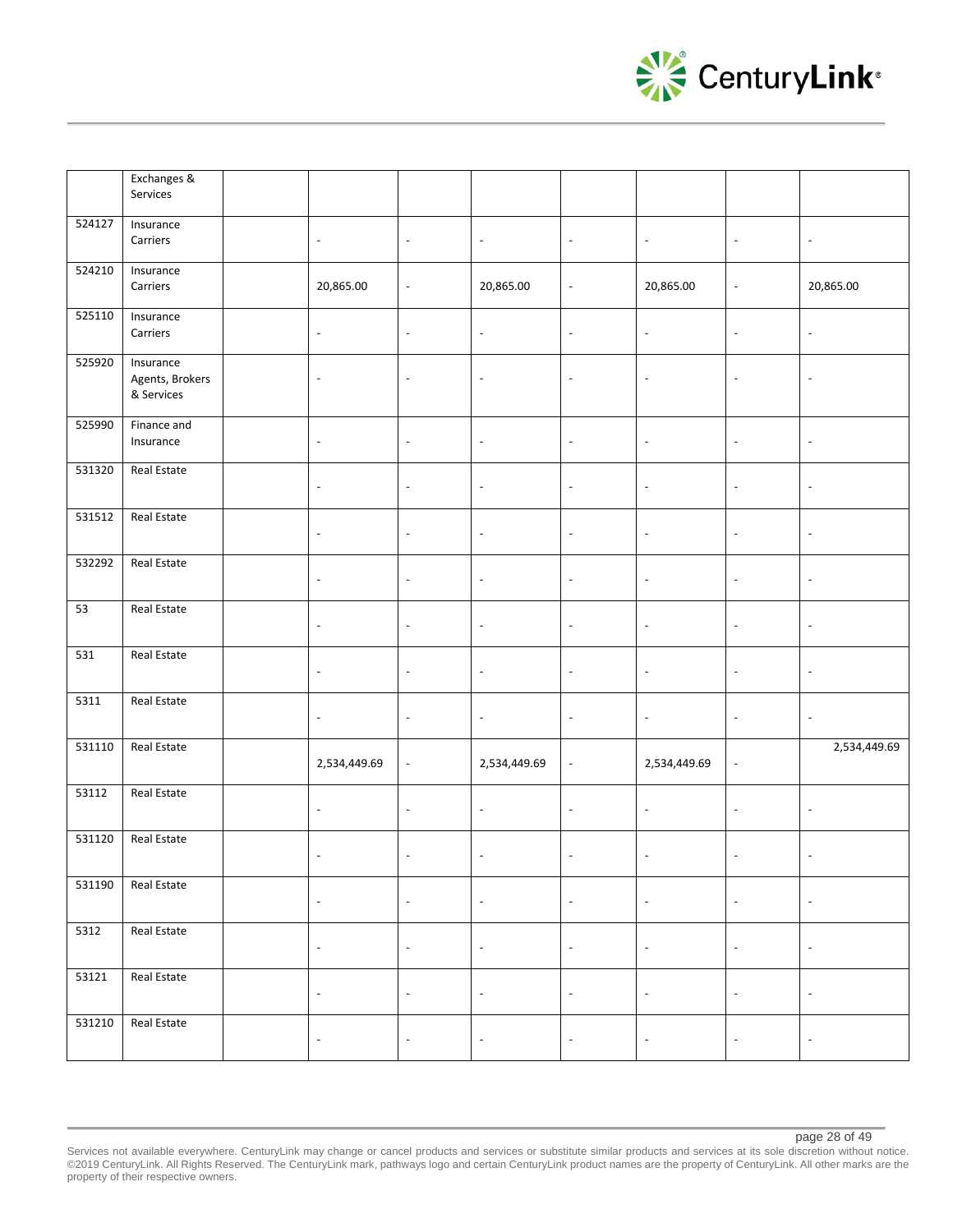

| 53131  | Real Estate                                                      | $\overline{\phantom{a}}$ | $\overline{\phantom{a}}$ | $\overline{\phantom{a}}$ | $\overline{\phantom{a}}$ | $\overline{\phantom{a}}$ | $\blacksquare$           | $\overline{\phantom{a}}$ |
|--------|------------------------------------------------------------------|--------------------------|--------------------------|--------------------------|--------------------------|--------------------------|--------------------------|--------------------------|
| 531312 | <b>Real Estate</b>                                               | $\blacksquare$           | $\blacksquare$           | $\overline{\phantom{a}}$ | $\blacksquare$           | $\blacksquare$           | $\blacksquare$           | $\overline{\phantom{a}}$ |
| 53132  | Real Estate                                                      | $\blacksquare$           | $\overline{\phantom{a}}$ | $\overline{\phantom{a}}$ | $\Box$                   | $\overline{\phantom{a}}$ | $\blacksquare$           | $\overline{\phantom{a}}$ |
| 531390 | Real Estate                                                      | $\overline{\phantom{a}}$ | $\overline{\phantom{a}}$ | $\overline{\phantom{a}}$ | $\overline{\phantom{a}}$ | $\overline{\phantom{a}}$ | $\overline{\phantom{a}}$ | $\overline{\phantom{a}}$ |
| 551112 | Holding & Other<br>Investment<br>Offices                         | $\overline{\phantom{a}}$ | $\overline{\phantom{a}}$ | $\overline{\phantom{a}}$ | $\overline{\phantom{a}}$ | $\overline{\phantom{a}}$ | $\overline{\phantom{a}}$ | $\overline{\phantom{a}}$ |
| 523930 | Holding & Other<br>Investment<br>Offices                         | 98,134.37                | $\overline{\phantom{a}}$ | 98,134.37                | $\Box$                   | 98,134.37                | $\blacksquare$           | 98,134.37                |
| 523999 | Holding & Other<br>Investment<br>Offices                         | $\blacksquare$           | $\blacksquare$           | $\mathbb{Z}$             | $\blacksquare$           | $\blacksquare$           | $\blacksquare$           | $\overline{\phantom{a}}$ |
| 721120 | Hotels,<br>Rooming<br>Houses, Camps<br>& Other Lodging<br>Places | $\Box$                   | $\overline{a}$           | $\sim$                   | $\sim$                   | $\overline{\phantom{a}}$ | $\Box$                   | $\overline{\phantom{a}}$ |
| 721310 | Hotels,<br>Rooming<br>Houses, Camps<br>& Other Lodging<br>Places | $\overline{\phantom{a}}$ | $\overline{\phantom{a}}$ | $\blacksquare$           | $\overline{\phantom{a}}$ | $\bar{\phantom{a}}$      | $\overline{\phantom{a}}$ | $\overline{\phantom{a}}$ |
| 722330 | Hotels,<br>Rooming<br>Houses, Camps<br>& Other Lodging<br>Places | $\overline{\phantom{a}}$ | $\overline{\phantom{a}}$ | $\blacksquare$           | $\overline{\phantom{a}}$ | $\bar{\phantom{a}}$      | $\Box$                   | $\overline{\phantom{a}}$ |
| 811198 | Hotels,<br>Rooming<br>Houses, Camps<br>& Other Lodging<br>Places | $\overline{\phantom{a}}$ | $\overline{\phantom{a}}$ | $\overline{\phantom{a}}$ | $\overline{\phantom{a}}$ | $\blacksquare$           | $\overline{\phantom{a}}$ | $\overline{\phantom{a}}$ |
| 812930 | Personal<br>Services                                             | 8,225.00                 | $\overline{\phantom{a}}$ | 8,225.00                 | $\blacksquare$           | 8,225.00                 | $\overline{\phantom{a}}$ | 8,225.00                 |
| 541219 | Personal<br>Services                                             | 995,143.52               | $\overline{\phantom{a}}$ | 995,143.52               | $\overline{\phantom{a}}$ | 995,143.52               | $\overline{\phantom{a}}$ | 995,143.52               |
| 812199 | Personal<br>Services                                             | $\overline{\phantom{a}}$ | $\overline{\phantom{a}}$ | $\overline{\phantom{a}}$ | $\overline{\phantom{a}}$ | $\overline{\phantom{a}}$ | $\overline{\phantom{a}}$ | $\overline{\phantom{a}}$ |

page 29 of 49

Services not available everywhere. CenturyLink may change or cancel products and services or substitute similar products and services at its sole discretion without notice. ©2019 CenturyLink. All Rights Reserved. The CenturyLink mark, pathways logo and certain CenturyLink product names are the property of CenturyLink. All other marks are the property of their respective owners.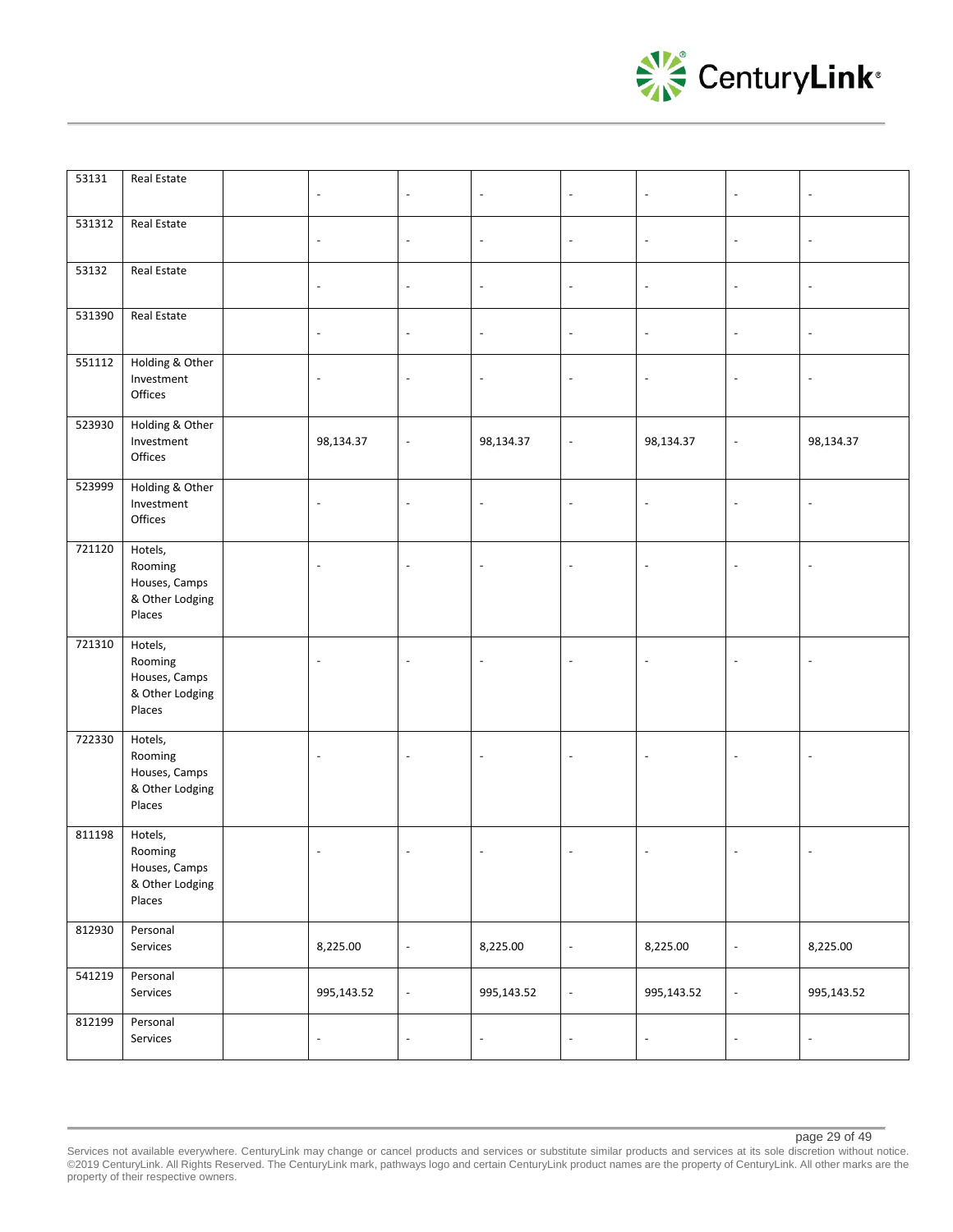

| 813410 | Personal<br>Services        | $\overline{\phantom{a}}$ | $\overline{\phantom{a}}$ | $\overline{\phantom{a}}$ | $\overline{\phantom{a}}$ | $\overline{\phantom{a}}$ | $\overline{\phantom{a}}$     | $\overline{\phantom{a}}$ |
|--------|-----------------------------|--------------------------|--------------------------|--------------------------|--------------------------|--------------------------|------------------------------|--------------------------|
| 561920 | Personal<br>Services        | $\blacksquare$           | $\overline{\phantom{a}}$ | $\overline{\phantom{a}}$ | $\overline{\phantom{a}}$ | $\overline{\phantom{a}}$ | $\blacksquare$               | $\overline{\phantom{a}}$ |
| 541511 | <b>Business</b><br>Services | 10,321,589.77            | 101,363.22               | 10,321,589.77            | 101,363.22               | 10,422,952.99            | $\overline{\phantom{a}}$     | 10,422,952.99            |
| 541512 | <b>Business</b><br>Services | 2,748,736.70             | 4,431.80                 | 2,748,736.70             | 4,431.80                 | 2,753,168.50             | $\overline{\phantom{a}}$     | 2,753,168.50             |
| 541513 | <b>Business</b><br>Services | $\overline{\phantom{a}}$ | $\overline{\phantom{a}}$ | $\overline{\phantom{a}}$ | $\overline{\phantom{a}}$ | $\overline{\phantom{a}}$ | $\overline{\phantom{a}}$     | $\overline{\phantom{a}}$ |
| 541519 | <b>Business</b><br>Services | 10,851,186.34            | 206,274.32               | 10,851,186.34            | 206,274.32               | 11,057,460.66            | 11,836.14                    | 11,069,296.80            |
| 541611 | <b>Business</b><br>Services | 599,134.00               | $\overline{\phantom{a}}$ | 599,134.00               | $\overline{\phantom{a}}$ | 599,134.00               | $\overline{\phantom{a}}$     | 599,134.00               |
| 541840 | <b>Business</b><br>Services | 162,152.24               | $\overline{\phantom{a}}$ | 162,152.24               | $\overline{\phantom{a}}$ | 162,152.24               | $\overline{a}$               | 162,152.24               |
| 541860 | <b>Business</b><br>Services | 75,977.94                | $\overline{\phantom{a}}$ | 75,977.94                | $\overline{\phantom{a}}$ | 75,977.94                | $\overline{a}$               | 75,977.94                |
| 541990 | <b>Business</b><br>Services | 31,826.00                | $\overline{\phantom{a}}$ | 31,826.00                | $\overline{\phantom{a}}$ | 31,826.00                | $\overline{\phantom{a}}$     | 31,826.00                |
| 561110 | <b>Business</b><br>Services | $\overline{\phantom{a}}$ | $\overline{\phantom{a}}$ | $\overline{\phantom{a}}$ | $\overline{\phantom{a}}$ | $\overline{\phantom{a}}$ | $\overline{\phantom{a}}$     | $\overline{\phantom{a}}$ |
| 561312 | <b>Business</b><br>Services | 754,274.94               | $\blacksquare$           | 754,274.94               | $\overline{\phantom{a}}$ | 754,274.94               | $\blacksquare$               | 754,274.94               |
| 561320 | <b>Business</b><br>Services | $\overline{\phantom{a}}$ | $\overline{\phantom{a}}$ | $\overline{\phantom{a}}$ | $\overline{\phantom{a}}$ | $\overline{\phantom{a}}$ | $\blacksquare$               | $\overline{\phantom{a}}$ |
| 561421 | <b>Business</b><br>Services | 17,453.80                | $\overline{\phantom{a}}$ | 17,453.80                | $\overline{\phantom{a}}$ | 17,453.80                | $\overline{\phantom{a}}$     | 17,453.80                |
| 561422 | <b>Business</b><br>Services | $\overline{\phantom{a}}$ | $\overline{\phantom{a}}$ | $\overline{\phantom{a}}$ | $\overline{\phantom{a}}$ | $\overline{\phantom{a}}$ | $\blacksquare$               | $\overline{\phantom{a}}$ |
| 561439 | <b>Business</b><br>Services | $\overline{\phantom{a}}$ | $\overline{\phantom{a}}$ | $\overline{\phantom{a}}$ | $\overline{\phantom{a}}$ | $\overline{\phantom{a}}$ | $\overline{\phantom{a}}$     | $\blacksquare$           |
| 561450 | <b>Business</b><br>Services | $\blacksquare$           | $\overline{\phantom{a}}$ | $\overline{\phantom{a}}$ | $\overline{\phantom{a}}$ | $\overline{\phantom{a}}$ | $\overline{\phantom{a}}$     | $\overline{\phantom{a}}$ |
| 561621 | <b>Business</b><br>Services | 34,651.29                | 400.50                   | 34,651.29                | 400.50                   | 35,051.79                | $\overline{\phantom{a}}$     | 35,051.79                |
| 561720 | <b>Business</b><br>Services | 385,830.17               | 577.00                   | 385,830.17               | 577.00                   | 386,407.17               | $\qquad \qquad \blacksquare$ | 386,407.17               |

Services not available everywhere. CenturyLink may change or cancel products and services or substitute similar products and services at its sole discretion without notice. ©2019 CenturyLink. All Rights Reserved. The CenturyLink mark, pathways logo and certain CenturyLink product names are the property of CenturyLink. All other marks are the property of their respective owners.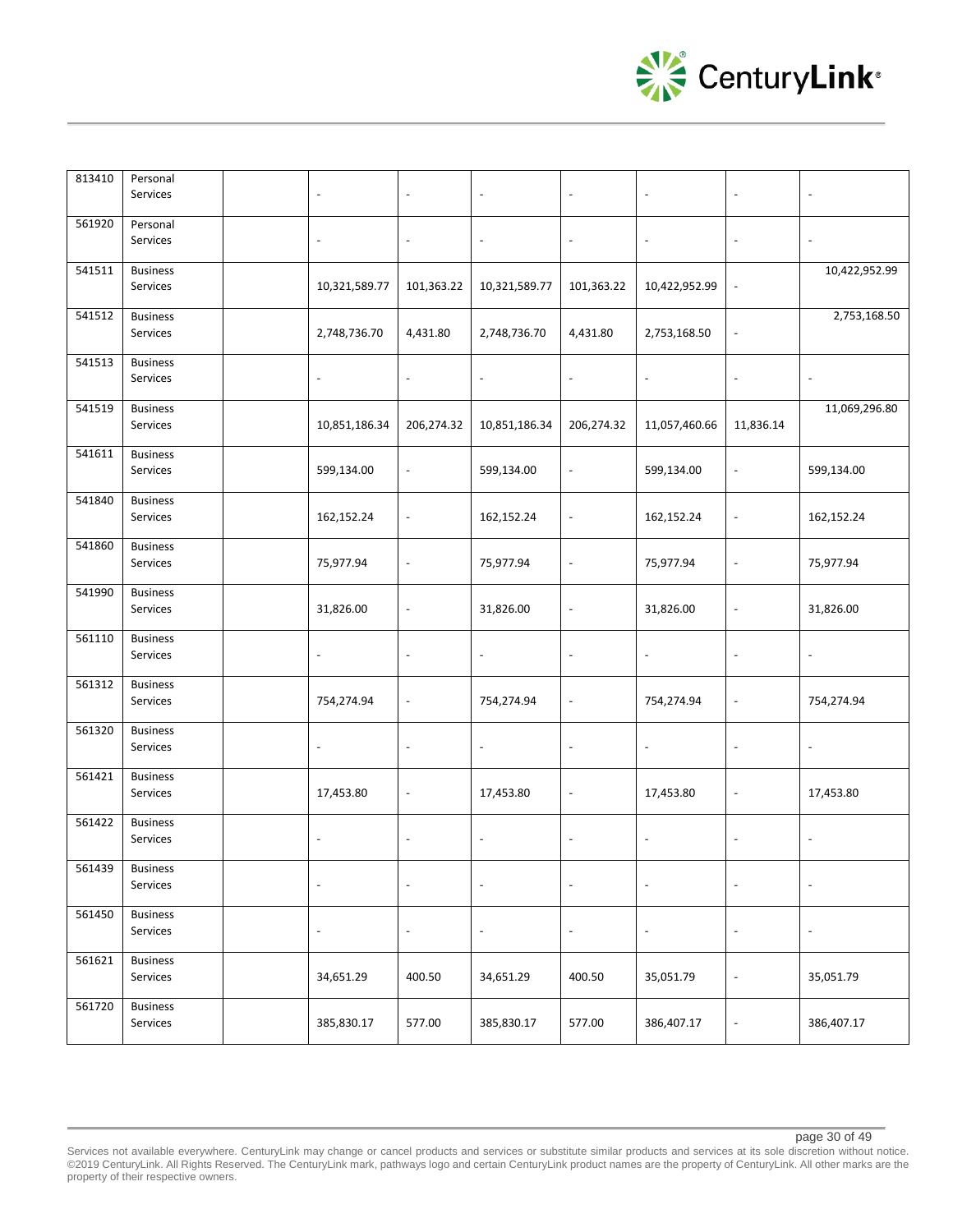

| 561730 | <b>Business</b><br>Services | $\blacksquare$           | $\overline{\phantom{a}}$ | $\blacksquare$           | $\overline{\phantom{a}}$ | $\blacksquare$           | $\overline{\phantom{a}}$ | $\overline{\phantom{a}}$ |
|--------|-----------------------------|--------------------------|--------------------------|--------------------------|--------------------------|--------------------------|--------------------------|--------------------------|
|        |                             |                          |                          |                          |                          |                          |                          |                          |
| 811412 | <b>Business</b>             |                          |                          |                          |                          |                          |                          |                          |
|        | Services                    | 19,892.59                | $\overline{\phantom{a}}$ | 19,892.59                | $\overline{\phantom{a}}$ | 19,892.59                | $\overline{\phantom{a}}$ | 19,892.59                |
| 514210 | <b>Business</b>             |                          |                          |                          |                          |                          |                          |                          |
|        | Services                    | $\overline{\phantom{a}}$ | $\overline{\phantom{a}}$ | $\blacksquare$           | $\overline{\phantom{a}}$ | $\blacksquare$           | $\overline{\phantom{a}}$ | $\overline{\phantom{a}}$ |
| 519120 | <b>Business</b>             |                          |                          |                          |                          |                          |                          |                          |
|        | Services                    | $\overline{\phantom{a}}$ | $\blacksquare$           | $\overline{\phantom{a}}$ | $\overline{\phantom{a}}$ | $\blacksquare$           | $\overline{\phantom{a}}$ | $\overline{\phantom{a}}$ |
| 522110 | <b>Business</b>             |                          |                          |                          |                          |                          |                          |                          |
|        | Services                    | $\overline{\phantom{a}}$ | $\overline{\phantom{a}}$ | $\overline{\phantom{a}}$ | $\overline{\phantom{a}}$ | $\blacksquare$           | $\overline{\phantom{a}}$ | $\overline{\phantom{a}}$ |
| 541820 | <b>Business</b>             |                          |                          |                          |                          |                          |                          |                          |
|        | Services                    | $\overline{\phantom{a}}$ | $\overline{\phantom{a}}$ | $\overline{\phantom{a}}$ | $\overline{\phantom{a}}$ | $\overline{\phantom{a}}$ | $\overline{\phantom{a}}$ | $\overline{\phantom{a}}$ |
| 541890 | <b>Business</b>             |                          |                          |                          |                          |                          |                          |                          |
|        | Services                    | $\overline{\phantom{a}}$ | $\overline{\phantom{a}}$ | $\overline{\phantom{a}}$ | $\overline{\phantom{a}}$ | $\overline{\phantom{a}}$ | $\overline{\phantom{a}}$ | $\overline{\phantom{a}}$ |
| 561440 | <b>Business</b>             |                          |                          |                          |                          |                          |                          |                          |
|        | Services                    | $\overline{\phantom{a}}$ | $\overline{\phantom{a}}$ | $\overline{\phantom{a}}$ | $\overline{\phantom{a}}$ | $\overline{\phantom{a}}$ | $\overline{\phantom{a}}$ | $\overline{\phantom{a}}$ |
| 561499 | <b>Business</b>             |                          |                          |                          |                          |                          |                          | 6,825,141.12             |
|        | Services                    | 6,818,861.06             | 6,280.06                 | 6,818,861.06             | 6,280.06                 | 6,825,141.12             | $\overline{\phantom{a}}$ |                          |
| 561622 | <b>Business</b>             |                          |                          |                          |                          |                          |                          |                          |
|        | Services                    | $\overline{\phantom{a}}$ | $\overline{\phantom{a}}$ | $\overline{\phantom{a}}$ | $\overline{\phantom{a}}$ | $\overline{\phantom{a}}$ | $\overline{\phantom{a}}$ | $\overline{\phantom{a}}$ |
| 562211 | <b>Business</b>             |                          |                          |                          |                          |                          |                          |                          |
|        | Services                    | $\overline{\phantom{a}}$ | $\overline{\phantom{a}}$ | $\overline{\phantom{a}}$ | $\blacksquare$           | $\overline{\phantom{a}}$ | $\overline{\phantom{a}}$ | $\blacksquare$           |
| 811118 | Business                    |                          |                          |                          |                          |                          |                          |                          |
|        | Services                    | $\overline{\phantom{a}}$ | $\overline{\phantom{a}}$ | $\blacksquare$           | $\overline{\phantom{a}}$ | $\overline{\phantom{a}}$ | $\overline{\phantom{a}}$ | $\blacksquare$           |
| 512110 | <b>Business</b>             |                          |                          |                          |                          |                          |                          |                          |
|        | Services                    | 529,163.68               | $\overline{\phantom{a}}$ | 529,163.68               | $\overline{\phantom{a}}$ | 529,163.68               | $\blacksquare$           | 529,163.68               |
| 522220 | <b>Business</b>             |                          |                          |                          |                          |                          |                          |                          |
|        | Services                    | $\overline{\phantom{a}}$ | $\overline{\phantom{a}}$ | $\blacksquare$           | $\overline{\phantom{a}}$ | $\Box$                   | $\overline{\phantom{a}}$ | $\overline{\phantom{a}}$ |
| 532299 | <b>Business</b>             |                          |                          |                          |                          |                          |                          |                          |
|        | Services                    | $\overline{\phantom{a}}$ | $\overline{\phantom{a}}$ | $\blacksquare$           | $\blacksquare$           | $\blacksquare$           | $\overline{\phantom{a}}$ | $\overline{\phantom{a}}$ |
| 541430 | <b>Business</b>             |                          |                          |                          |                          |                          |                          |                          |
|        | Services                    | 1,111.04                 | $\blacksquare$           | 1,111.04                 | $\Box$                   | 1,111.04                 | $\blacksquare$           | 1,111.04                 |
| 551111 | <b>Business</b>             |                          |                          |                          |                          |                          |                          |                          |
|        | Services                    | $\Box$                   | $\blacksquare$           | $\blacksquare$           | $\Box$                   | $\Box$                   | $\blacksquare$           | $\overline{\phantom{a}}$ |
| 561510 | <b>Business</b>             |                          |                          |                          |                          |                          |                          |                          |
|        | Services                    | $\blacksquare$           | $\blacksquare$           | $\overline{\phantom{a}}$ | $\Box$                   | $\blacksquare$           | $\overline{\phantom{a}}$ | $\overline{\phantom{a}}$ |
| 561613 | <b>Business</b>             |                          |                          |                          |                          |                          |                          |                          |
|        | Services                    | $\blacksquare$           | $\overline{\phantom{a}}$ | $\overline{\phantom{a}}$ | $\blacksquare$           | $\blacksquare$           | $\overline{\phantom{a}}$ | $\blacksquare$           |

Services not available everywhere. CenturyLink may change or cancel products and services or substitute similar products and services at its sole discretion without notice. ©2019 CenturyLink. All Rights Reserved. The CenturyLink mark, pathways logo and certain CenturyLink product names are the property of CenturyLink. All other marks are the property of their respective owners.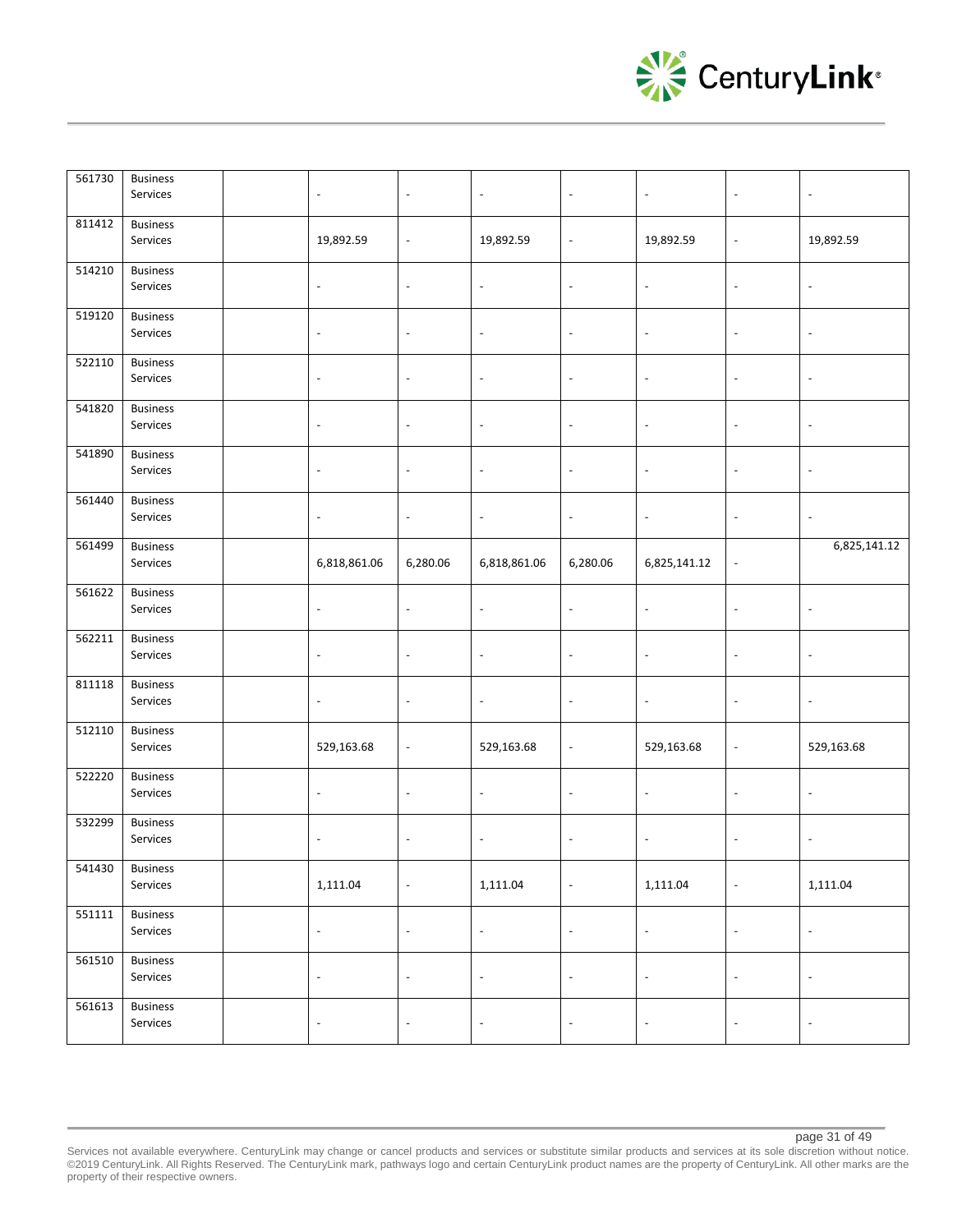

| 562112 | <b>Business</b><br>Services                       | $\overline{\phantom{a}}$ | $\overline{\phantom{a}}$ | $\overline{\phantom{a}}$ | $\overline{\phantom{a}}$ | $\overline{\phantom{a}}$ | $\overline{\phantom{a}}$ |                          |
|--------|---------------------------------------------------|--------------------------|--------------------------|--------------------------|--------------------------|--------------------------|--------------------------|--------------------------|
| 5112   | <b>Business</b><br>Services                       | $\overline{\phantom{a}}$ | $\overline{\phantom{a}}$ | $\overline{\phantom{a}}$ | $\overline{\phantom{a}}$ | $\overline{\phantom{a}}$ | $\overline{\phantom{a}}$ | $\overline{\phantom{a}}$ |
| 511210 | <b>Business</b><br>Services                       | 9,654,381.52             | 14,911.96                | 9,654,381.52             | 14,911.96                | 9,669,293.48             | $\blacksquare$           | 9,669,293.48             |
| 512240 | <b>Business</b><br>Services                       | $\overline{\phantom{a}}$ | $\frac{1}{2}$            | $\overline{\phantom{a}}$ | $\overline{\phantom{a}}$ | $\overline{\phantom{a}}$ | $\overline{a}$           | $\sim$                   |
| 518    | <b>Business</b><br>Services                       | $\overline{\phantom{a}}$ | $\overline{\phantom{a}}$ | $\overline{\phantom{a}}$ | $\overline{\phantom{a}}$ | $\overline{\phantom{a}}$ | $\overline{a}$           | $\overline{\phantom{a}}$ |
| 518210 | <b>Business</b><br>Services                       | 1,140,529.52             | 6,451.39                 | 1,140,529.52             | 6,451.39                 | 1,146,980.91             | $\overline{\phantom{a}}$ | 1,146,980.91             |
| 519110 | <b>Business</b><br>Services                       | $\overline{\phantom{a}}$ | $\overline{\phantom{a}}$ | $\overline{\phantom{a}}$ | $\overline{\phantom{a}}$ | $\overline{\phantom{a}}$ | $\overline{\phantom{a}}$ | $\overline{\phantom{a}}$ |
| 519190 | <b>Business</b><br>Services                       | $\overline{\phantom{a}}$ | 24,880.00                | $\overline{\phantom{a}}$ | 24,880.00                | 24,880.00                | $\overline{a}$           | 24,880.00                |
| 522320 | <b>Business</b><br>Services                       | $\overline{\phantom{a}}$ | $\overline{\phantom{a}}$ | $\overline{\phantom{a}}$ | $\overline{\phantom{a}}$ | $\overline{\phantom{a}}$ | $\overline{\phantom{a}}$ | $\overline{\phantom{a}}$ |
| 532490 | <b>Business</b><br>Services                       | 2,112.96                 | 1,883.00                 | 2,112.96                 | 1,883.00                 | 3,995.96                 | $\overline{\phantom{a}}$ | 3,995.96                 |
| 5411   | <b>Business</b><br>Services                       | $\blacksquare$           | $\overline{\phantom{a}}$ | $\sim$                   | $\Box$                   | $\ddot{\phantom{a}}$     | Ĭ.                       | $\overline{\phantom{a}}$ |
| 54119  | <b>Business</b><br>Services                       | $\overline{\phantom{a}}$ | $\overline{\phantom{a}}$ | $\overline{\phantom{a}}$ | $\overline{\phantom{a}}$ | $\overline{\phantom{a}}$ | $\overline{a}$           | $\overline{\phantom{a}}$ |
| 541199 | <b>Business</b><br>Services                       | $\overline{\phantom{a}}$ | $\overline{\phantom{a}}$ | $\overline{\phantom{a}}$ | $\overline{\phantom{a}}$ | $\overline{\phantom{a}}$ | $\overline{\phantom{a}}$ | $\overline{\phantom{a}}$ |
| 541340 | <b>Business</b><br>Services                       | $\overline{\phantom{a}}$ | $\overline{\phantom{a}}$ | $\overline{\phantom{a}}$ | $\overline{\phantom{a}}$ | $\overline{\phantom{a}}$ | $\overline{\phantom{a}}$ | $\overline{\phantom{a}}$ |
| 541370 | <b>Business</b><br>Services                       | $\overline{\phantom{a}}$ | $\overline{\phantom{a}}$ | $\overline{\phantom{a}}$ | $\overline{\phantom{a}}$ | $\blacksquare$           | $\blacksquare$           | $\overline{\phantom{a}}$ |
| 532111 | Automotive<br><b>Repair Services</b><br>& Parking | $\overline{\phantom{a}}$ | $\overline{\phantom{a}}$ | $\overline{\phantom{a}}$ | $\blacksquare$           | $\blacksquare$           | $\overline{\phantom{a}}$ | $\overline{\phantom{a}}$ |
| 812990 | Automotive<br><b>Repair Services</b><br>& Parking | 117,326.00               | $\overline{\phantom{a}}$ | 117,326.00               | $\overline{\phantom{a}}$ | 117,326.00               | $\overline{a}$           | 117,326.00               |
| 811211 | Automotive<br><b>Repair Services</b><br>& Parking | $\overline{\phantom{a}}$ | $\overline{\phantom{a}}$ | $\overline{\phantom{a}}$ | $\overline{\phantom{a}}$ | ÷,                       | Ĭ.                       |                          |

Services not available everywhere. CenturyLink may change or cancel products and services or substitute similar products and services at its sole discretion without notice. ©2019 CenturyLink. All Rights Reserved. The CenturyLink mark, pathways logo and certain CenturyLink product names are the property of CenturyLink. All other marks are the property of their respective owners.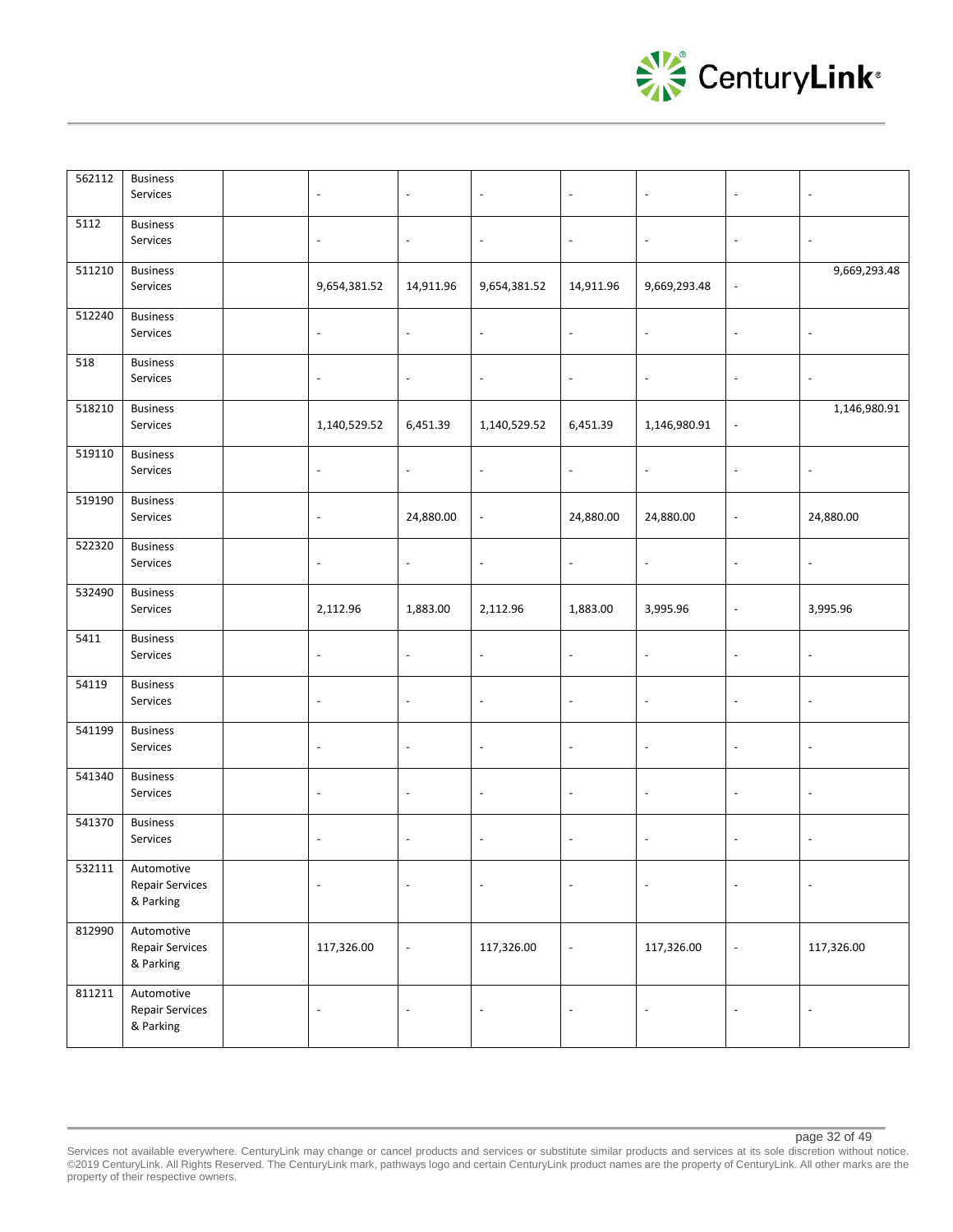

| 532120 | Automotive<br><b>Repair Services</b><br>& Parking | $\overline{\phantom{a}}$ | $\blacksquare$           | $\overline{\phantom{a}}$ | $\sim$                   | $\overline{\phantom{a}}$ | $\overline{\phantom{a}}$ | $\overline{\phantom{a}}$ |
|--------|---------------------------------------------------|--------------------------|--------------------------|--------------------------|--------------------------|--------------------------|--------------------------|--------------------------|
| 532210 | Automotive<br><b>Repair Services</b><br>& Parking | $\overline{\phantom{a}}$ | $\overline{\phantom{a}}$ | $\overline{\phantom{a}}$ | $\overline{\phantom{a}}$ | $\overline{\phantom{a}}$ | $\overline{\phantom{a}}$ | $\overline{\phantom{a}}$ |
| 811212 | Miscellaneous<br><b>Repair Services</b>           | 2,349,976.14             | $\overline{\phantom{a}}$ | 2,349,976.14             | $\overline{\phantom{a}}$ | 2,349,976.14             | $\overline{\phantom{a}}$ | 2,349,976.14             |
| 811213 | Miscellaneous<br>Repair Services                  | $\overline{\phantom{a}}$ | $\overline{\phantom{a}}$ | $\overline{\phantom{a}}$ | $\overline{\phantom{a}}$ | $\overline{\phantom{a}}$ | $\overline{\phantom{a}}$ | $\overline{\phantom{a}}$ |
| 811219 | Miscellaneous<br><b>Repair Services</b>           | 840.00                   | $\overline{\phantom{a}}$ | 840.00                   | $\overline{a}$           | 840.00                   | $\overline{\phantom{a}}$ | 840.00                   |
| 811310 | Miscellaneous<br>Repair Services                  | 2,000.00                 | $\overline{a}$           | 2,000.00                 | $\overline{\phantom{a}}$ | 2,000.00                 | $\overline{\phantom{a}}$ | 2,000.00                 |
| 561710 | Miscellaneous<br><b>Repair Services</b>           | 7,097.00                 | $\overline{\phantom{a}}$ | 7,097.00                 | $\overline{\phantom{a}}$ | 7,097.00                 | $\overline{\phantom{a}}$ | 7,097.00                 |
| 561790 | Miscellaneous<br>Repair Services                  | $\overline{\phantom{a}}$ | $\overline{\phantom{a}}$ | $\blacksquare$           | $\overline{\phantom{a}}$ | $\overline{\phantom{a}}$ | $\overline{\phantom{a}}$ | $\overline{\phantom{a}}$ |
| 812112 | Miscellaneous<br>Repair Services                  | $\overline{\phantom{a}}$ | 9,071.76                 | $\overline{\phantom{a}}$ | 9,071.76                 | 9,071.76                 | $\overline{\phantom{a}}$ | 9,071.76                 |
| 611110 | Miscellaneous<br><b>Repair Services</b>           | $\overline{\phantom{a}}$ | $\overline{\phantom{a}}$ | $\overline{\phantom{a}}$ | $\overline{\phantom{a}}$ | $\blacksquare$           | $\overline{\phantom{a}}$ | $\overline{\phantom{a}}$ |
| 811490 | Miscellaneous<br>Repair Services                  | 330,060.82               | 73,345.72                | 330,060.82               | 73,345.72                | 403,406.54               | $\overline{\phantom{a}}$ | 403,406.54               |
| 512131 | <b>Motion Pictures</b>                            | $\overline{\phantom{a}}$ | $\overline{\phantom{a}}$ | $\overline{\phantom{a}}$ | $\blacksquare$           | $\overline{\phantom{a}}$ | $\overline{\phantom{a}}$ | $\overline{\phantom{a}}$ |
| 482111 | Amusement &<br>Recreation<br>Services             | $\blacksquare$           | $\blacksquare$           | $\overline{\phantom{a}}$ | $\blacksquare$           | $\blacksquare$           | $\Box$                   | $\overline{\phantom{a}}$ |
| 711510 | Amusement &<br>Recreation<br>Services             | $\overline{\phantom{a}}$ | 4,738.00                 | $\overline{\phantom{a}}$ | 4,738.00                 | 4,738.00                 | $\overline{\phantom{a}}$ | 4,738.00                 |
| 713940 | Amusement &<br>Recreation<br>Services             | $\overline{\phantom{a}}$ | $\overline{\phantom{a}}$ | $\overline{\phantom{a}}$ | $\overline{\phantom{a}}$ | $\Box$                   | $\overline{\phantom{a}}$ | $\overline{\phantom{a}}$ |
| 622110 | <b>Health Services</b>                            | $\overline{\phantom{a}}$ | $\Box$                   | $\overline{\phantom{a}}$ | $\Box$                   | $\blacksquare$           | $\overline{\phantom{a}}$ | $\overline{\phantom{a}}$ |
| 621330 | <b>Health Services</b>                            | $\overline{\phantom{a}}$ | $\overline{\phantom{a}}$ | $\blacksquare$           | $\overline{\phantom{a}}$ | $\overline{\phantom{a}}$ | $\overline{\phantom{a}}$ | $\overline{\phantom{a}}$ |
| 621420 | <b>Health Services</b>                            | $\overline{\phantom{a}}$ | $\overline{\phantom{a}}$ | $\overline{\phantom{a}}$ | $\overline{\phantom{a}}$ | $\overline{\phantom{a}}$ | $\overline{\phantom{a}}$ | $\overline{\phantom{a}}$ |

Services not available everywhere. CenturyLink may change or cancel products and services or substitute similar products and services at its sole discretion without notice. ©2019 CenturyLink. All Rights Reserved. The CenturyLink mark, pathways logo and certain CenturyLink product names are the property of CenturyLink. All other marks are the property of their respective owners.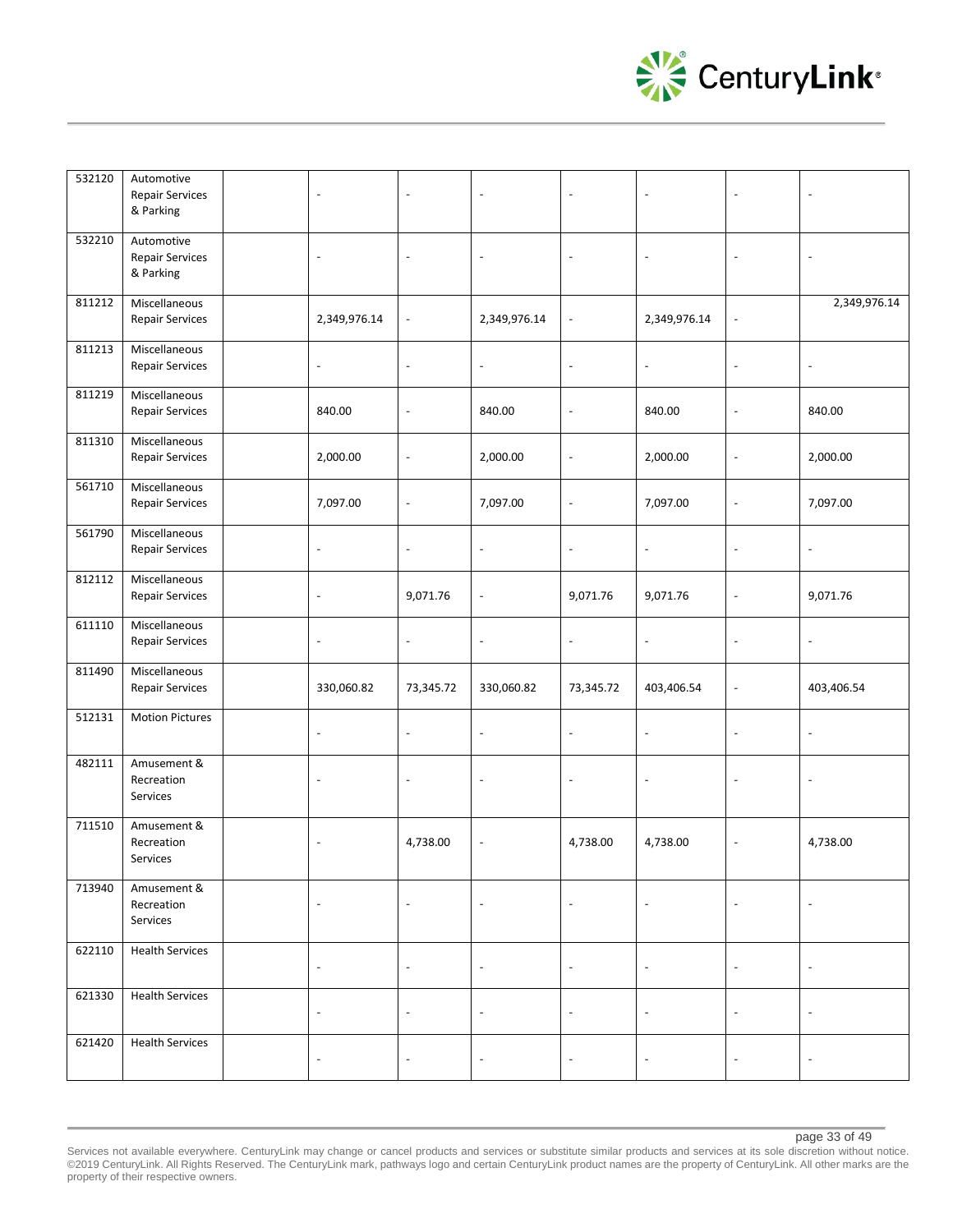

| 621999 | <b>Health Services</b>  | $\overline{\phantom{a}}$ | $\overline{\phantom{a}}$ | $\overline{\phantom{a}}$ | $\overline{\phantom{a}}$ | $\overline{\phantom{a}}$ | $\overline{\phantom{a}}$ | $\overline{\phantom{a}}$ |
|--------|-------------------------|--------------------------|--------------------------|--------------------------|--------------------------|--------------------------|--------------------------|--------------------------|
| 622210 | <b>Health Services</b>  | $\overline{\phantom{a}}$ | $\overline{\phantom{a}}$ | $\overline{\phantom{a}}$ | $\overline{\phantom{a}}$ | $\blacksquare$           | $\overline{\phantom{a}}$ | $\overline{\phantom{a}}$ |
| 624190 | <b>Health Services</b>  | $\overline{\phantom{a}}$ | $\blacksquare$           | $\overline{\phantom{a}}$ | $\overline{\phantom{a}}$ | $\overline{\phantom{a}}$ | $\overline{\phantom{a}}$ | $\overline{\phantom{a}}$ |
| 624230 | <b>Health Services</b>  | $\overline{\phantom{a}}$ | $\overline{\phantom{a}}$ | $\overline{\phantom{a}}$ | $\overline{\phantom{a}}$ | $\overline{\phantom{a}}$ | $\overline{\phantom{a}}$ | $\overline{\phantom{a}}$ |
| 541191 | Legal Services          | $\overline{\phantom{a}}$ | $\overline{\phantom{a}}$ | $\overline{\phantom{a}}$ | $\overline{\phantom{a}}$ | $\overline{\phantom{a}}$ | $\overline{\phantom{a}}$ | $\overline{\phantom{a}}$ |
| 54111  | <b>Legal Services</b>   | $\overline{\phantom{a}}$ | $\overline{\phantom{a}}$ | $\overline{\phantom{a}}$ | $\blacksquare$           | $\blacksquare$           | $\overline{\phantom{a}}$ | $\blacksquare$           |
| 541110 | Legal Services          | $\overline{\phantom{a}}$ | $\overline{\phantom{a}}$ | $\overline{\phantom{a}}$ | $\overline{\phantom{a}}$ | $\overline{\phantom{a}}$ | $\overline{\phantom{a}}$ | $\overline{\phantom{a}}$ |
| 611210 | Educational<br>Services | $\overline{\phantom{a}}$ | $\overline{\phantom{a}}$ | $\overline{\phantom{a}}$ | $\overline{\phantom{a}}$ | $\overline{\phantom{a}}$ | $\overline{\phantom{a}}$ | $\overline{\phantom{a}}$ |
| 611420 | Educational<br>Services | 60,876.60                | $\overline{\phantom{a}}$ | 60,876.60                | $\blacksquare$           | 60,876.60                | $\overline{\phantom{a}}$ | 60,876.60                |
| 611430 | Educational<br>Services | $\overline{\phantom{a}}$ | $\overline{\phantom{a}}$ | $\blacksquare$           | $\Box$                   | $\blacksquare$           | $\overline{\phantom{a}}$ | $\overline{\phantom{a}}$ |
|        |                         |                          |                          |                          |                          |                          |                          |                          |
| 611519 | Educational<br>Services | $\overline{\phantom{a}}$ | $\overline{\phantom{a}}$ | $\blacksquare$           | $\overline{\phantom{a}}$ | $\overline{\phantom{a}}$ | $\overline{\phantom{a}}$ | $\overline{\phantom{a}}$ |
| 611691 | Educational<br>Services | $\overline{\phantom{a}}$ | $\overline{\phantom{a}}$ | $\blacksquare$           | $\blacksquare$           | $\overline{\phantom{a}}$ | $\overline{\phantom{a}}$ | $\overline{\phantom{a}}$ |
| 611699 | Educational<br>Services | $\overline{\phantom{a}}$ | $\overline{\phantom{a}}$ | $\overline{\phantom{a}}$ | $\overline{\phantom{a}}$ | $\blacksquare$           | $\overline{\phantom{a}}$ | $\overline{\phantom{a}}$ |
| 621111 | Educational<br>Services | $\overline{\phantom{a}}$ | $\overline{\phantom{a}}$ | $\overline{\phantom{a}}$ | $\blacksquare$           | $\overline{\phantom{a}}$ | $\overline{\phantom{a}}$ | $\overline{\phantom{a}}$ |
| 611512 | Educational<br>Services | $\overline{\phantom{a}}$ | $\overline{\phantom{a}}$ | $\blacksquare$           | $\overline{\phantom{a}}$ | $\overline{\phantom{a}}$ | $\overline{\phantom{a}}$ | $\overline{\phantom{a}}$ |
| 611710 | Educational<br>Services | $\overline{\phantom{a}}$ | $\blacksquare$           | $\overline{\phantom{a}}$ | $\blacksquare$           | $\overline{\phantom{a}}$ | $\overline{\phantom{a}}$ | $\overline{\phantom{a}}$ |
| 813219 | <b>Social Services</b>  | $\overline{\phantom{a}}$ | $\Box$                   | $\blacksquare$           | $\overline{\phantom{a}}$ | $\overline{\phantom{a}}$ | $\overline{\phantom{a}}$ | $\overline{\phantom{a}}$ |
| 624310 | <b>Social Services</b>  | $\overline{\phantom{a}}$ | $\overline{\phantom{a}}$ | $\overline{\phantom{a}}$ | $\overline{\phantom{a}}$ | $\overline{\phantom{a}}$ | $\overline{\phantom{a}}$ | $\overline{\phantom{a}}$ |

Services not available everywhere. CenturyLink may change or cancel products and services or substitute similar products and services at its sole discretion without notice. ©2019 CenturyLink. All Rights Reserved. The CenturyLink mark, pathways logo and certain CenturyLink product names are the property of CenturyLink. All other marks are the property of their respective owners.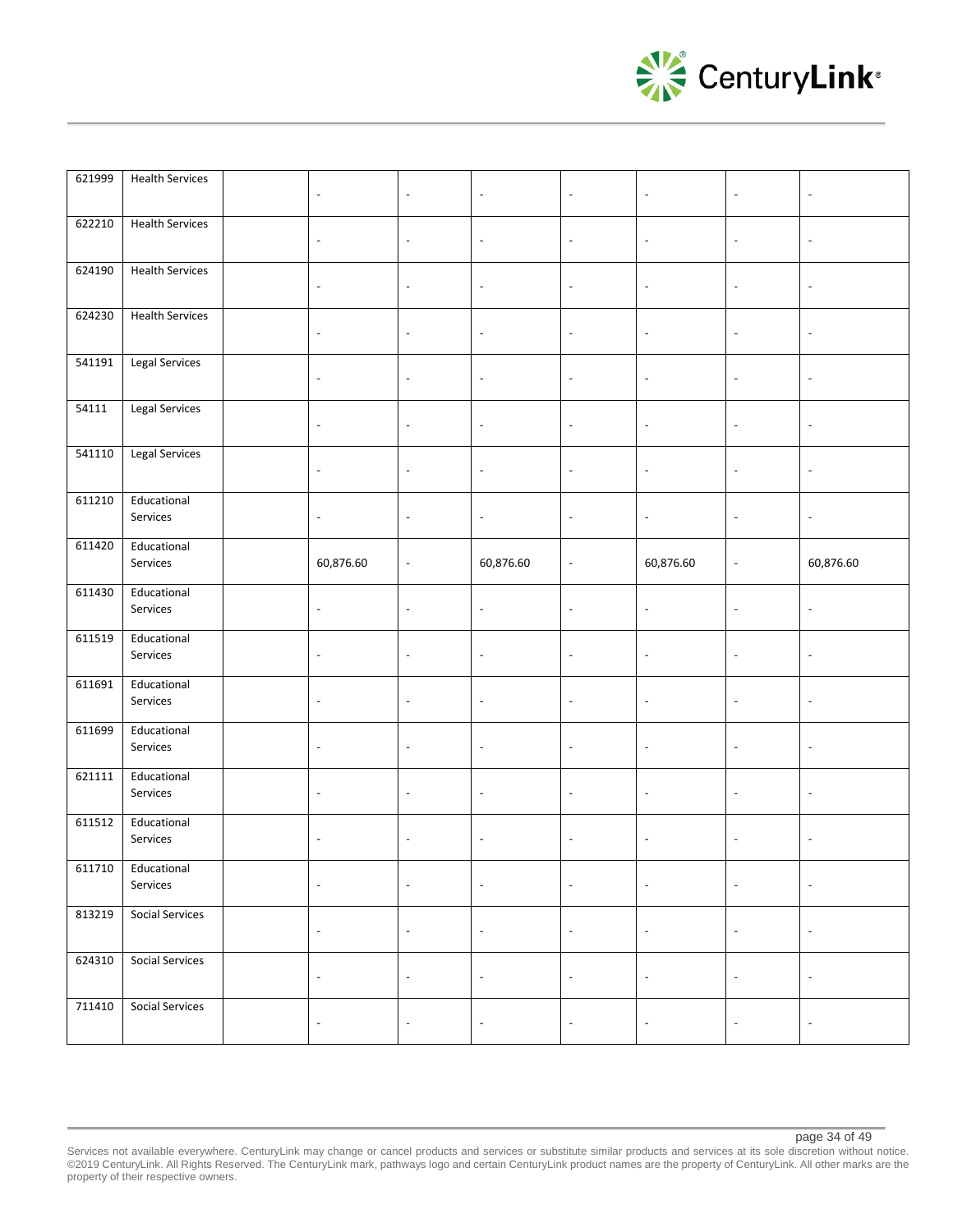

| 813110 | Membership<br>Organizations                                                         | $\overline{\phantom{a}}$ | $\frac{1}{2}$            | $\overline{\phantom{a}}$ | $\overline{\phantom{a}}$ | $\overline{\phantom{a}}$ | $\overline{\phantom{a}}$ |                          |
|--------|-------------------------------------------------------------------------------------|--------------------------|--------------------------|--------------------------|--------------------------|--------------------------|--------------------------|--------------------------|
| 813910 | Membership<br>Organizations                                                         | $\overline{\phantom{a}}$ | ÷,                       | $\overline{\phantom{a}}$ | $\overline{\phantom{a}}$ | $\overline{\phantom{a}}$ | $\overline{a}$           | $\overline{\phantom{a}}$ |
| 813920 | Membership<br>Organizations                                                         | $\blacksquare$           | $\overline{\phantom{a}}$ | $\overline{\phantom{a}}$ | $\overline{\phantom{a}}$ | $\overline{\phantom{a}}$ | $\overline{\phantom{a}}$ | $\overline{\phantom{a}}$ |
| 813990 | Membership<br>Organizations                                                         | $\blacksquare$           | $\frac{1}{2}$            | $\overline{\phantom{a}}$ | $\overline{\phantom{a}}$ | $\overline{\phantom{a}}$ | $\overline{a}$           | $\overline{\phantom{a}}$ |
| 874201 | Membership<br>Organizations                                                         | $\overline{\phantom{a}}$ | $\overline{a}$           | $\Box$                   | $\sim$                   | $\overline{\phantom{a}}$ | $\overline{\phantom{a}}$ | $\overline{\phantom{a}}$ |
| 813940 | Membership<br>Organizations                                                         | $\overline{\phantom{a}}$ | $\overline{a}$           | $\overline{\phantom{a}}$ | $\overline{\phantom{a}}$ | $\overline{\phantom{a}}$ | $\overline{\phantom{a}}$ | $\overline{\phantom{a}}$ |
| 541490 | Engineering,<br>Accounting,<br>Research,<br>Management &<br><b>Related Services</b> | $\overline{\phantom{a}}$ | L,                       | $\overline{\phantom{a}}$ | $\overline{\phantom{a}}$ | $\sim$                   | $\overline{\phantom{a}}$ | $\overline{\phantom{a}}$ |
| 541612 | Engineering,<br>Accounting,<br>Research,<br>Management &<br><b>Related Services</b> | 213,722.22               | 2,389.24                 | 213,722.22               | 2,389.24                 | 216,111.46               | $\overline{\phantom{a}}$ | 216,111.46               |
| 541618 | Engineering,<br>Accounting,<br>Research,<br>Management &<br><b>Related Services</b> | 255,822.06               | 2,517.50                 | 255,822.06               | 2,517.50                 | 258,339.56               | $\overline{\phantom{a}}$ | 258,339.56               |
| 541690 | Engineering,<br>Accounting,<br>Research,<br>Management &<br><b>Related Services</b> | 2,209,735.96             | 444,794.97               | 2,209,735.96             | 444,794.97               | 2,654,530.93             | $\overline{a}$           | 2,654,530.93             |
| 541810 | Engineering,<br>Accounting,<br>Research,<br>Management &<br><b>Related Services</b> | 138,290.63               | 47,355.60                | 138,290.63               | 47,355.60                | 185,646.23               | $\overline{\phantom{a}}$ | 185,646.23               |
| 561210 | Engineering,<br>Accounting,<br>Research,<br>Management &<br><b>Related Services</b> | $\overline{\phantom{a}}$ | $\overline{\phantom{a}}$ | $\overline{\phantom{a}}$ | $\sim$                   | $\overline{\phantom{a}}$ | $\blacksquare$           | $\overline{\phantom{a}}$ |
| 541930 | Engineering,<br>Accounting,<br>Research,                                            | $\blacksquare$           | $\overline{\phantom{a}}$ | $\overline{\phantom{a}}$ | $\overline{\phantom{a}}$ | $\overline{\phantom{a}}$ | $\blacksquare$           | $\overline{\phantom{a}}$ |

Services not available everywhere. CenturyLink may change or cancel products and services or substitute similar products and services at its sole discretion without notice. ©2019 CenturyLink. All Rights Reserved. The CenturyLink mark, pathways logo and certain CenturyLink product names are the property of CenturyLink. All other marks are the property of their respective owners.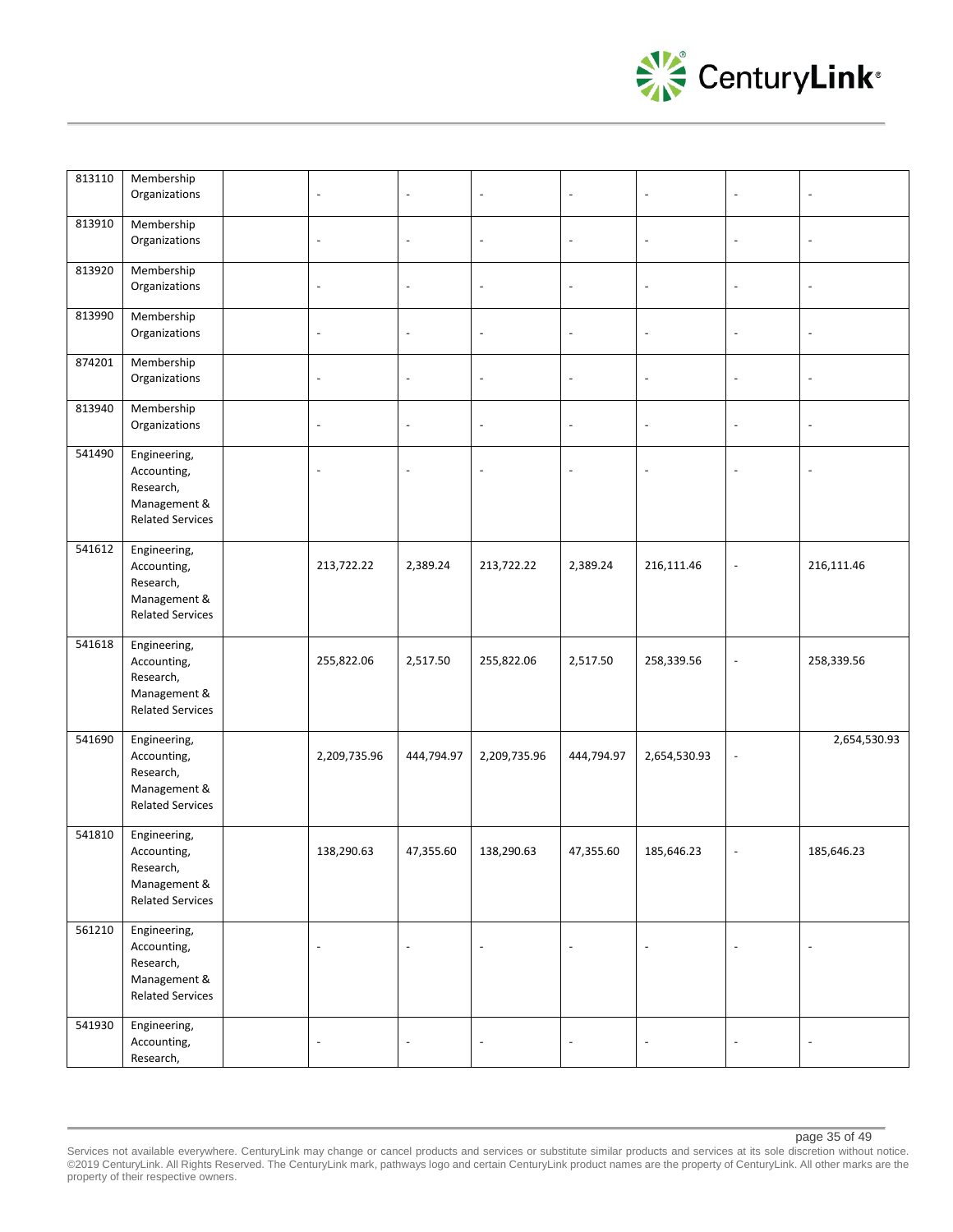

|        | Management &<br><b>Related Services</b>                                             |                          |                          |                          |                          |                          |                |            |
|--------|-------------------------------------------------------------------------------------|--------------------------|--------------------------|--------------------------|--------------------------|--------------------------|----------------|------------|
| 541213 | Engineering,<br>Accounting,<br>Research,<br>Management &<br><b>Related Services</b> | $\overline{\phantom{a}}$ | $\overline{a}$           | $\overline{\phantom{a}}$ | $\blacksquare$           | $\overline{\phantom{a}}$ | $\overline{a}$ |            |
| 541320 | Engineering,<br>Accounting,<br>Research,<br>Management &<br><b>Related Services</b> | 11,311.00                | $\blacksquare$           | 11,311.00                | $\overline{\phantom{a}}$ | 11,311.00                | $\blacksquare$ | 11,311.00  |
| 541380 | Engineering,<br>Accounting,<br>Research,<br>Management &<br><b>Related Services</b> | $\overline{\phantom{a}}$ |                          | $\overline{\phantom{a}}$ |                          | $\sim$                   |                |            |
| 541613 | Engineering,<br>Accounting,<br>Research,<br>Management &<br><b>Related Services</b> | 349,861.27               | $\overline{a}$           | 349,861.27               | $\blacksquare$           | 349,861.27               | $\blacksquare$ | 349,861.27 |
| 541712 | Engineering,<br>Accounting,<br>Research,<br>Management &<br><b>Related Services</b> | 506,193.48               | 49,498.08                | 506,193.48               | 49,498.08                | 555,691.56               | $\blacksquare$ | 555,691.56 |
| 541713 | Engineering,<br>Accounting,<br>Research,<br>Management &<br><b>Related Services</b> | $\blacksquare$           |                          | $\overline{\phantom{a}}$ | $\overline{a}$           | $\ddot{\phantom{a}}$     | $\overline{a}$ |            |
| 541714 | Engineering,<br>Accounting,<br>Research,<br>Management &<br><b>Related Services</b> | $\overline{\phantom{a}}$ | $\overline{\phantom{a}}$ | $\overline{\phantom{a}}$ |                          | $\overline{\phantom{a}}$ | $\overline{a}$ |            |
| 541715 | Engineering,<br>Accounting,<br>Research,<br>Management &<br><b>Related Services</b> | $\overline{a}$           | $\overline{\phantom{a}}$ | $\blacksquare$           |                          | $\overline{\phantom{a}}$ |                |            |
| 541720 | Engineering,<br>Accounting,<br>Research,<br>Management &<br><b>Related Services</b> | $\overline{\phantom{a}}$ | Ĭ.                       | $\sim$                   |                          | $\overline{\phantom{a}}$ | $\overline{a}$ |            |

Services not available everywhere. CenturyLink may change or cancel products and services or substitute similar products and services at its sole discretion without notice. ©2019 CenturyLink. All Rights Reserved. The CenturyLink mark, pathways logo and certain CenturyLink product names are the property of CenturyLink. All other marks are the property of their respective owners.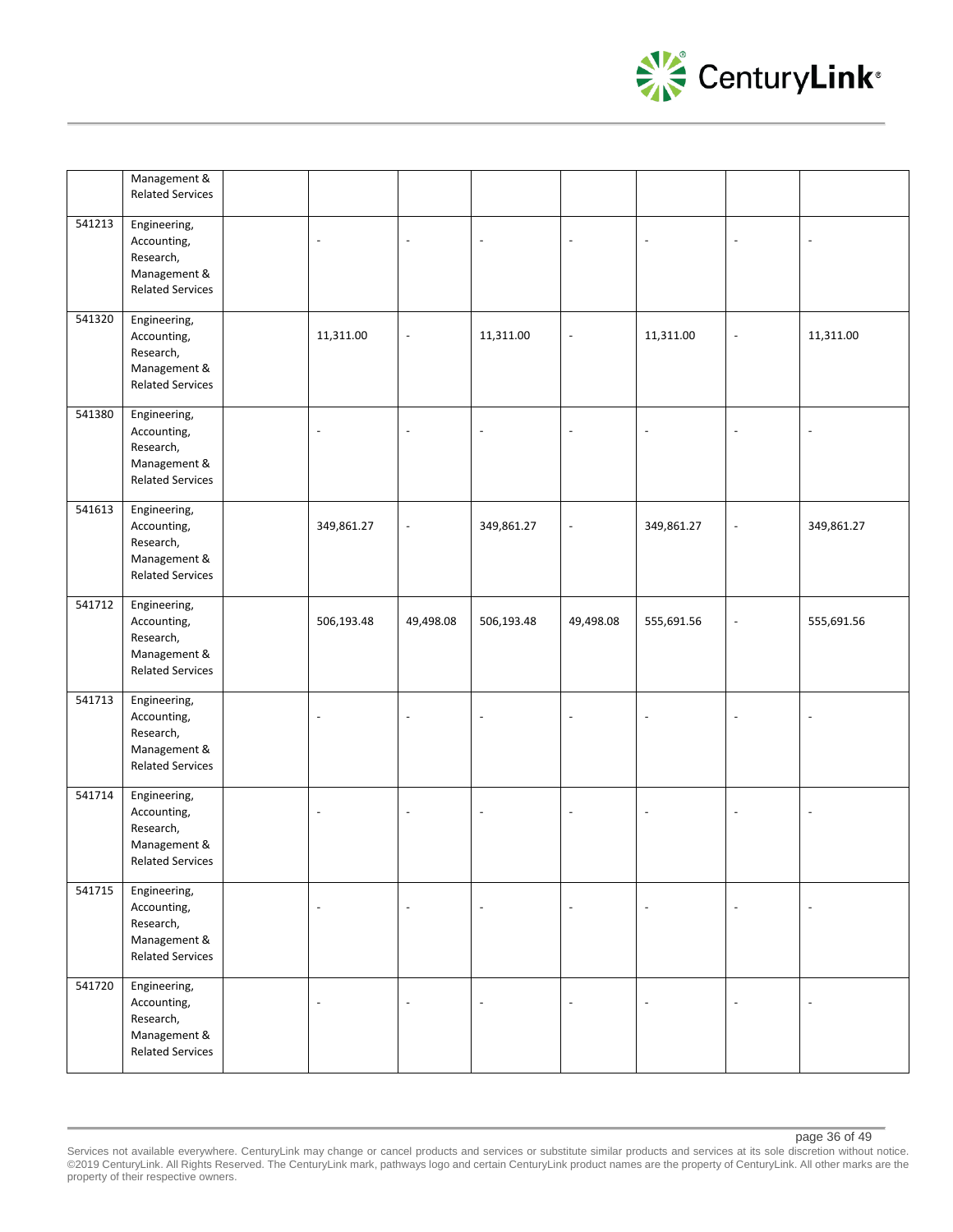

| 541870 | Engineering,<br>Accounting,<br>Research,<br>Management &<br><b>Related Services</b> | $\sim$                   |                          |                          | $\sim$                   | $\overline{\phantom{a}}$ | $\overline{\phantom{a}}$ |                          |
|--------|-------------------------------------------------------------------------------------|--------------------------|--------------------------|--------------------------|--------------------------|--------------------------|--------------------------|--------------------------|
| 561311 | Engineering,<br>Accounting,<br>Research,<br>Management &<br><b>Related Services</b> | $\overline{\phantom{a}}$ |                          |                          | $\overline{a}$           | $\overline{a}$           | $\overline{a}$           |                          |
| 921110 | Engineering,<br>Accounting,<br>Research,<br>Management &<br><b>Related Services</b> | 3,100.31                 | $\overline{\phantom{a}}$ | 3,100.31                 | $\overline{\phantom{a}}$ | 3,100.31                 | $\overline{\phantom{a}}$ | 3,100.31                 |
| 541410 | Engineering,<br>Accounting,<br>Research,<br>Management &<br><b>Related Services</b> | 131,951.74               | $\overline{a}$           | 131,951.74               | $\overline{\phantom{a}}$ | 131,951.74               | $\overline{a}$           | 131,951.74               |
| 541614 | Engineering,<br>Accounting,<br>Research,<br>Management &<br><b>Related Services</b> | $\overline{\phantom{a}}$ |                          |                          | $\sim$                   | $\overline{\phantom{a}}$ | $\overline{a}$           | $\overline{\phantom{a}}$ |
| 541620 | Engineering,<br>Accounting,<br>Research,<br>Management &<br><b>Related Services</b> | $\overline{\phantom{a}}$ | J.                       |                          | $\overline{\phantom{a}}$ | $\blacksquare$           | $\overline{\phantom{a}}$ | $\overline{\phantom{a}}$ |
| 541850 | Engineering,<br>Accounting,<br>Research,<br>Management &<br><b>Related Services</b> | $\sim$                   |                          |                          | $\sim$                   | $\overline{\phantom{a}}$ | $\overline{a}$           |                          |
| 54121  | Engineering,<br>Accounting,<br>Research,<br>Management &<br><b>Related Services</b> |                          |                          |                          |                          |                          |                          |                          |
| 541211 | Engineering,<br>Accounting,<br>Research,<br>Management &<br><b>Related Services</b> | $\overline{\phantom{a}}$ | $\overline{a}$           | $\overline{\phantom{a}}$ | $\overline{\phantom{a}}$ | $\blacksquare$           | $\blacksquare$           | $\overline{\phantom{a}}$ |
| 54133  | Engineering,<br>Accounting,<br>Research,                                            | $\overline{\phantom{a}}$ | $\overline{\phantom{a}}$ | $\overline{\phantom{a}}$ | $\overline{\phantom{a}}$ | $\overline{\phantom{a}}$ | $\blacksquare$           | $\overline{\phantom{a}}$ |

Services not available everywhere. CenturyLink may change or cancel products and services or substitute similar products and services at its sole discretion without notice. ©2019 CenturyLink. All Rights Reserved. The CenturyLink mark, pathways logo and certain CenturyLink product names are the property of CenturyLink. All other marks are the property of their respective owners.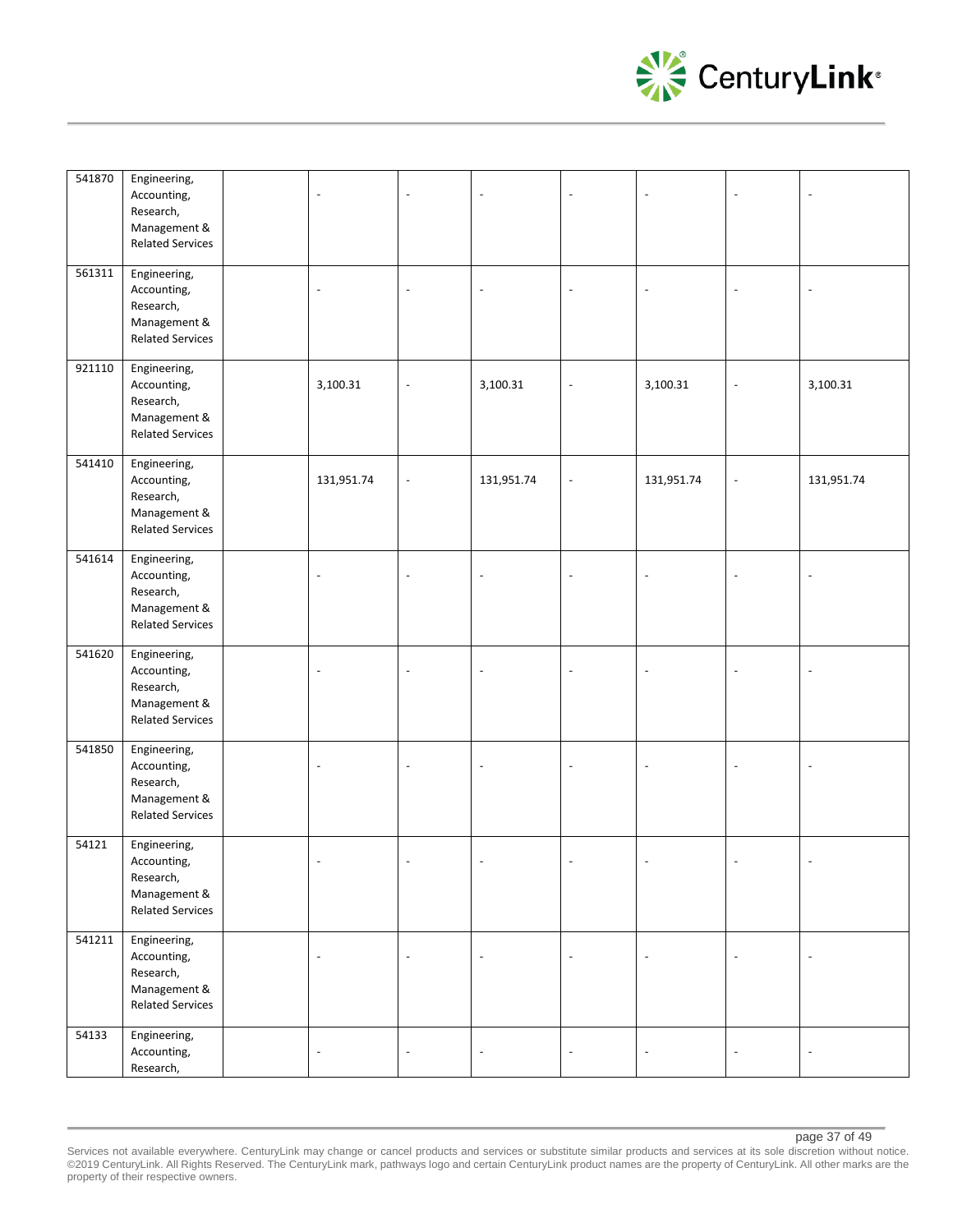

|        | Management &<br><b>Related Services</b>                                             |                          |                          |                          |                          |                          |                          |                          |
|--------|-------------------------------------------------------------------------------------|--------------------------|--------------------------|--------------------------|--------------------------|--------------------------|--------------------------|--------------------------|
| 541330 | Engineering,<br>Accounting,<br>Research,<br>Management &<br><b>Related Services</b> | 452,962.33               | 45,602.50                | 452,962.33               | 45,602.50                | 498,564.83               | $\blacksquare$           | 498,564.83               |
| 512250 | Services, not<br>elsewhere<br>classified                                            | $\overline{\phantom{a}}$ | $\overline{a}$           | $\overline{\phantom{a}}$ | $\overline{\phantom{a}}$ | $\overline{\phantom{a}}$ | $\overline{\phantom{a}}$ | $\overline{\phantom{a}}$ |
| 541310 | Services, not<br>elsewhere<br>classified                                            | $\overline{\phantom{a}}$ | $\overline{a}$           | $\sim$                   | $\overline{a}$           | $\overline{a}$           | $\overline{a}$           | $\overline{\phantom{a}}$ |
| 721110 | Services, not<br>elsewhere<br>classified                                            | $\blacksquare$           | $\overline{\phantom{a}}$ | $\overline{\phantom{a}}$ | $\overline{\phantom{a}}$ | $\overline{\phantom{a}}$ | $\overline{\phantom{a}}$ | $\overline{\phantom{a}}$ |
| 921190 | Executive,<br>Legislative &<br>General<br>Government<br><b>Except Finance</b>       | 41,000.00                | $\overline{a}$           | 41,000.00                | $\blacksquare$           | 41,000.00                | $\overline{\phantom{a}}$ | 41,000.00                |
| 921120 | Executive,<br>Legislative &<br>General<br>Government<br><b>Except Finance</b>       | $\overline{\phantom{a}}$ | L,                       | $\overline{\phantom{a}}$ | $\blacksquare$           | $\overline{\phantom{a}}$ | $\overline{\phantom{a}}$ | $\overline{\phantom{a}}$ |
| 926120 | Executive,<br>Legislative &<br>General<br>Government<br><b>Except Finance</b>       | $\overline{\phantom{a}}$ | $\blacksquare$           | $\blacksquare$           | $\Box$                   | $\overline{\phantom{a}}$ | $\overline{\phantom{a}}$ | $\overline{\phantom{a}}$ |
| 922120 | Justice, Public<br>Order & Safety                                                   | $\overline{\phantom{a}}$ | $\overline{\phantom{a}}$ | $\blacksquare$           | $\overline{\phantom{a}}$ | $\overline{\phantom{a}}$ | $\overline{\phantom{a}}$ | $\overline{\phantom{a}}$ |
| 922130 | Justice, Public<br>Order & Safety                                                   | $\blacksquare$           | $\overline{a}$           | L,                       | $\overline{a}$           | $\overline{a}$           | $\sim$                   | $\overline{\phantom{a}}$ |
| 922190 | Justice, Public<br>Order & Safety                                                   | $\blacksquare$           | $\blacksquare$           | $\overline{\phantom{a}}$ | $\overline{\phantom{a}}$ | $\blacksquare$           | $\blacksquare$           | $\overline{\phantom{a}}$ |
| 924110 | Administration<br>of<br>Environmental<br>Quality &<br>Housing<br>Programs           | 1,044.00                 | $\overline{a}$           | 1,044.00                 | $\overline{\phantom{a}}$ | 1,044.00                 | $\blacksquare$           | 1,044.00                 |

page 38 of 49

Services not available everywhere. CenturyLink may change or cancel products and services or substitute similar products and services at its sole discretion without notice. ©2019 CenturyLink. All Rights Reserved. The CenturyLink mark, pathways logo and certain CenturyLink product names are the property of CenturyLink. All other marks are the property of their respective owners.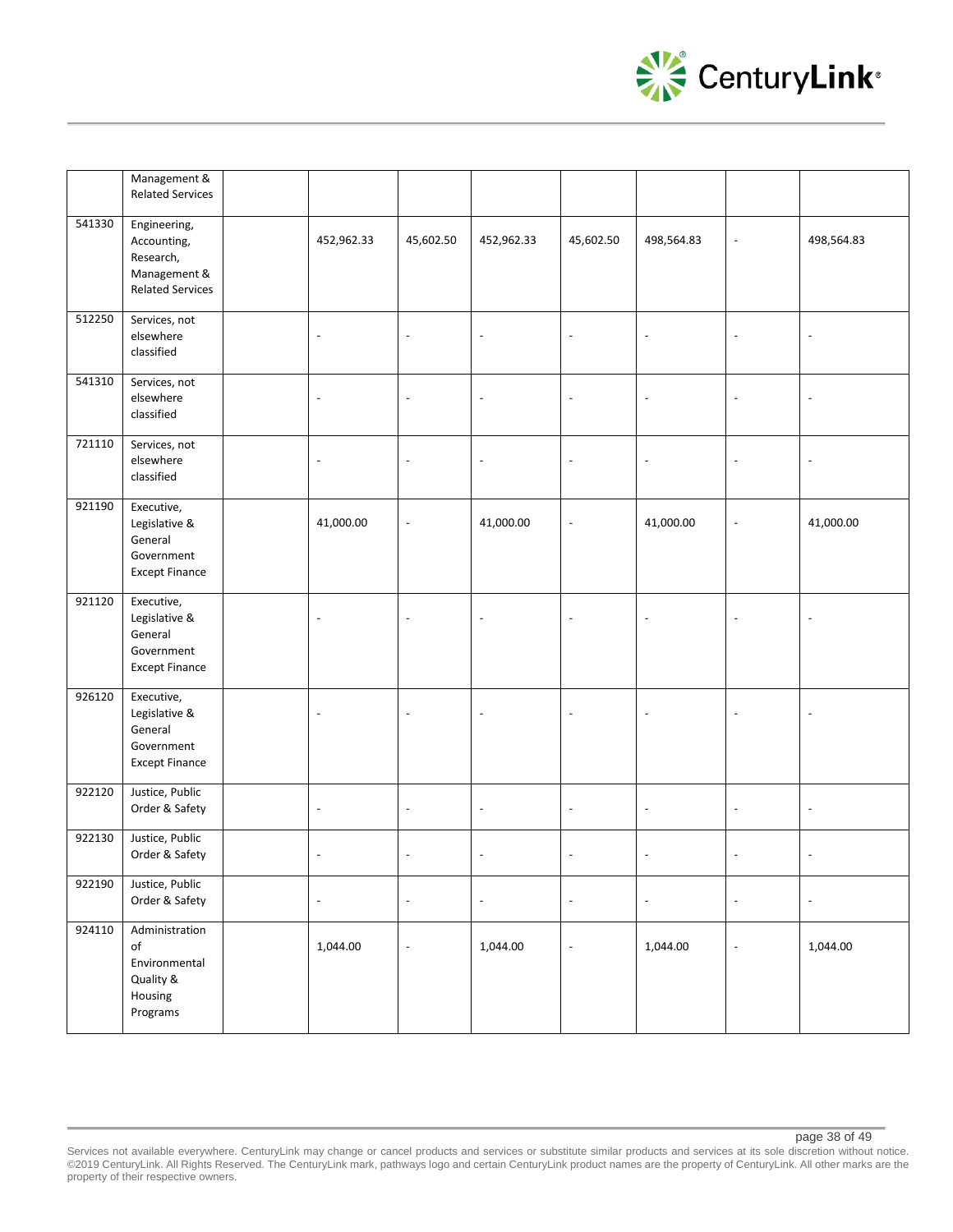

| 926130           | Administration<br>of Economic<br>Programs                     | $\overline{\phantom{a}}$ | $\overline{\phantom{a}}$ | $\overline{\phantom{a}}$ | $\overline{\phantom{a}}$ | $\blacksquare$           | $\overline{a}$           |                          |
|------------------|---------------------------------------------------------------|--------------------------|--------------------------|--------------------------|--------------------------|--------------------------|--------------------------|--------------------------|
| 115112           | Support<br>Activities for<br>Agriculture and<br>Forestry      | $\blacksquare$           | $\overline{a}$           | $\overline{a}$           | $\Box$                   | $\blacksquare$           | Ĭ.                       | $\sim$                   |
| 238350           | Construction                                                  | $\overline{\phantom{a}}$ | $\overline{\phantom{a}}$ | $\overline{\phantom{a}}$ | $\overline{\phantom{a}}$ | $\overline{\phantom{a}}$ | $\overline{a}$           | $\overline{\phantom{a}}$ |
| 311811           | Food<br>Manufacturing                                         | $\overline{\phantom{a}}$ | $\overline{\phantom{a}}$ | $\blacksquare$           | $\overline{\phantom{a}}$ | $\overline{\phantom{a}}$ | $\Box$                   | $\blacksquare$           |
| 312112           | Food<br>Manufacturing                                         | $\overline{\phantom{a}}$ | $\overline{\phantom{a}}$ | $\blacksquare$           | $\overline{\phantom{a}}$ | $\overline{\phantom{a}}$ | $\overline{\phantom{a}}$ | $\blacksquare$           |
| 313220           | Food<br>Manufacturing                                         | $\overline{\phantom{a}}$ | $\overline{\phantom{a}}$ | $\overline{\phantom{a}}$ | $\overline{\phantom{a}}$ | $\overline{\phantom{a}}$ | $\overline{\phantom{a}}$ | $\overline{\phantom{a}}$ |
| 322130           | Paper<br>Manufacturing                                        | $\overline{\phantom{a}}$ | $\overline{\phantom{a}}$ | $\overline{\phantom{a}}$ | $\overline{\phantom{a}}$ | $\overline{\phantom{a}}$ | $\Box$                   | $\overline{\phantom{a}}$ |
| 325180           | Chemical<br>Manufacturing                                     | $\overline{\phantom{a}}$ | $\overline{\phantom{a}}$ | $\overline{\phantom{a}}$ | $\overline{\phantom{a}}$ | $\blacksquare$           | $\Box$                   | $\overline{\phantom{a}}$ |
| 327991           | Nonmetallic<br>Mineral Product<br>Manufacturing               | $\blacksquare$           | $\overline{\phantom{a}}$ | $\overline{\phantom{a}}$ | $\Box$                   | $\blacksquare$           | Ĭ.                       | $\blacksquare$           |
| 333242           | Machinery<br>Manufacturing                                    | 63,091.00                | $\overline{\phantom{a}}$ | 63,091.00                | $\overline{\phantom{a}}$ | 63,091.00                | $\overline{\phantom{a}}$ | 63,091.00                |
| 334441           | Computer and<br>Electronic<br>Product<br>Manufacturing        | $\overline{\phantom{a}}$ | $\overline{\phantom{a}}$ | $\overline{\phantom{a}}$ | $\sim$                   | $\overline{\phantom{a}}$ | $\overline{a}$           | $\sim$                   |
| 335929           | Electrical<br>Equipment,<br>Appliance, and                    | 980.60                   | L,                       | 980.60                   | $\blacksquare$           | 980.60                   | Ĭ.                       | 980.60                   |
|                  | Component<br>Manufacturing                                    |                          |                          |                          |                          |                          |                          |                          |
| 336411           | Transportation<br>Equipment<br>Manufacturing                  | $\overline{\phantom{a}}$ | $\overline{\phantom{a}}$ | $\overline{\phantom{a}}$ | $\overline{\phantom{a}}$ | $\blacksquare$           | $\overline{\phantom{a}}$ | $\overline{\phantom{a}}$ |
| 336412<br>337124 | Transportation<br>Equipment<br>Manufacturing<br>Furniture and | $\overline{\phantom{a}}$ | $\overline{\phantom{a}}$ | $\overline{\phantom{a}}$ | $\overline{\phantom{a}}$ | $\overline{\phantom{a}}$ | $\overline{a}$           | $\overline{\phantom{a}}$ |

#### page 39 of 49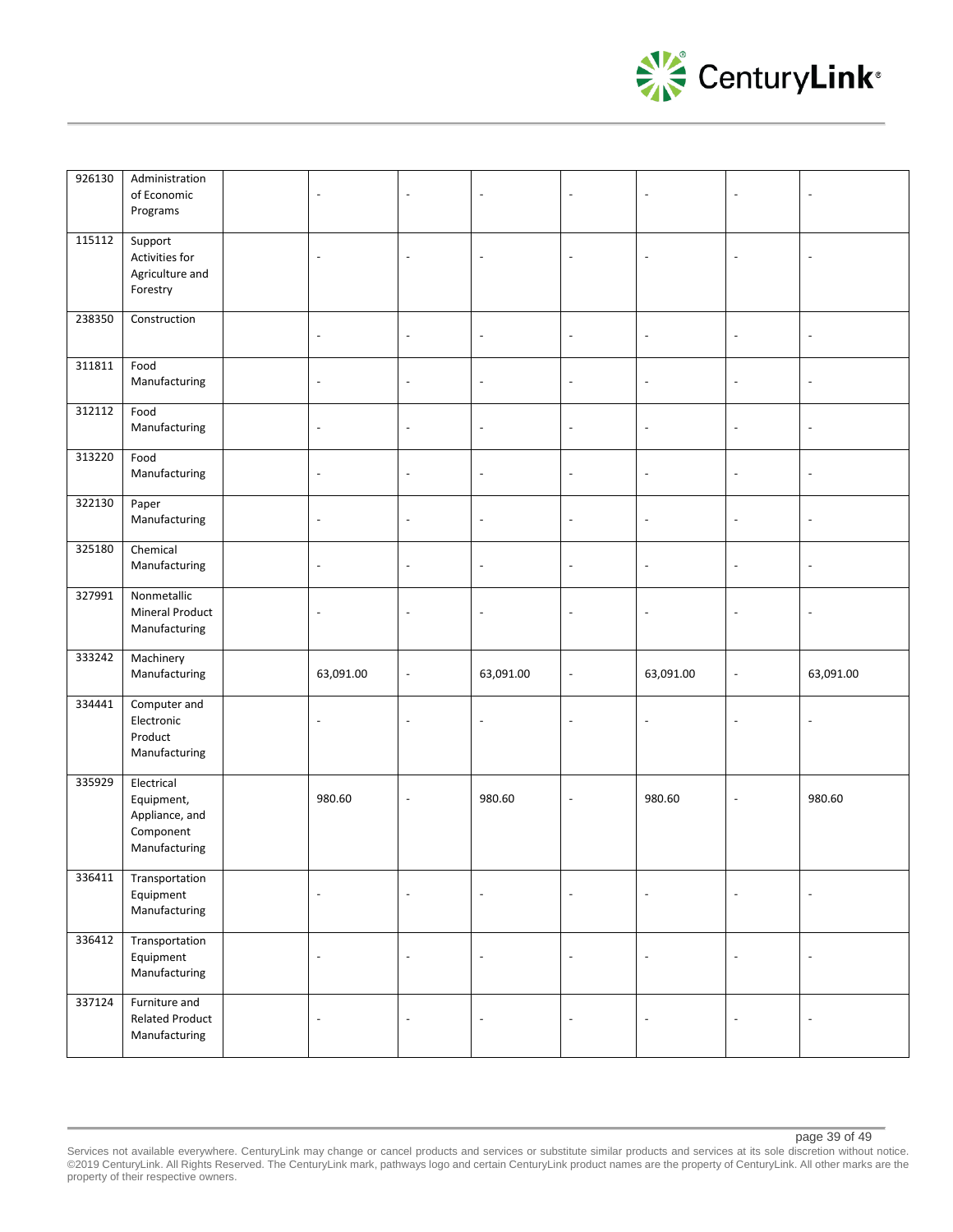

| 423310 | Wholesale<br>Trade                                        | $\overline{\phantom{a}}$ | $\overline{\phantom{a}}$ | $\overline{\phantom{a}}$ | $\overline{\phantom{a}}$ | $\blacksquare$           | $\overline{\phantom{a}}$ | $\overline{\phantom{a}}$ |
|--------|-----------------------------------------------------------|--------------------------|--------------------------|--------------------------|--------------------------|--------------------------|--------------------------|--------------------------|
| 423450 | Wholesale<br>Trade                                        | $\overline{\phantom{a}}$ | $\overline{\phantom{a}}$ | $\overline{\phantom{a}}$ | $\overline{\phantom{a}}$ | $\Box$                   | $\overline{\phantom{a}}$ | $\overline{\phantom{a}}$ |
| 441310 | <b>Retail Trade</b>                                       | $\overline{\phantom{a}}$ | $\overline{\phantom{a}}$ | $\blacksquare$           | $\overline{\phantom{a}}$ | $\blacksquare$           | $\overline{\phantom{a}}$ | $\overline{\phantom{a}}$ |
| 442110 | <b>Retail Trade</b>                                       | $\overline{\phantom{a}}$ | $\overline{\phantom{a}}$ | $\overline{\phantom{a}}$ | $\overline{\phantom{a}}$ | $\overline{\phantom{a}}$ | $\overline{\phantom{a}}$ | $\overline{\phantom{a}}$ |
| 443112 | Retail Trade                                              | $\overline{\phantom{a}}$ | $\overline{\phantom{a}}$ | $\overline{\phantom{a}}$ | $\overline{\phantom{a}}$ | $\overline{\phantom{a}}$ | $\overline{\phantom{a}}$ | $\overline{\phantom{a}}$ |
| 444120 | <b>Retail Trade</b>                                       | $\overline{\phantom{a}}$ | $\overline{\phantom{a}}$ | $\overline{\phantom{a}}$ | $\overline{\phantom{a}}$ | $\overline{\phantom{a}}$ | $\overline{\phantom{a}}$ | $\overline{\phantom{a}}$ |
| 444130 | <b>Retail Trade</b>                                       | $\overline{\phantom{a}}$ | $\overline{\phantom{a}}$ | $\overline{\phantom{a}}$ | $\overline{\phantom{a}}$ | $\overline{\phantom{a}}$ | $\overline{\phantom{a}}$ | $\blacksquare$           |
| 446199 | <b>Retail Trade</b>                                       | $\overline{\phantom{a}}$ | $\overline{\phantom{a}}$ | $\overline{\phantom{a}}$ | $\overline{\phantom{a}}$ | $\overline{\phantom{a}}$ | $\overline{\phantom{a}}$ | $\overline{\phantom{a}}$ |
| 453110 | Retail Trade                                              | $\overline{\phantom{a}}$ | $\overline{\phantom{a}}$ | $\overline{\phantom{a}}$ | $\overline{\phantom{a}}$ | $\overline{\phantom{a}}$ | $\overline{\phantom{a}}$ | $\overline{\phantom{a}}$ |
| 453210 | <b>Retail Trade</b>                                       | 4,815.06                 | 1,484.00                 | 4,815.06                 | 1,484.00                 | 6,299.06                 | $\Box$                   | 6,299.06                 |
|        |                                                           |                          |                          |                          |                          |                          |                          |                          |
| 453220 | <b>Retail Trade</b>                                       | $\overline{\phantom{a}}$ | $\overline{\phantom{a}}$ | $\blacksquare$           | $\overline{\phantom{a}}$ | $\overline{\phantom{a}}$ | $\overline{\phantom{a}}$ | $\overline{\phantom{a}}$ |
| 481111 | Transportation<br>and<br>Warehousing                      | $\overline{\phantom{a}}$ | $\overline{\phantom{a}}$ | $\blacksquare$           | $\overline{\phantom{a}}$ | $\overline{\phantom{a}}$ | $\overline{\phantom{a}}$ | $\overline{\phantom{a}}$ |
| 512120 | Information                                               | 317,830.34               | 177,088.97               | 317,830.34               | 177,088.97               | 494,919.31               | $\overline{\phantom{a}}$ | 494,919.31               |
| 517311 | Information                                               | $\overline{\phantom{a}}$ | $\overline{\phantom{a}}$ | $\overline{\phantom{a}}$ | $\overline{\phantom{a}}$ | $\blacksquare$           | $\overline{\phantom{a}}$ | $\overline{\phantom{a}}$ |
| 531310 | Real Estate and<br>Rental and<br>Leasing                  | $\overline{\phantom{a}}$ | $\overline{\phantom{a}}$ | $\overline{\phantom{a}}$ | $\overline{\phantom{a}}$ | $\overline{\phantom{a}}$ | $\overline{a}$           | $\overline{\phantom{a}}$ |
| 532310 | Real Estate and<br>Rental and<br>Leasing                  | $\Box$                   | $\blacksquare$           | $\overline{\phantom{a}}$ | $\overline{\phantom{a}}$ | $\Box$                   | $\overline{\phantom{a}}$ | $\overline{\phantom{a}}$ |
| 536121 | Real Estate and<br>Rental and<br>Leasing<br>Professional, | $\Box$                   | $\overline{\phantom{a}}$ | $\blacksquare$           | $\Box$                   | $\Box$                   | $\overline{\phantom{a}}$ | $\overline{\phantom{a}}$ |

page 40 of 49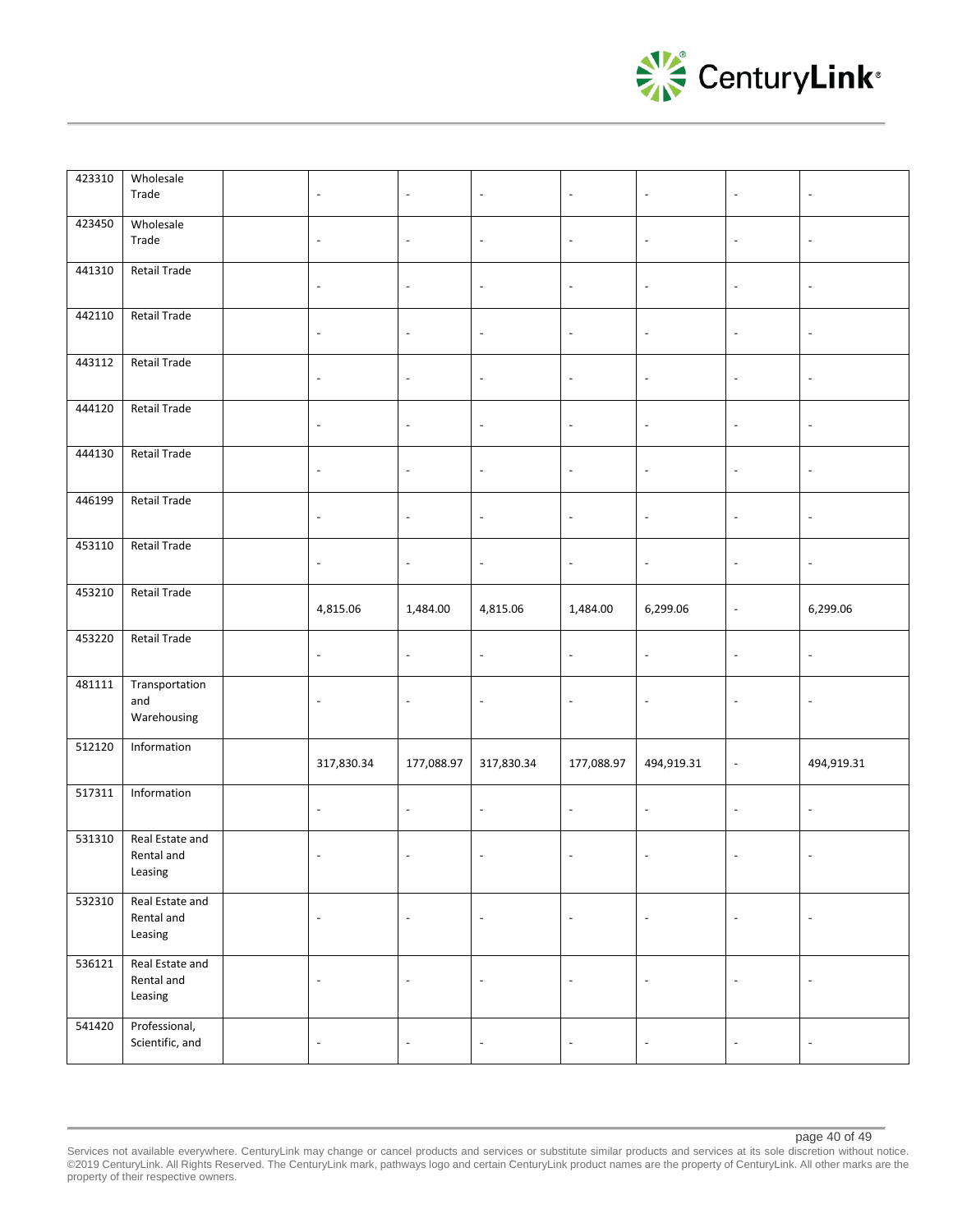

|        | Technical<br>Services                                                                      |                          |                          |                          |                          |                          |                          |                          |
|--------|--------------------------------------------------------------------------------------------|--------------------------|--------------------------|--------------------------|--------------------------|--------------------------|--------------------------|--------------------------|
| 561491 | Administrative<br>and Support<br>and Waste<br>Management<br>and<br>Remediation<br>Services | $\overline{\phantom{a}}$ | $\overline{\phantom{a}}$ | $\overline{\phantom{a}}$ | $\sim$                   | $\blacksquare$           | $\overline{a}$           | $\overline{a}$           |
| 622110 | Health Care and<br>Social<br>Assistance                                                    | $\overline{\phantom{a}}$ | $\overline{\phantom{a}}$ | $\overline{\phantom{a}}$ | $\overline{\phantom{a}}$ | $\overline{\phantom{a}}$ | $\overline{a}$           | $\blacksquare$           |
| 711190 | Arts,<br>Entertainment,<br>and Recreation                                                  | $\overline{\phantom{a}}$ | $\overline{a}$           | $\overline{\phantom{a}}$ | $\overline{\phantom{a}}$ | $\overline{\phantom{a}}$ | $\overline{a}$           |                          |
| 711211 | Arts,<br>Entertainment,<br>and Recreation                                                  | $\overline{\phantom{a}}$ | $\overline{\phantom{a}}$ | $\overline{\phantom{a}}$ | $\blacksquare$           | ÷,                       | $\overline{a}$           |                          |
| 711310 | Arts,<br>Entertainment,<br>and Recreation                                                  | $\overline{\phantom{a}}$ | $\overline{\phantom{a}}$ | $\overline{\phantom{a}}$ | $\overline{\phantom{a}}$ | $\blacksquare$           | $\overline{\phantom{a}}$ | $\overline{\phantom{a}}$ |
| 722513 | Accommodation<br>and Food<br>Services                                                      | $\blacksquare$           | $\overline{a}$           | $\sim$                   | $\Box$                   | $\blacksquare$           | $\overline{a}$           | $\sim$                   |
| 811111 | Other Services<br>(except Public<br>Administration)                                        | 15,687.37                | $\overline{\phantom{a}}$ | 15,687.37                | $\overline{\phantom{a}}$ | 15,687.37                | $\overline{a}$           | 15,687.37                |
| 812111 | Other Services<br>(except Public<br>Administration)                                        | $\overline{\phantom{a}}$ | $\overline{\phantom{a}}$ | $\blacksquare$           | $\overline{\phantom{a}}$ | $\overline{\phantom{a}}$ | $\overline{\phantom{a}}$ | $\blacksquare$           |
| 812332 |                                                                                            |                          |                          |                          |                          |                          |                          |                          |
|        | Other Services<br>(except Public<br>Administration)                                        | $\overline{\phantom{a}}$ | $\overline{\phantom{a}}$ | $\overline{\phantom{a}}$ | $\overline{\phantom{a}}$ | $\overline{\phantom{a}}$ | $\overline{\phantom{a}}$ | $\overline{\phantom{a}}$ |
| 484210 | Transportation<br>and<br>Warehousing                                                       | $\overline{\phantom{a}}$ | $\overline{a}$           | $\overline{\phantom{a}}$ | $\overline{\phantom{a}}$ |                          |                          | $\overline{\phantom{a}}$ |
| 484122 | Transportation<br>and<br>Warehousing                                                       | 4,207.49                 | $\overline{\phantom{a}}$ | 4,207.49                 | $\overline{\phantom{a}}$ | 4,207.49                 | $\overline{a}$           | 4,207.49                 |
| 532411 | Real Estate and<br><b>Rental Leasing</b>                                                   | $\blacksquare$           | $\blacksquare$           | $\overline{\phantom{a}}$ | $\overline{\phantom{a}}$ | $\Box$                   | $\Box$                   | $\overline{\phantom{a}}$ |

Services not available everywhere. CenturyLink may change or cancel products and services or substitute similar products and services at its sole discretion without notice. ©2019 CenturyLink. All Rights Reserved. The CenturyLink mark, pathways logo and certain CenturyLink product names are the property of CenturyLink. All other marks are the property of their respective owners.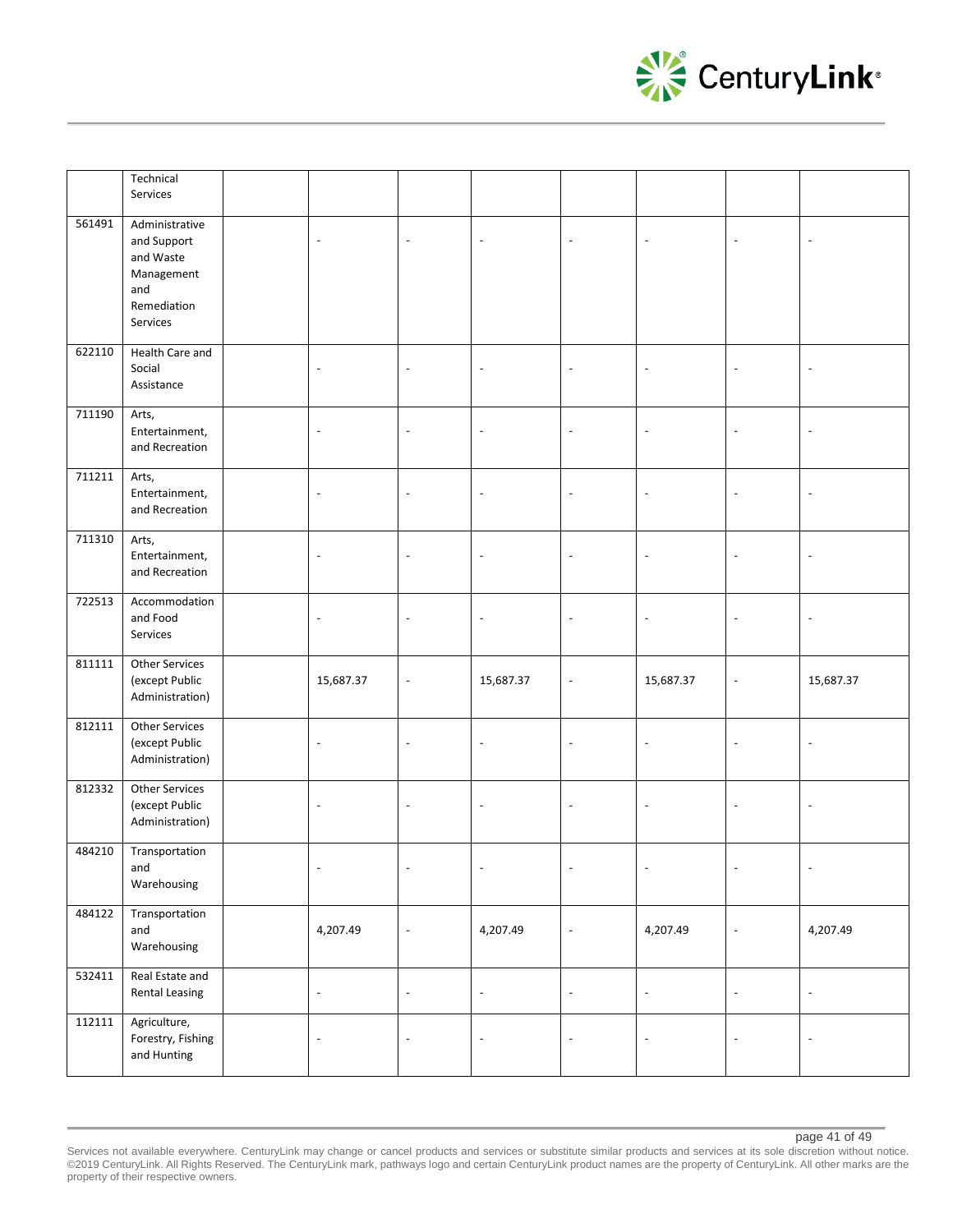

| 212221 | Mining,<br>Quarrying, and<br>Oil and Gas<br>Extraction                           | $\blacksquare$           | $\blacksquare$           | $\blacksquare$           | $\overline{\phantom{a}}$ | $\blacksquare$           | $\blacksquare$           | $\overline{\phantom{a}}$ |
|--------|----------------------------------------------------------------------------------|--------------------------|--------------------------|--------------------------|--------------------------|--------------------------|--------------------------|--------------------------|
| 812331 | <b>Other Services</b><br>(except Public<br>Administration)                       | 132.63                   | $\overline{\phantom{a}}$ | 132.63                   | $\overline{\phantom{a}}$ | 132.63                   | $\overline{\phantom{a}}$ | 132.63                   |
| 311920 | Manufacturing                                                                    | $\overline{\phantom{a}}$ | $\blacksquare$           | $\blacksquare$           | $\blacksquare$           | $\blacksquare$           | $\blacksquare$           | $\overline{\phantom{a}}$ |
| 485999 | Transportation<br>and<br>Warehousing                                             | $\overline{\phantom{a}}$ | ÷,                       | $\overline{\phantom{a}}$ | $\overline{\phantom{a}}$ | $\overline{\phantom{a}}$ | $\overline{\phantom{a}}$ | $\overline{\phantom{a}}$ |
| 811121 | Other Services<br>(except Public<br>Administration)                              | $\overline{\phantom{a}}$ | $\overline{\phantom{a}}$ | $\overline{\phantom{a}}$ | $\overline{\phantom{a}}$ | $\overline{\phantom{a}}$ | $\overline{\phantom{a}}$ | $\overline{\phantom{a}}$ |
| 447190 | <b>Retail Trade</b>                                                              | $\overline{\phantom{a}}$ | $\blacksquare$           | $\blacksquare$           | $\blacksquare$           | $\blacksquare$           | $\blacksquare$           | $\overline{\phantom{a}}$ |
| 561310 | Administrative<br><b>Support Waste</b><br>Management<br>/Remediation<br>Services | $\overline{\phantom{a}}$ | $\overline{\phantom{a}}$ | $\overline{\phantom{a}}$ | $\overline{\phantom{a}}$ | $\overline{\phantom{a}}$ | $\overline{\phantom{a}}$ | $\overline{\phantom{a}}$ |

*\*PER CPUC GO 156 (JUNE 2015) SECTION 8.3, NUMERICAL GOALS WILL BE EXCUSED FOR THE FIRST FIVE YEARS FOR LGBTBE'S IN ORDER THAT PARTICIPATION IN PROCUREMENT PROGRAMS CAN BE ESTABLISHED AND IMPLEMENTED TO GATHER DATA AND EXPERIENCE TO SET MEANINGFUL TARGET GOALS.* 

## **9.1.3 PROGRAM EXPENSES**

| <b>Expense Category</b>    | <b>Description</b>                                                           | 2018 Actuals |
|----------------------------|------------------------------------------------------------------------------|--------------|
| Wages, Employee<br>Expense | Payroll related costs of employees working on WMDVBE   \$150,000<br>matters. |              |

page 42 of 49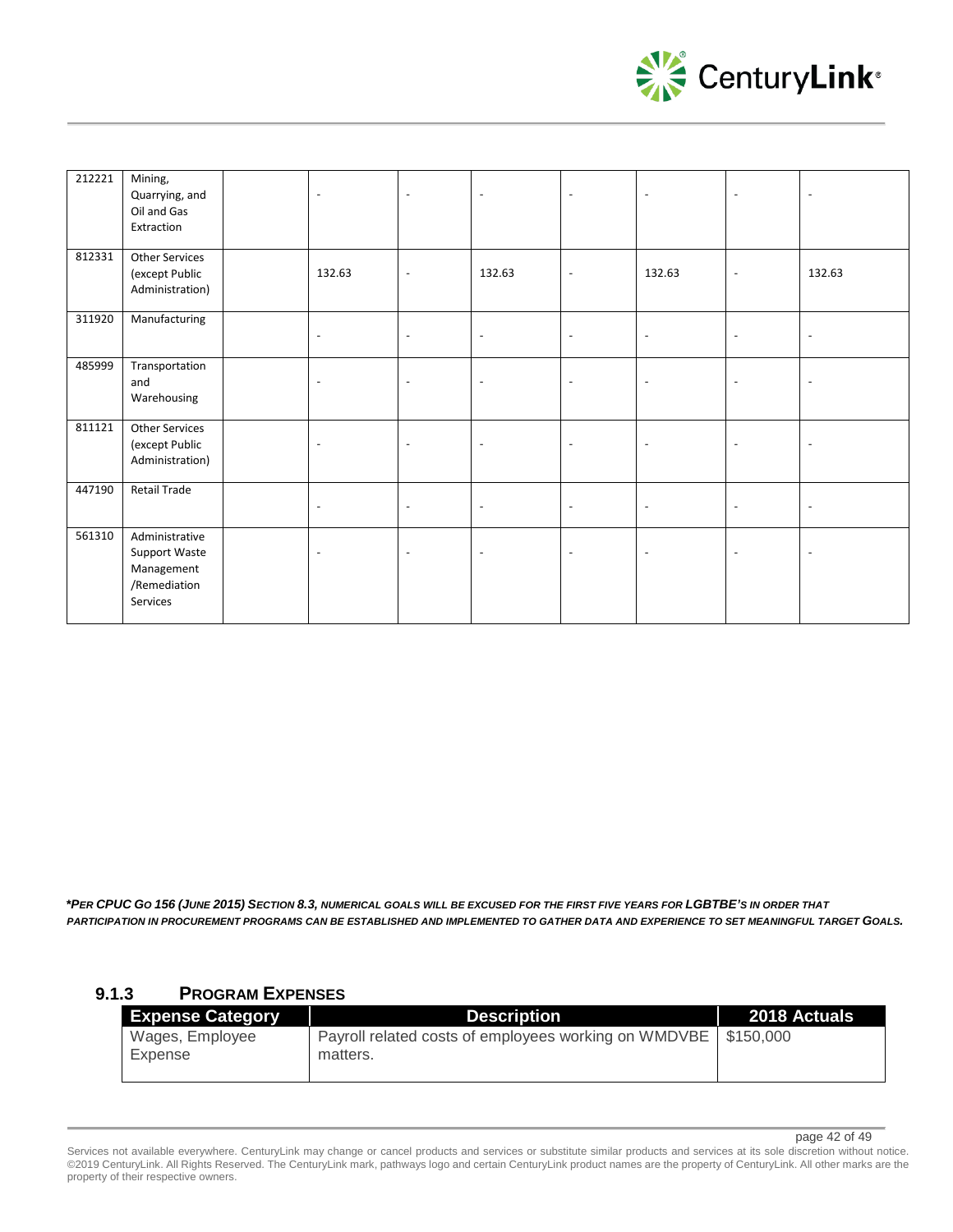

| Program Expenses &<br>Training | Printing, postage, supplies, outreach, and other costs<br>directly related to programs including costs related to<br>training employees (internal) and suppliers (external) | \$0       |
|--------------------------------|-----------------------------------------------------------------------------------------------------------------------------------------------------------------------------|-----------|
| <b>Reporting Expenses</b>      | Computer, accounting, printing and other expenses in<br>preparing reports to CPUC.                                                                                          | \$2,000   |
| Consultants<br>Contractors     | and Costs of hiring consultants and contractors to assist with \$0<br>WMDVBE program.                                                                                       |           |
| Other                          | Software system and Corporate Memberships.                                                                                                                                  | \$90,750  |
| <b>Total</b>                   |                                                                                                                                                                             | \$242,750 |

## **9.1.4 A DESCRIPTION OF PROGRESS IN MEETING OR EXCEEDING SET GOALS AND AN EXPLANATION OF ANY CIRCUMSTANCES THAT MAY HAVE CAUSED THE UTILITY TO FALL SHORT OF ITS GOALS.**

2019 had special challenges with combining data from two different purchasing systems, so we aren't going to move targets until we see what the data looks like in the new software system with a complete year of data doing business as one company.

page 43 of 49

Services not available everywhere. CenturyLink may change or cancel products and services or substitute similar products and services at its sole discretion without notice. ©2019 CenturyLink. All Rights Reserved. The CenturyLink mark, pathways logo and certain CenturyLink product names are the property of CenturyLink. All other marks are the property of their respective owners.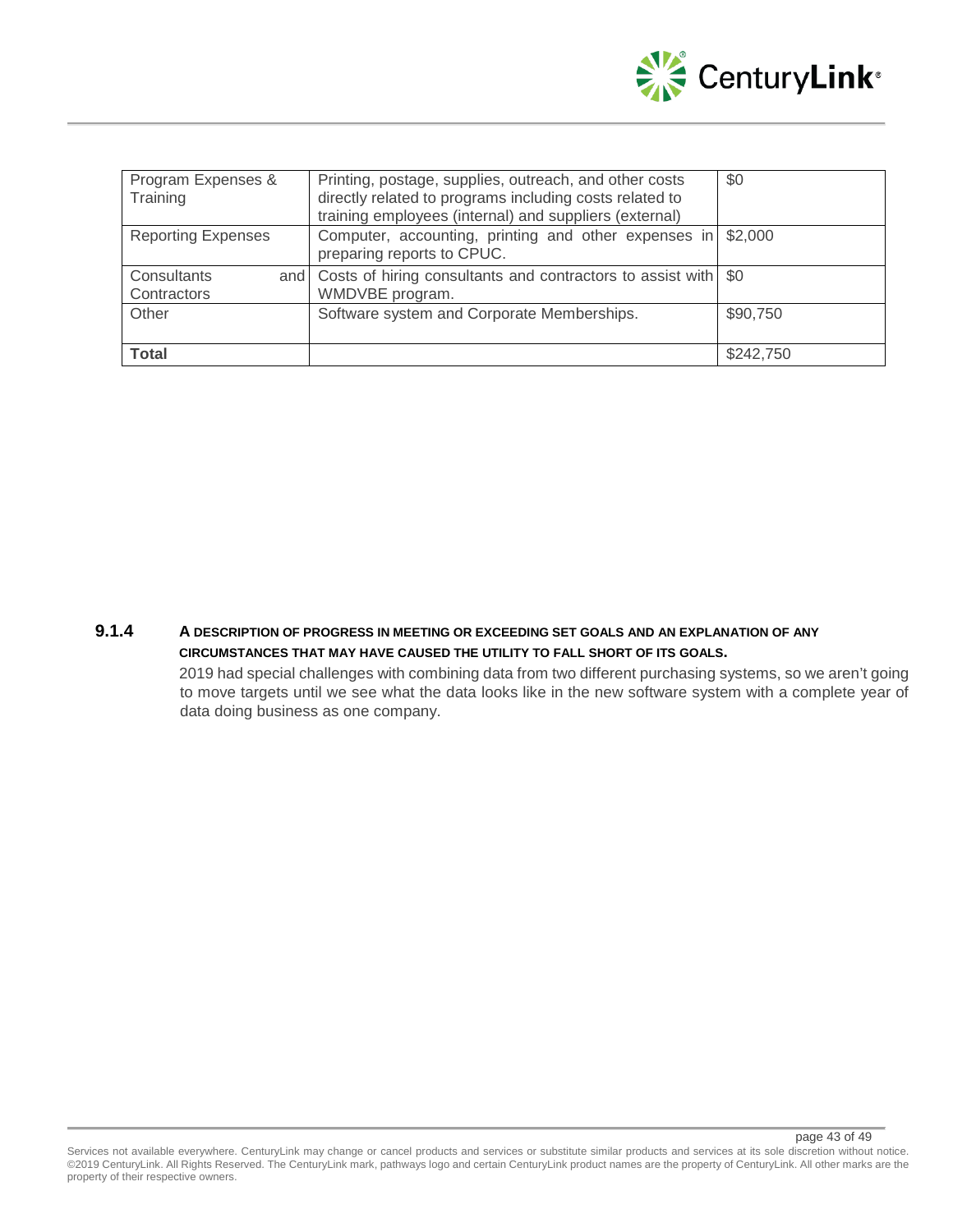

|                                                        | <b>ATTACHMENT C</b>                 |                 |
|--------------------------------------------------------|-------------------------------------|-----------------|
| CenturyLink, Inc.                                      | 2018                                | #156 Sec. 9.1.4 |
|                                                        | <b>WMDVLGBTBE Results and Goals</b> |                 |
|                                                        |                                     |                 |
| Category                                               | 2018 Results                        | 2018 Goals      |
| <b>Minority Business Enterprise</b><br>(MBE)           | 4.82%                               | 3.50%           |
| <b>Women Business Enterprise</b><br>(WBE)              | 1.36%                               | 1.00%           |
| Lesbian, Gay, Bisexual,<br><b>Transgender Business</b> | 0.00%                               | 0.00%           |
| <b>Disabled Veteran Business</b><br>(DVBE)             | 0.00%                               | 0.50%           |
| <b>TOTAL WMDVLGBTBE</b>                                | 6.18%                               | 5.00%           |
|                                                        |                                     |                 |
| % - PERCENTAGE OF NET PROCUREMENT                      |                                     |                 |

## **9.1.5 A LIST OF WMDVLGBTBE COMPLAINTS RECEIVED DURING THE PAST YEAR, ACCOMPANIED BY A BRIEF DESCRIPTION OF THE NATURE OF EACH COMPLAINT AND ITS RESOLUTION OR CURRENT STATUS.**

CenturyLink is not aware of any WBDVLGBTBE complaints in 2018.

## **9.1.6 A SUMMARY OF PURCHASES AND/OR CONTRACTS FOR PRODUCTS AND SERVICES IN EXCLUDED CATEGORIES.**

CenturyLink understanding is that the GO 156 Ruling on November 14, 2003, ended the exclusion category. Legacy Level 3 does not intend to exclude any product/service category from its purchase base other than those specifically stated in General Order 156, Section 8 such as payments to other utilities, government fees and taxes.

page 44 of 49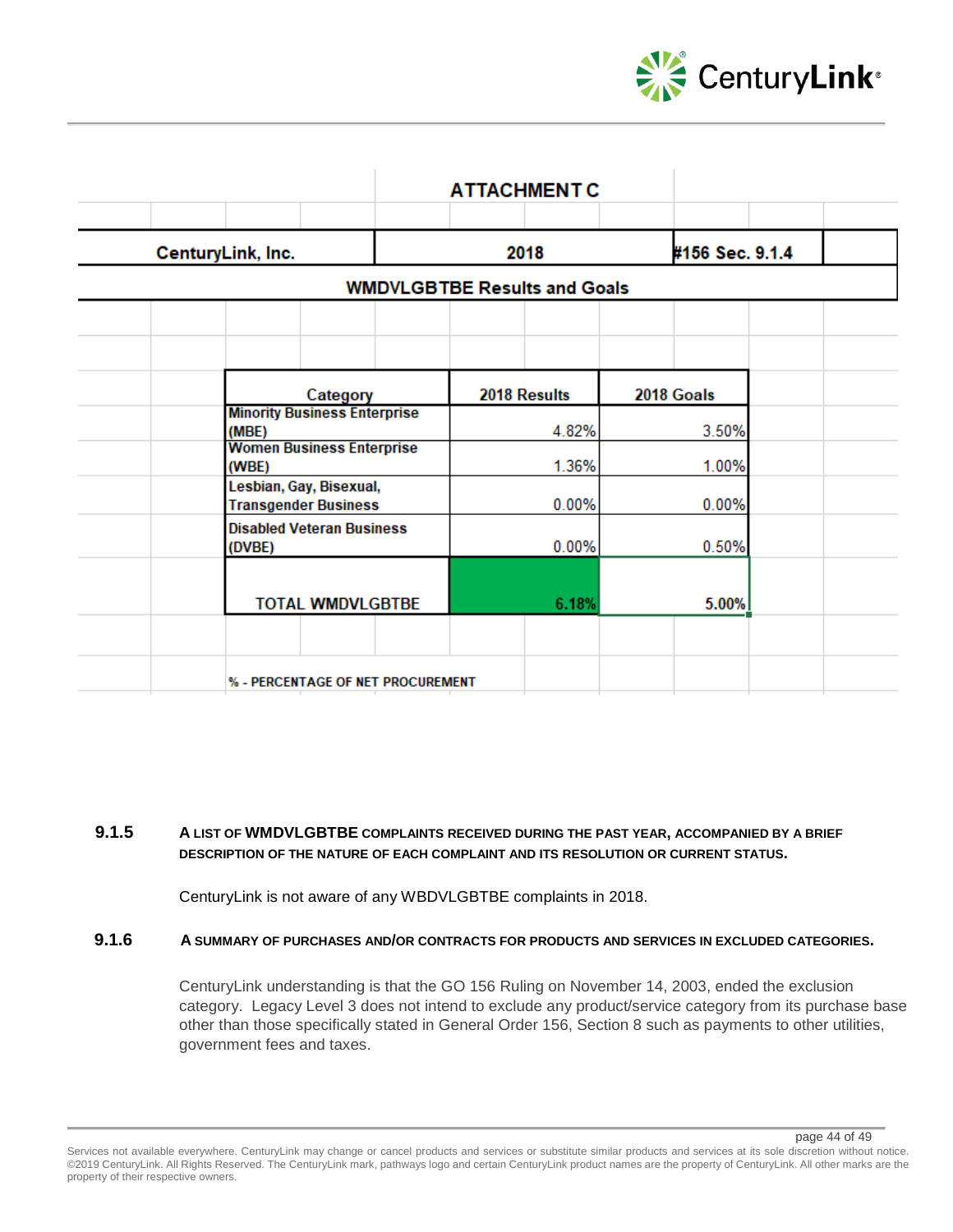

## **9.1.7 A DESCRIPTION OF ANY EFFORTS MADE TO RECRUIT WMDVLGBTBE SUPPLIERS OF PRODUCTS OR SERVICES IN PROCUREMENT CATEGORIES WHERE WMDVLGBTBE UTILIZATION HAS BEEN LOW, SUCH AS LEGAL AND FINANCIAL SERVICES, FUEL PROCUREMENT, AND AREAS THAT ARE CONSIDERED HIGHLY TECHNICAL IN NATURE.**

A significant factor in CenturyLink's high WMDVLGBTBE utilization is that we combined purchasing system data in 2018 and might experience a slight inflation of the numbers. However, we have identified this fact and have implemented a new software that will take a lot of manual work out of this reporting and eliminate the possibility of double counting.

## **9.1.8 UTILITIES SHALL RETAIN ALL DOCUMENTS AND DATA THEY RELY ON IN PREPARING THEIR WMDVLGBTBE ANNUAL REPORT FOR THE LONGER OF EITHER THREE YEARS OR IN CONFORMANCE WITH THE UTILITIES' INDIVIDUAL DOCUMENT RETENTION POLICIES and SHALL PROVIDE THESE DOCUMENTS AND DATA TO THE COMMISSION UPON REQUEST.**

CenturyLink was compliant with this provision.

**9.1.9 EACH UTILITY WHICH ELECTS TO REPORT FUEL PROCUREMENT SEPARATELY MUST FILE WITH THE EXECUTIVE DIRECTOR BY MARCH 1 OF EACH YEAR, BEGINNING IN 1991, A SEPARATE DETAILED AND VERIFIABLE REPORT ON WMDVBE PARTICIPATION IN FUEL MARKETS. THESE REPORTS MUST INCLUDE, AT A MINIMUM, THE RESULTS OF PURCHASES IN EACH FUEL CATEGORY. UTILITIES SHALL REPORT RENEWABLE AND NONRENEWABLE ENERGY PROCUREMENT IN A MANNER SIMILAR TO THEIR REPORTING OF FUEL PROCUREMENT.** 

CenturyLink is not reporting renewable and nonrenewable energy procurement separately in the 2019 plan.

# **GO156, §10 2019 ANNUAL PLAN**

#### page 45 of 49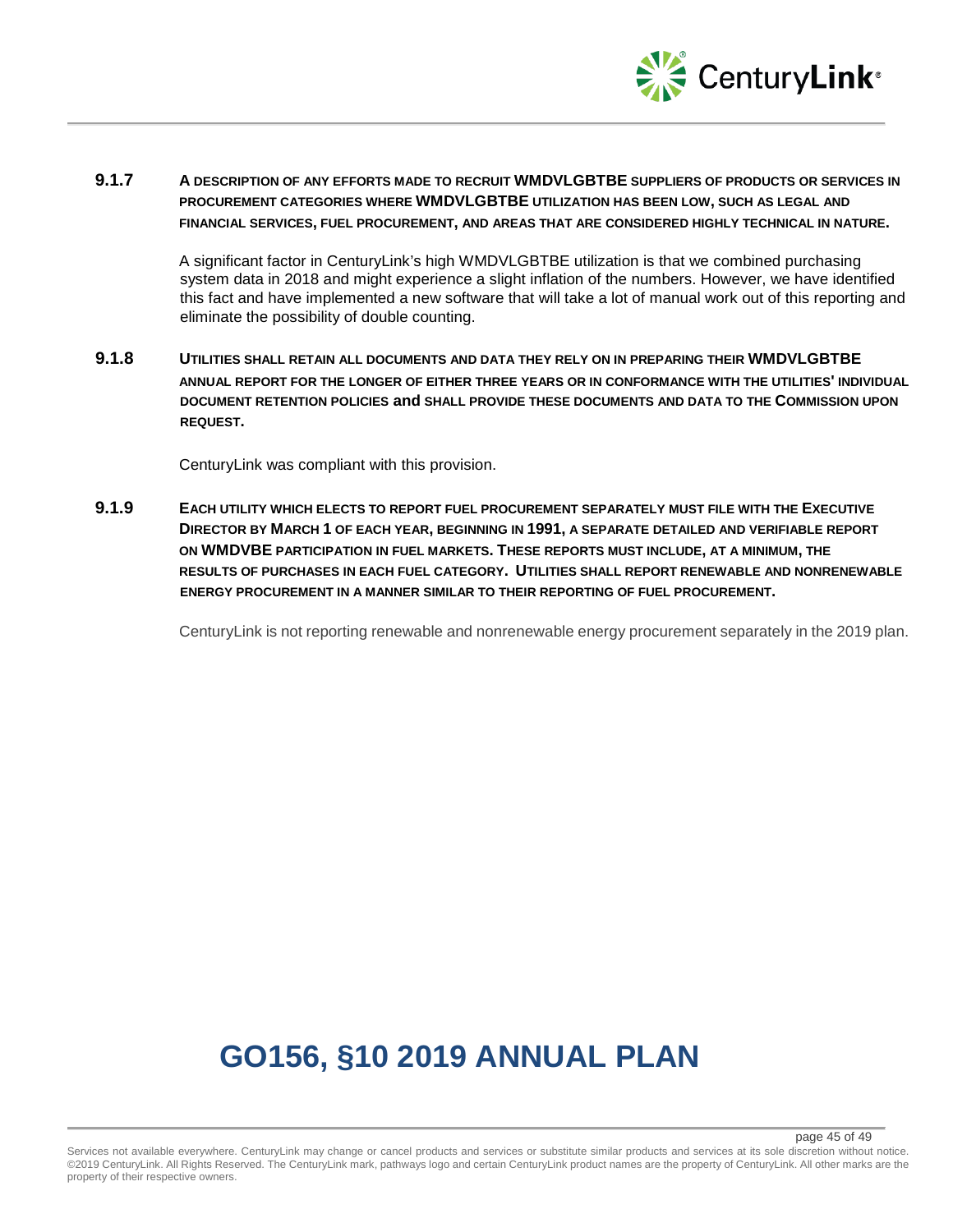

CenturyLink recognizes its obligation to provide CPUC with annual detailed and verifiable plans concerning its WMDVLGBTBE procurement in all related categories. CenturyLink has been a strong advocate for diversity in the workplace as well as bringing diversity to their outside/inside procurements for goods and services. CenturyLink will continue to honor the requirements of the CPUC GO 156 Reporting as well as the annual plan.

## **10.1.1 SHORT, MID, AND LONG-TERM GOALS SET AS REQUIRED BY SECTION** *8, SUPRA*

CenturyLink plans to use historical information from prior years, along with its anticipated company spend for the coming plan year, knowledge of major initiatives and opportunities, and input from key corporate departments, regional leadership, and local management in establishing its annual goals and objectives. While economic factors and influences outside the company's control affect overall purchasing decisions CenturyLink will seek opportunities to improve upon stated goals and the resulting accomplishments year over year. As a continued commitment to report to the CPUC, CenturyLink will assume responsibility of legacy Level 3's Short, Mid and Long-Term Goals already set and as follows:

| <b>Term Goal</b>  | <b>MBE</b> | <b>WBE</b> | <b>DVBE</b> | <b>LGBT</b> |
|-------------------|------------|------------|-------------|-------------|
| <b>Short Term</b> | 3.5%       | 1.0%       | .50%        | .50%        |
| Mid Term          | 3.5%       | 1.0%       | .50%        | .50%        |
| Long Term         | 5%         | 1%         | 1%          | 1%          |

**\***The stated goals are not legally enforceable requirements or quotas of any kind and failure to meet or exceed them, or any other portion of this plan, is not subject to any penalty**.**

- **PER CPUC GO 156 (JUNE 2015) SECTION 8.3, NUMERICAL GOALS WILL BE EXCUSED FOR THE FIRST FIVE YEARS FOR LGBTBE'S IN ORDER THAT PARTICIPATION IN PROCUREMENT PROGRAMS CAN BE ESTABLISHED AND IMPLEMENTED TO GATHER DATA AND EXPERIENCE TO SET MEANINGFUL TARGET GOALS.**
- **CenturyLink will annually report its supplier diversity for all of its California operations to the CPUC as set forth in the Commission's General Order 156 and have an aspirational goal of 20% annual utilization of minority-owned business enterprises ("MBEs") as described in General Order 156. CenturyLink will conduct an annual meeting with ORA, TURN and Greenlining (and the CPUC's Communications Division if it so desires) to discuss the annual 2018 and 2019 supplier diversity CPUC reports).**
- **10.1.2 A DESCRIPTION OF WMDVLGBTBE PROGRAM ACTIVITIES PLANNED FOR THE NEXT CALENDAR YEAR. THIS DESCRIPTION SHALL INCLUDE BOTH INTERNAL AND EXTERNAL ACTIVITIES** In 2019, CenturyLink plans to work with California business units to identify opportunities to expand the use of WMDVLGBTBE vendors.

To meet its 2019 goals, CenturyLink is in the process of establishing the following *internal* activities:

1. *Local Goals and Objectives.*

CenturyLink believes that goals and objectives must be established at the lowest common level within the company to ensure success in the future, especially due to the recent merger of two purchasing systems.

page 46 of 49

Services not available everywhere. CenturyLink may change or cancel products and services or substitute similar products and services at its sole discretion without notice. ©2019 CenturyLink. All Rights Reserved. The CenturyLink mark, pathways logo and certain CenturyLink product names are the property of CenturyLink. All other marks are the property of their respective owners.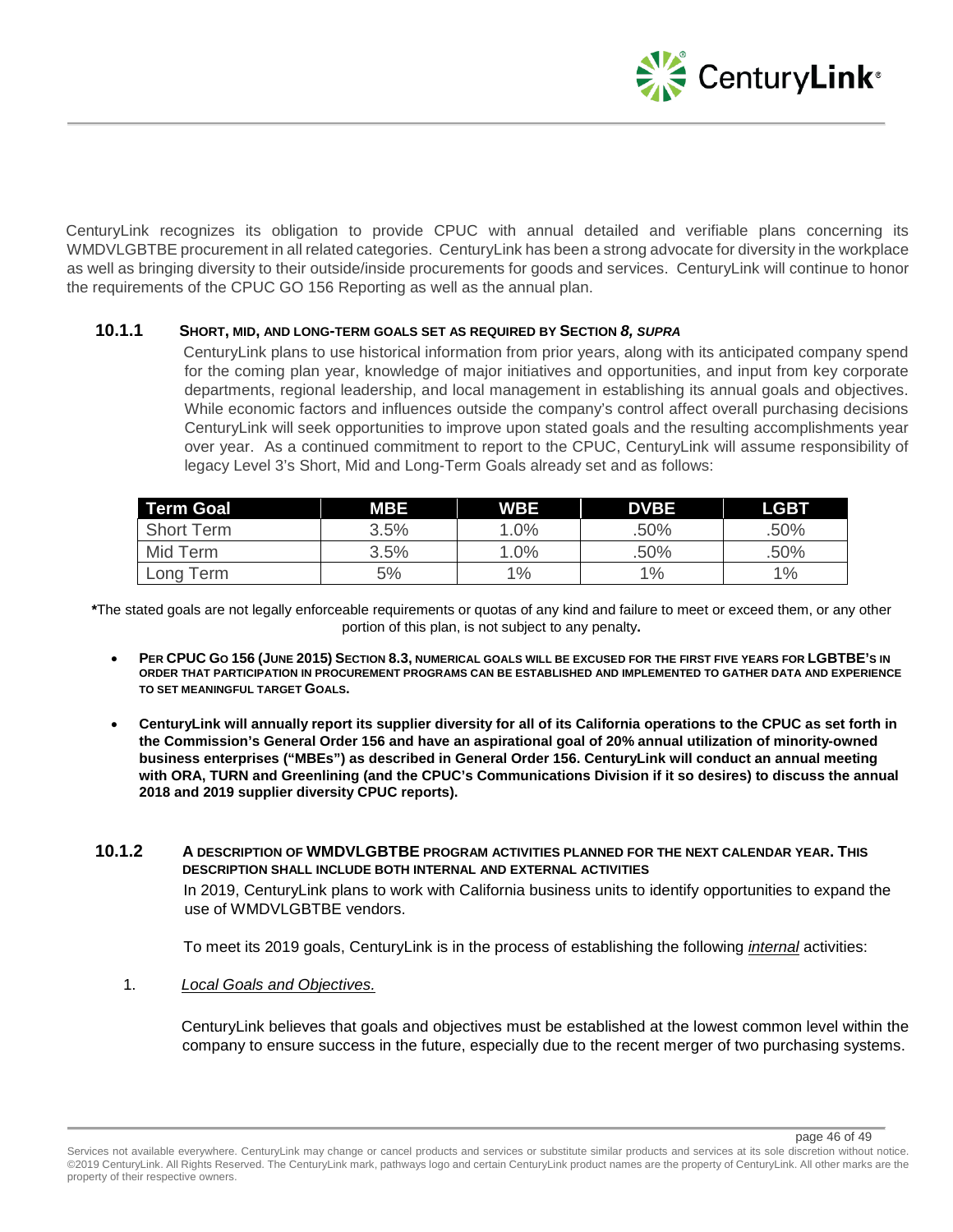

page 47 of 49

CenturyLink has re-established supplier diversity goals and objectives in North America in support of its Federal Commercial Plan, our Corporate Plan as well as various individual plans that are still required under previous obligations. CenturyLink is also aware that the CA Plan and goals contain components that must be applied to each individual market for them to be meaningful. In 2019, the Supplier Diversity Team, North American Procurement Organization, and CA Local Management will, through collaborative planning and implementation sessions, continue efforts to reinforce the Supplier Diversity goals for each of the California markets that will ultimately contribute to the overall 2019 Plan. This reinforcement process will engage, challenge, and establish local accountability to identify new and diverse sources of supply for employees who make purchasing decisions.

## 2. *Training and Education.*

CenturyLink plans to train its North American Procurement decision makers on the requirements and benefits of having a supplier diversity program therefore ensuring the program to be successful for the 2019 reporting year. The goal of the training will be to educate CenturyLink personnel on the existence and importance of the Supplier Diversity Program, the CA Plan and associated goals and requirements, along with providing access and visibility to available tools and resources in support of purchasing decisions.

Specific topics to be covered in 2019 market specific diversity training include:

- Visibility to the goals and requirements stated within the 2019 Annual Plan as submitted to the CPUC.
- Training on key sections of GO156 and employee responsibility.
- WMDVLGBTBE Prime Contractor Outreach.
- CPUC Clearinghouse as a resource tool for validation of existing and location of potential diverse suppliers.
- *2019 Annual Plan as submitted to the GSA*.
- Targeted diversity opportunities for underutilized businesses.
- Local diversity leaders and resources.

## 3. *WMDVLGBTBE Prime Contractor Outreach.*

CenturyLink intends to strengthen its Supplier Diversity Outreach on a continuing basis in 2019. Some of the efforts the company plans to undertake include:

- Actively expanding the company's California source pools by leveraging the CPUC Clearinghouse and the California Department of General Services (DGS) Supplier Diversity Website supplier databases.
- Participation in Supplier Diversity seminars, conferences, workshops, and renewing membership(s) with supplier diversity councils. Supporting outreach efforts through contacts with minority and small business trade associations, attendance at minority, veteran-owned, service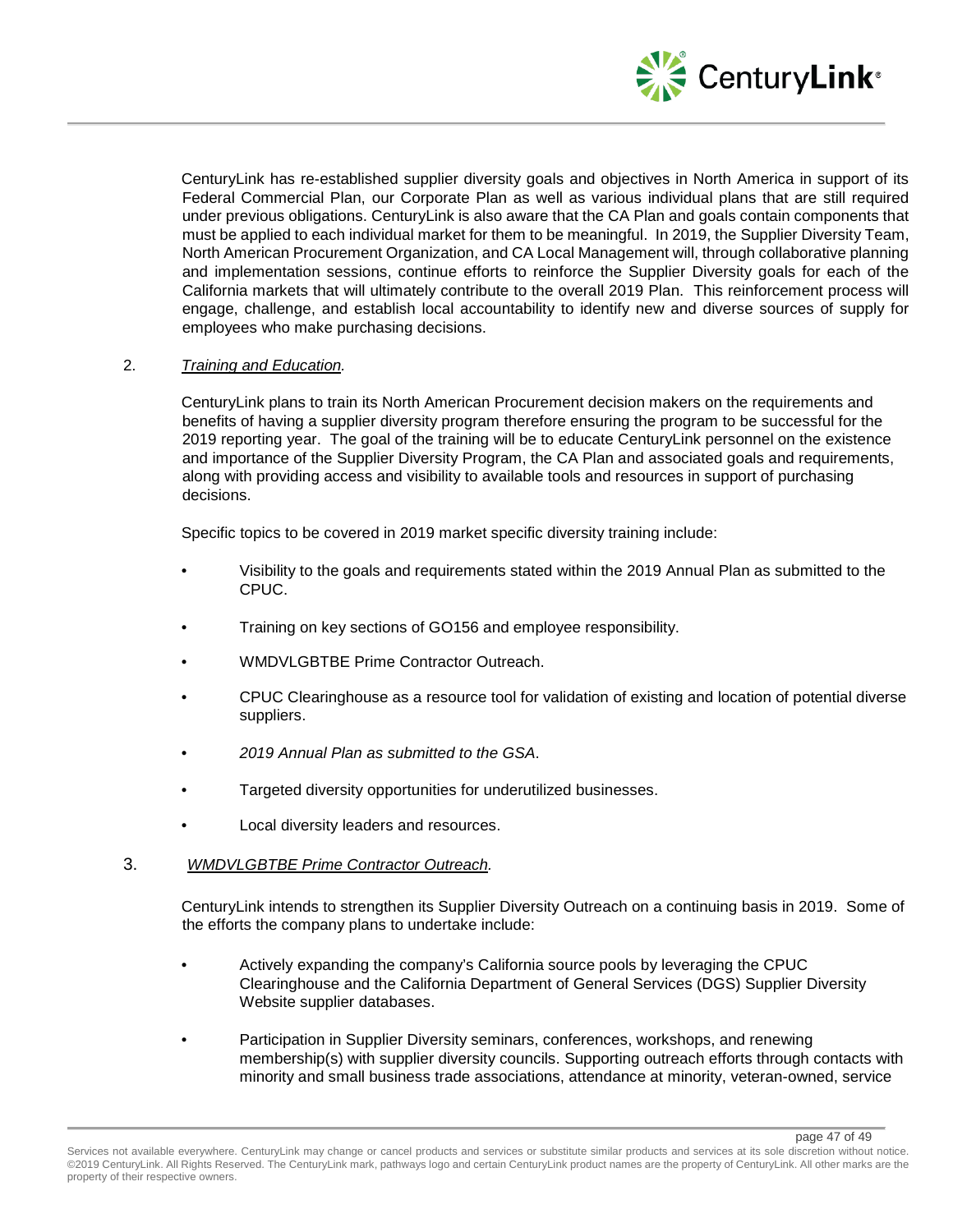

disabled veteran-owned, lesbian, gay, bisexual and transgender-owned, minority-owned and women-owned business procurement conferences and trade fairs nationally and locally within key markets (i.e., California).

- Partner with the Federal Small Business Administration, and/or the California state counterpart, to seek alternative sources for supply or opportunities to further mature CenturyLink's diversity program.
- Partner with an Ethnic Business Association or Ethnic Chamber to seek alternative sources for supply or opportunities to further mature CenturyLink's diversity program.

## 4. *Subcontracting Program.*

CenturyLink plans to broaden its Tier 2 subcontracting program to encourage prime contractors to expand their utilization of WMDVLGBTBE subcontractors pursuant to GO156 §6.3. CenturyLink will focus on prime contractors with whom the company has historically spent over \$500,000 for products and services and \$1,000,000 for construction services.

#### 5. *Employee Communication.*

CenturyLink has created a dedicated internal company website for Supplier Diversity to incorporate resources for employees to be able to increase opportunities to include diverse suppliers in bids through use of internal bid lists, links to external sites (such as the CPUC and DGS Supplier Diversity website), and other informational tools specific to Supplier Diversity efforts. CenturyLink will seek opportunities to further develop means for vendors to update their records with current diversity status, and to streamline WMDVLGBTBE inclusion on bid opportunities. Implementation of our new program is currently in process for 2019.

## 6. *Contracting.*

CenturyLink will continue to work to identify bid opportunities and include supplier diversity provisions in its RFXs, provide Self Certification Forms and incorporate diversity requirements in its due diligence processes.

#### 7. *Data Quality.*

As part of the integration activities, CenturyLink Global Procurement has aligned with our Accounts Payable teams to ensure data quality exists in our current purchasing platform.

## 8. *Supplier Certification.*

CenturyLink plans to use the CPUC Clearinghouse, including the certification process, and encourage the company's existing diverse suppliers to submit for certification.

CenturyLink is in the process of establishing the following *external* actions:

1. Attend WMDVLGBTBE Business Opportunity Workshops, Minority Business Enterprise conferences, seminars and trade fairs, as applicable.

page 48 of 49

Services not available everywhere. CenturyLink may change or cancel products and services or substitute similar products and services at its sole discretion without notice. ©2019 CenturyLink. All Rights Reserved. The CenturyLink mark, pathways logo and certain CenturyLink product names are the property of CenturyLink. All other marks are the property of their respective owners.